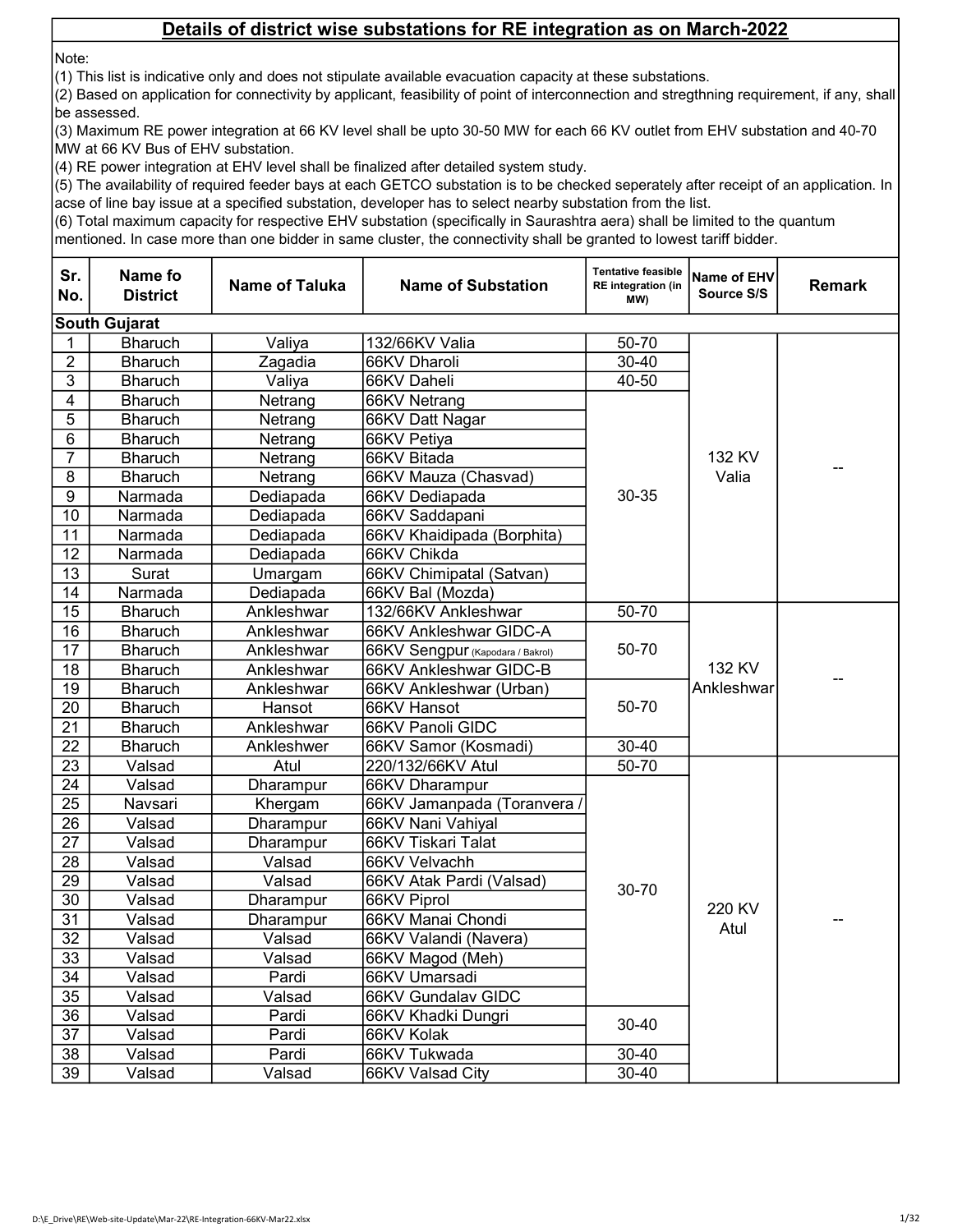Note:

(1) This list is indicative only and does not stipulate available evacuation capacity at these substations.

(2) Based on application for connectivity by applicant, feasibility of point of interconnection and stregthning requirement, if any, shall be assessed.

(3) Maximum RE power integration at 66 KV level shall be upto 30-50 MW for each 66 KV outlet from EHV substation and 40-70 MW at 66 KV Bus of EHV substation.

(4) RE power integration at EHV level shall be finalized after detailed system study.

(5) The availability of required feeder bays at each GETCO substation is to be checked seperately after receipt of an application. In acse of line bay issue at a specified substation, developer has to select nearby substation from the list.

(6) Total maximum capacity for respective EHV substation (specifically in Saurashtra aera) shall be limited to the quantum

| Sr.<br>No.      | Name fo<br><b>District</b> | <b>Name of Taluka</b> | <b>Name of Substation</b>  | <b>Tentative feasible</b><br><b>RE</b> integration (in<br>(MW | Name of EHV<br>Source S/S | <b>Remark</b> |
|-----------------|----------------------------|-----------------------|----------------------------|---------------------------------------------------------------|---------------------------|---------------|
|                 | <b>South Gujarat</b>       |                       |                            |                                                               |                           |               |
| 40              | Valsad                     | Umargam               | 220/66KV Bhilad            | 50-70                                                         |                           |               |
| 41              | Valsad                     | Umargam               | 66KV Umargam               |                                                               |                           |               |
| 42              | Valsad                     | Umargam               | 66KV Sarigam GIDC          |                                                               |                           |               |
| 43              | Valsad                     | Umargam               | 66KV Manekpore (Manda)     |                                                               | 220 KV                    |               |
| 44              | Valsad                     | Umargam               | 66KV Sanjan                | 30-40                                                         | <b>Bhilad</b>             |               |
| 45              | Valsad                     | Umargam               | 66KV Vangam(Umargam-II)    |                                                               |                           |               |
| 46              | Valsad                     | Umargam               | 66KV Palgam                |                                                               |                           |               |
| 47              | Valsad                     | Umargam               | 66KV Bhilad                | 30-40                                                         |                           |               |
| 48              | Navsari                    | Chikhli               | 220/66KV Chikhli (Ambheta) | 50-70                                                         |                           |               |
| 49              | Dang                       | Vaghai                | 66KV Waghai                |                                                               |                           |               |
| 50              | Dang                       | Ahwa                  | 66KV Ahwa                  |                                                               |                           |               |
| 51              | Dang                       | Ahwa                  | 66KV Saputara              |                                                               |                           |               |
| 52              | Navsari                    | Chikhli               | 66KV Tankal                |                                                               |                           |               |
| 53              | Navsari                    | Chikhli               | 66KV Butlav                |                                                               |                           |               |
| 54              | Navsari                    | Chikhli               | 66KV Limzar                |                                                               |                           |               |
| 55              | Navsari                    | Vansda                | 66KV Pratapnagar (Doldha)  | 30-40                                                         |                           |               |
| 56              | Navsari                    | Vansda                | 66KV Vansda                |                                                               |                           |               |
| 57              | Navsari                    | Vansda                | 66KV Lachhakdi             |                                                               |                           |               |
| 58              | Navsari                    | Vansda                | 66KV Ankalachh             |                                                               |                           |               |
| 59              | Navsari                    | Tapi                  | 66KV Chunavadi             |                                                               |                           |               |
| 60              | Navsari                    | Vansda                | 66KV Vangan                |                                                               | 220 KV                    |               |
| 61              | Navsari                    | Vansda                | 66 KV Mahuwas (Kevadi)     |                                                               | Chikhli                   |               |
| 62              | Navsari                    | Chikhli               | 66KV Chikhli               |                                                               |                           |               |
| 63              | Navsari                    | Khergam               | 66KV Khergam               |                                                               |                           |               |
| 64              | Navsari                    | Chikhli               | 66KV Fadvel (Matwad)       |                                                               |                           |               |
| 65              | Navsari                    | Chikhli               | 66KV Rankuwa (Manekpor)    |                                                               |                           |               |
| 66              | Navsari                    | Chikhli               | 66KV Rumla (Amadhra)       | $30 - 40$                                                     |                           |               |
| 67              | Navsari                    | Chikhli               | 66KV Sadadvel              |                                                               |                           |               |
| 68              | Navsari                    | Chikhli               | 66KV Godthal               |                                                               |                           |               |
| 69              | Navsari                    | Chikhli               | 66KV Anaval                |                                                               |                           |               |
| 70              | Surat                      | Mahuva                | 66KV Vaheval               |                                                               |                           |               |
| 71              | Navsari                    | Vansda                | 66KV Bhinar                |                                                               |                           |               |
| $\overline{72}$ | Valsad                     | Valsad                | 66KV Dungri (Valsad)       |                                                               |                           |               |
| 73              | Valsad                     | Valsad                | 66KV Untadi(Malvan Bigri)  | 30-40                                                         |                           |               |
| 74              | Navsari                    | Chikhli               | 66KV Balwada (Wagaldhara)  |                                                               |                           |               |
| 75              | Surat                      | Choryasi              | 220/66KV Ichhapore         | 50-70                                                         |                           |               |
| 76              | Surat                      | Olpad                 | 66KV Olpad                 |                                                               |                           |               |
| $\overline{77}$ | Surat                      | Olpad                 | 66KV Saroli                |                                                               | 220 KV                    |               |
| 78              | Surat                      | Olpad                 | 66KV Karamla (Varod)       | 50-60                                                         | Icchapore                 |               |
| 79              | Surat                      | Olpad                 | 66KV Segvachhama           |                                                               |                           |               |
| 80              | Surat                      | Choryasi              | 66KV Pala                  |                                                               |                           |               |
| 81              | Surat                      | <b>Surat City</b>     | 66KV Adajan                |                                                               |                           |               |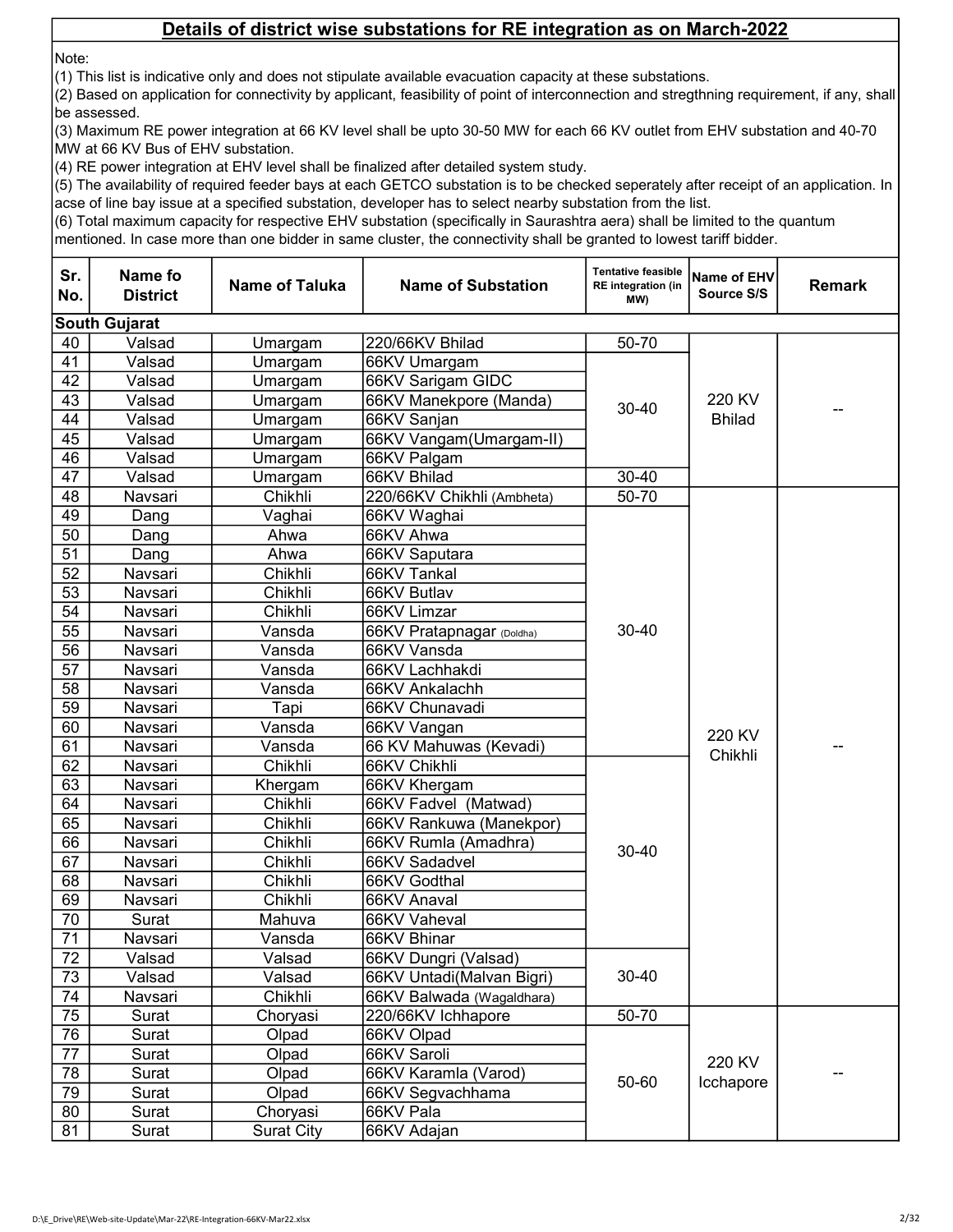Note:

(1) This list is indicative only and does not stipulate available evacuation capacity at these substations.

(2) Based on application for connectivity by applicant, feasibility of point of interconnection and stregthning requirement, if any, shall be assessed.

(3) Maximum RE power integration at 66 KV level shall be upto 30-50 MW for each 66 KV outlet from EHV substation and 40-70 MW at 66 KV Bus of EHV substation.

(4) RE power integration at EHV level shall be finalized after detailed system study.

(5) The availability of required feeder bays at each GETCO substation is to be checked seperately after receipt of an application. In acse of line bay issue at a specified substation, developer has to select nearby substation from the list.

(6) Total maximum capacity for respective EHV substation (specifically in Saurashtra aera) shall be limited to the quantum

| Sr.<br>No.       | <b>Name fo</b><br><b>District</b> | Name of Taluka    | <b>Name of Substation</b> | <b>Tentative feasible</b><br><b>RE</b> integration (in<br>(MW | <b>Name of EHV</b><br>Source S/S | <b>Remark</b> |
|------------------|-----------------------------------|-------------------|---------------------------|---------------------------------------------------------------|----------------------------------|---------------|
|                  | <b>South Gujarat</b>              |                   |                           |                                                               |                                  |               |
| 82               | Surat                             | Choryasi          | 66KV SVNIT                |                                                               |                                  |               |
| $\overline{83}$  | Surat                             | Choryasi          | 66KV Gujarat Hira Bourse  | 30-40                                                         |                                  |               |
| 84               | Surat                             | Choryasi          | 66KV Pal                  |                                                               |                                  |               |
| 85               | Surat                             | Choryasi          | 66KV Bhatha (Pal-2)       | 30-40                                                         | 220 KV                           |               |
| 86               | Surat                             | Choryasi          | 66KV Variav               |                                                               | Icchapore                        |               |
| 87               | Surat                             | Choryasi          | 66KV Kosad (Amroli)       | 30-40                                                         |                                  |               |
| 88               | Surat                             | Choryasi          | 66KV Ichhapore            | $30 - 40$                                                     |                                  |               |
| 89               | Surat                             | Mandvi            | 220/66KV Kim              | $50 - 70$                                                     |                                  |               |
| 90               | Surat                             | Kamrej            | 66KV Kamrej               | 30-40                                                         |                                  |               |
| $\overline{91}$  | Surat                             | Kamrej            | 66KV Velanja              | $30 - 40$                                                     |                                  |               |
| 92               | Surat                             | Kamrej            | 66KV Karjan               | 50-70                                                         |                                  |               |
| $\overline{93}$  | Surat                             | Mangrol           | 66KV Pipodara             | $40 - 50$                                                     |                                  |               |
| 94               | Surat                             | Mangrol           | 66KV Pipodara-II          | $40 - 50$                                                     | 220 KV                           |               |
| $\overline{95}$  | Surat                             | Mandvi            | 66KV Karanj               | $30 - 40$                                                     | Kim                              |               |
| 96               | Surat                             | Mandvi            | 66KV Areth (Nogama)       |                                                               |                                  |               |
| $\overline{97}$  | Surat                             | Mangrol           | 66KV Fair deal Text Park  | $30 - 40$                                                     |                                  |               |
| $\overline{98}$  | Surat                             | Mangrol           | 66KV Palod (Kim)          | $30 - 40$                                                     |                                  |               |
| 99               | Surat                             | Mangrol           | 66KV Palod-2              | $30 - 40$                                                     |                                  |               |
| 100              | Surat                             | <b>Surat City</b> | 66KV Mota Varachha        | $50 - 70$                                                     | 220 KV                           |               |
| 101              | Surat                             | Choryasi          | 66KV Tapi                 | $50 - 70$                                                     | Utran                            |               |
| 102              | Surat                             | Choryasi          | 132/66KV Bhestan          | 50-70                                                         |                                  |               |
| 103              | Surat                             | Choryasi          | 66KV Govalak (Udhana-B)   | $30 - 40$                                                     | 132 KV                           |               |
| 104              | Surat                             | Choryasi          | 66KV Bhagwati             |                                                               | <b>Bhestan</b>                   |               |
| 105              | Surat                             | Choryasi          | 66KV Bhestan-B            | $30 - 40$                                                     |                                  |               |
| 106              | Surat                             | Choryasi          | 66KV Bhestan(Eklera)      |                                                               |                                  |               |
| 107              | Surat                             | Bardoli           | 220/66KV Mota (Bardoli)   | $50 - 70$                                                     |                                  |               |
| 108              | Surat                             | Bardoli           | 66KV Bardoli              |                                                               |                                  |               |
| 109              | Surat                             | Bardoli           | 66KV Sarbhon (Bardoli)    |                                                               |                                  |               |
| 110              | Surat                             | Bardoli           | 66KV Afva(Dungar)         |                                                               |                                  |               |
| 111              | Surat                             | Mahuva            | 66KV Bamaniya             | 30-40                                                         |                                  |               |
| $\overline{112}$ | Surat                             | Mahuva            | 66KV Singod               |                                                               | 220 KV                           |               |
| $\overline{113}$ | Surat                             | Mahuva            | 66KV Gopla (Kharvan)      |                                                               | Mota                             |               |
| 114              | Surat                             | Mahuva            | 66KV Tarsadi              |                                                               | (Bardoli)                        |               |
| 115              | Surat                             | Mahuva            | 66KV Mahuva               |                                                               |                                  |               |
| 116              | Surat                             | Bardoli           | 66KV Kadod                |                                                               |                                  |               |
| $\overline{117}$ | Surat                             | Bardoli           | 66KV Madhi                | $30 - 40$                                                     |                                  |               |
| $\overline{118}$ | Surat                             | Mandvi            | 66KV Mandvi               | $30 - 40$                                                     |                                  |               |
| 119              | Surat                             | Bardoli           | 66KV Mota                 |                                                               |                                  |               |
| 120              | Surat                             | Kamrej            | 66KV Parab (Mankna)       | $50 - 70$                                                     |                                  |               |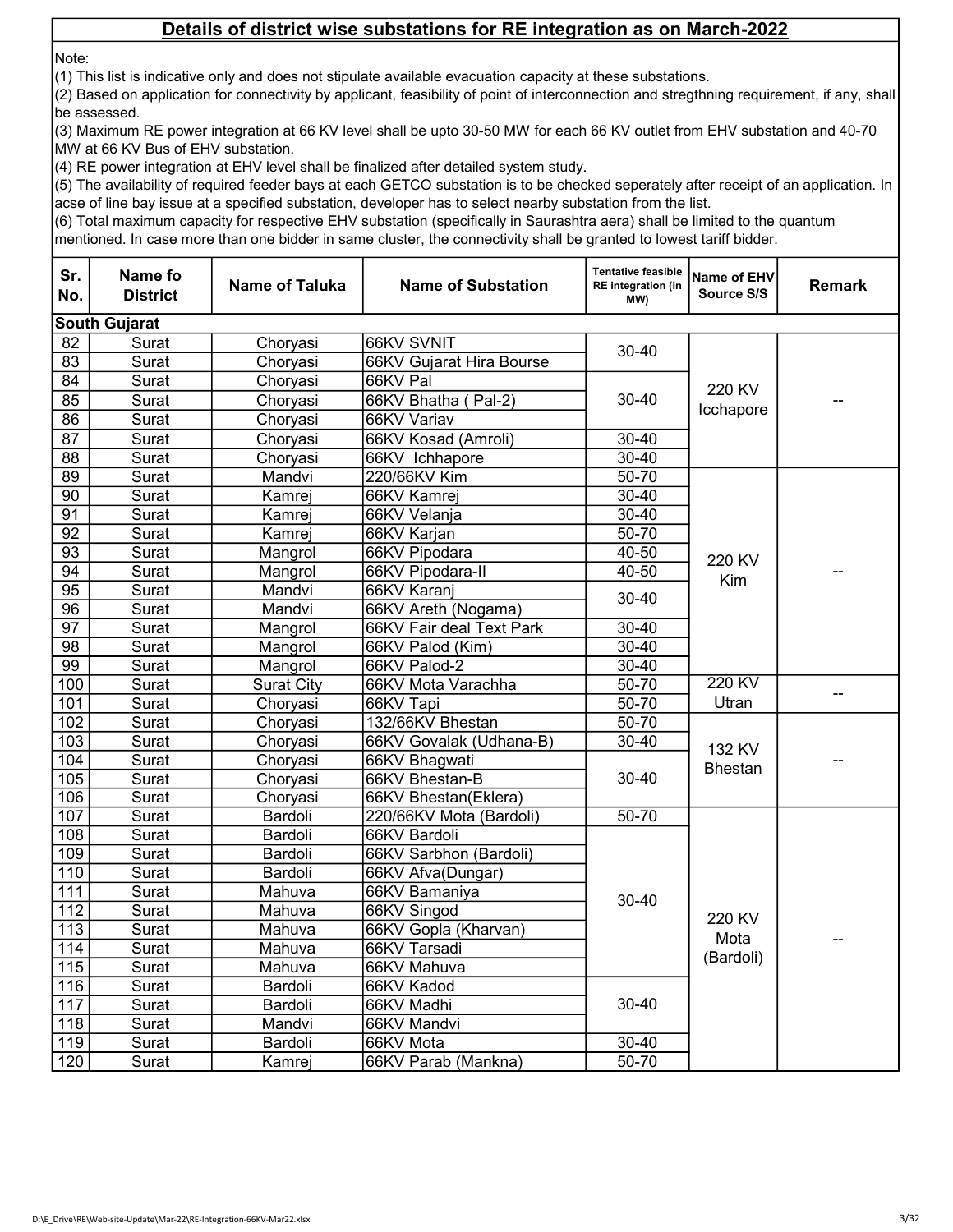Note:

(1) This list is indicative only and does not stipulate available evacuation capacity at these substations.

(2) Based on application for connectivity by applicant, feasibility of point of interconnection and stregthning requirement, if any, shall be assessed.

(3) Maximum RE power integration at 66 KV level shall be upto 30-50 MW for each 66 KV outlet from EHV substation and 40-70 MW at 66 KV Bus of EHV substation.

(4) RE power integration at EHV level shall be finalized after detailed system study.

(5) The availability of required feeder bays at each GETCO substation is to be checked seperately after receipt of an application. In acse of line bay issue at a specified substation, developer has to select nearby substation from the list.

(6) Total maximum capacity for respective EHV substation (specifically in Saurashtra aera) shall be limited to the quantum

| Sr.<br>No. | Name fo<br><b>District</b> | <b>Name of Taluka</b> | <b>Name of Substation</b> | <b>Tentative feasible</b><br><b>RE</b> integration (in<br>MW) | <b>Name of EHV</b><br>Source S/S | <b>Remark</b> |
|------------|----------------------------|-----------------------|---------------------------|---------------------------------------------------------------|----------------------------------|---------------|
|            | <b>South Gujarat</b>       |                       |                           |                                                               |                                  |               |
| 121        | Tapi                       | Vyara                 | 66KV Vyara                |                                                               |                                  |               |
| 122        | Tapi                       | Vyara                 | 66KV Borakhadi            |                                                               |                                  |               |
| 123        | Tapi                       | Vyara                 | 66KV Lotarva              |                                                               |                                  |               |
| 124        | Tapi                       | Valod                 | 66KV Degama (Bajipura)    | 30-40                                                         |                                  |               |
| 125        | Tapi                       | Vyara                 | 66KV Rupwada              |                                                               |                                  |               |
| 126        | Tapi                       | Vyara                 | 66KV Chikhalvav           |                                                               |                                  |               |
| 127        | Tapi                       | Vyara                 | 66KV Magarkui             |                                                               |                                  |               |
| 128        | Tapi                       | Vyara                 | 66KV Vyara-2              |                                                               |                                  |               |
| 129        | Surat                      | Kamrej                | 66KV Sampura              |                                                               |                                  |               |
| 130        | Surat                      | Mandvi                | 66KV Patna (Baudhan)      | 30-40                                                         |                                  |               |
| 131        | Surat                      | Mandvi                | 66KV Kasal                |                                                               |                                  |               |
| 132        | Tapi                       | Valod                 | 66KV Bhimpor (Kanjod)     |                                                               | 220 KV                           |               |
| 133        | Surat                      | Bardoli               | 66KV Manekpore            |                                                               | Mota                             |               |
| 134        | Tapi                       | Valod                 | 66KV Valod                | 25-30                                                         | (Bardoli)                        |               |
| 135        | Tapi                       | Vyara                 | 66KV Kelkui               |                                                               |                                  |               |
| 136        | Tapi                       | Dolvan                | 66KV Kalkwa               |                                                               |                                  |               |
| 137        | Tapi                       | Valod                 | 66KV Virpor (Pathakwadi)  |                                                               |                                  |               |
| 138        | Tapi                       | Valod                 | 66KV Karanjkhed           |                                                               |                                  |               |
| 139        | Tapi                       | Dolvan                | 66KV Pathakvadi           |                                                               |                                  |               |
| 140        | Tapi                       | Vyara                 | 66KV Dolvan               |                                                               |                                  |               |
| 141        | Tapi                       | Songadh               | 66KV Jesingpura           |                                                               |                                  |               |
| 142        | Tapi                       | Vyara                 | 66KV Galkuva              |                                                               |                                  |               |
| 143        | Tapi                       | Vyara                 | 66KV Kapadvan             |                                                               |                                  |               |
| 144        | Tapi                       | Vyara                 | 66KV Mangaliya (Chimer)   |                                                               |                                  |               |
| 145        | Tapi                       | Vyara                 | 66KV Kalakva              |                                                               |                                  |               |
| 146        | Navsari                    | Navsari               | 220/66KV Navsari          | 50-70                                                         |                                  |               |
| 147        | Navsari                    | Gandevi               | 66KV Billimora            |                                                               |                                  |               |
| 148        | Navsari                    | Gandevi               | 66KV Gandevi              |                                                               |                                  |               |
| 149        | Navsari                    | Gandevi               | 66KV Gadat                |                                                               |                                  |               |
| 150        | Navsari                    | Gandevi               | 66KV Amalsad              | 30-40                                                         |                                  |               |
| 151        | Navsari                    | Jalalpore             | 66KV Dandi                |                                                               |                                  |               |
| 152        | Navsari                    | Jalalpore             | 66KV Abrama               |                                                               |                                  |               |
| 153        | Navsari                    | Jalalpore             | 66KV Sultanpur(Dandi)     |                                                               | 220 KV                           |               |
| 154        | Navsari                    | Gandevi               | 66 KV Chhapar (Kotha)     |                                                               | Navsari                          |               |
| 155        | Navsari                    | Jalalpore             | 66KV Eroo                 |                                                               |                                  |               |
| 156        | Navsari                    | Navsari               | 66KV Chhapra (Navsari -B) | 30-40                                                         |                                  |               |
| 157        | Navsari                    | Jalalpore             | 66KV Dandi                |                                                               |                                  |               |
| 158        | Navsari                    | Navsari               | 66KV Navsari city         | 30-40                                                         |                                  |               |
| 159        | Navsari                    | Jalalpore             | 66KV Maroli               | $30 - 40$                                                     |                                  |               |
| 160        | Navsari                    | Jalalpore             | 66KV Tavdi (Viraval)      | $10 - 15$                                                     |                                  |               |
| 161        | Navsari                    | Navsari               | 66KV Vesma                |                                                               |                                  |               |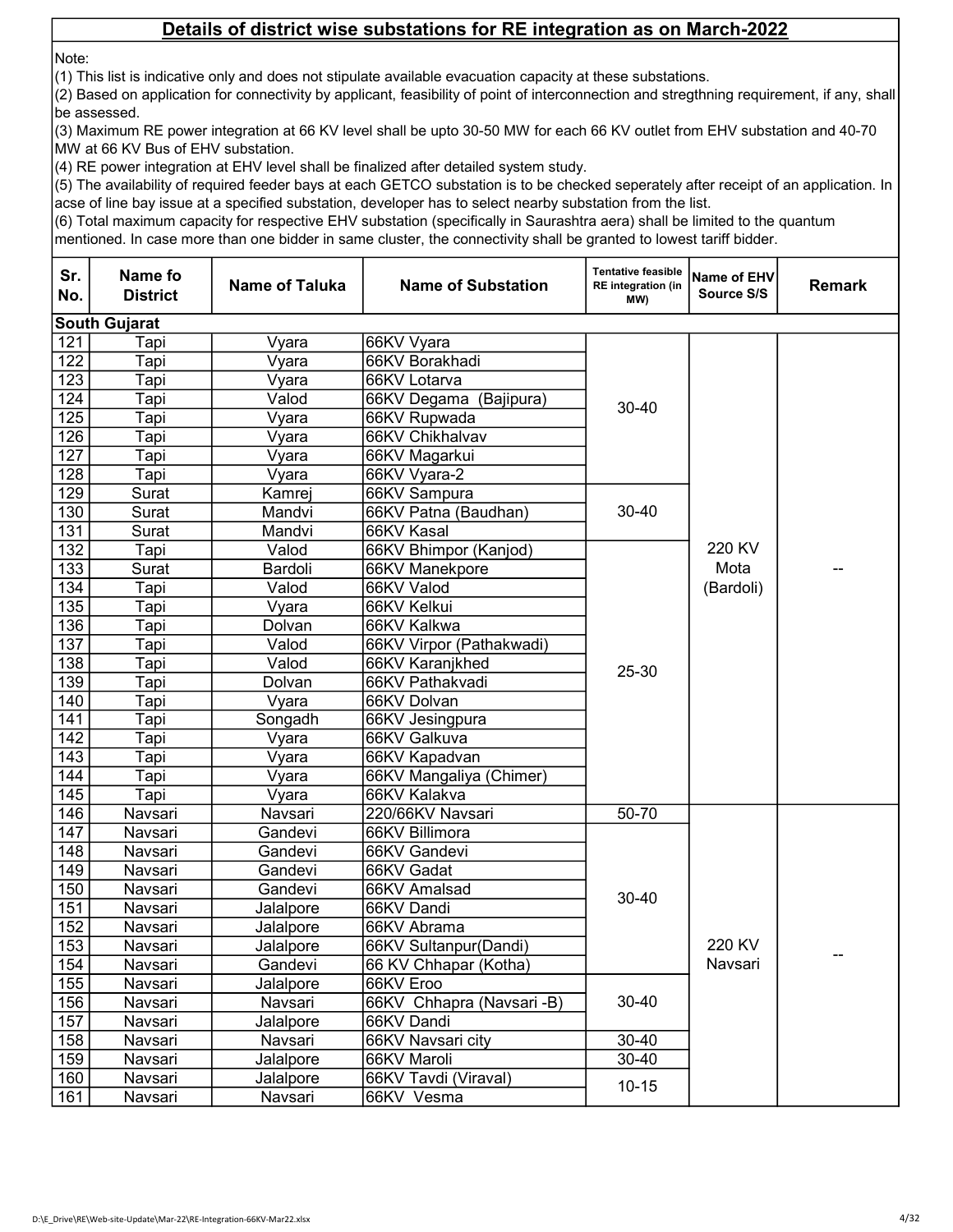Note:

(1) This list is indicative only and does not stipulate available evacuation capacity at these substations.

(2) Based on application for connectivity by applicant, feasibility of point of interconnection and stregthning requirement, if any, shall be assessed.

(3) Maximum RE power integration at 66 KV level shall be upto 30-50 MW for each 66 KV outlet from EHV substation and 40-70 MW at 66 KV Bus of EHV substation.

(4) RE power integration at EHV level shall be finalized after detailed system study.

(5) The availability of required feeder bays at each GETCO substation is to be checked seperately after receipt of an application. In acse of line bay issue at a specified substation, developer has to select nearby substation from the list.

(6) Total maximum capacity for respective EHV substation (specifically in Saurashtra aera) shall be limited to the quantum

| Sr.<br>No.       | Name fo<br><b>District</b> | <b>Name of Taluka</b> | <b>Name of Substation</b>    | <b>Tentative feasible</b><br><b>RE</b> integration (in<br>MW) | Name of EHV<br>Source S/S | <b>Remark</b> |
|------------------|----------------------------|-----------------------|------------------------------|---------------------------------------------------------------|---------------------------|---------------|
|                  | <b>South Gujarat</b>       |                       |                              |                                                               |                           |               |
| 162              | Surat                      | Choryasi              | 220/66KV Sachin (Talangpore) | 50-70                                                         |                           |               |
| 163              | Surat                      | Choryasi              | 66KV Sachin - B              |                                                               |                           |               |
| 164              | Surat                      | Choryasi              | 66KV Vanz (Susml)            |                                                               |                           |               |
| 165              | Surat                      | Palsana               | 66KV Erthan (Lingad)         | $30 - 40$                                                     |                           |               |
| 166              | Surat                      | Choryasi              | 66KV Kharvasa                |                                                               |                           |               |
| 167              | Surat                      | Palsana               | 66KV GETP                    |                                                               |                           |               |
| 168              | Navsari                    | Jalalpore             | 66KV Mangrol                 | $20 - 25$                                                     |                           |               |
| 169              | Navsari                    | Jalalpore             | 66KV Ubhrat                  | $30 - 40$                                                     |                           |               |
| 170              | Surat                      | Choryasi              | 66KV Bhimrad (Sarsana)       | $30 - 40$                                                     | 220 KV                    |               |
| 171              | Surat                      | Choryasi              | 66KV Khajod (Magadalla)      |                                                               | Sachin                    |               |
| 172              | Surat                      | Choryasi              | 66KV Jiyav (Bamroli)         | $30 - 40$                                                     | (Talangpor                | --            |
| 173              | Surat                      | Choryasi              | 66KV Vadod                   |                                                               |                           |               |
| 174              | Surat                      | Chorvasi              | 66KV Vesu                    |                                                               | e)                        |               |
| 175              | Surat                      | Choryasi              | 66KV Bhimrad (Sarsana)       |                                                               |                           |               |
| 176              | Surat                      | Choryasi              | 66KV Vesu-2 (Magdalla)       | 40-50                                                         |                           |               |
| 177              | Surat                      | Choryasi              | 66KV Dumas                   |                                                               |                           |               |
| $\overline{178}$ | Surat                      | Choryasi              | 66KV Pandesara               | $30 - 40$                                                     |                           |               |
| $\overline{179}$ | Surat                      | Choryasi              | 66KV Jiav (Pandesara-II)     |                                                               |                           |               |
| 180              | Surat                      | Choryasi              | 66KV Sachin - A              |                                                               |                           |               |
| 181              | Surat                      | Choryasi              | 66KV Sachin-D                | $30 - 40$                                                     |                           |               |
| 182              | Surat                      | Choryasi              | 66KV Sachin 'C               |                                                               |                           |               |
| 183              | Surat                      | Choryasi              | 220/66KV Popada              | $50 - 70$                                                     | 220 KV                    |               |
| 184              | Surat                      | Choryasi              | 66KV SUSM-1                  | $30 - 40$                                                     | Popda                     |               |
| 185              | Surat                      | Choryasi              | 66KV Bhatia                  |                                                               |                           |               |
| 186              | <b>Bharuch</b>             | Wagra                 | 220/66KV Rahiyad             | 50-70                                                         | 220 KV                    |               |
| 187              | <b>Bharuch</b>             | Wagra                 | 66KV Samatpore (Sambheti)    | $50 - 70$                                                     | Suva                      |               |
| 188              | <b>Bharuch</b>             | Wagra                 | 66KV Galenda                 | $50 - 70$                                                     | (Rahiyad)                 |               |
| 189              | <b>Bharuch</b>             | Wagra                 | 66KV Suva                    | 30-40                                                         |                           |               |
| 190              | <b>Bharuch</b>             | Wagra                 | 220/66KV Dahej               | $50 - 70$                                                     |                           |               |
| 191              | <b>Bharuch</b>             | Wagra                 | 66KV Dahej                   |                                                               |                           |               |
| 192              | <b>Bharuch</b>             | Wagra                 | 66KV Luna                    |                                                               | 220 KV                    | --            |
| 193              | <b>Bharuch</b>             | Wagra                 | 66KV Vadadala (Dahej)        | $30 - 40$                                                     | Dahej                     |               |
| 194              | <b>Bharuch</b>             | Wagra                 | 66KV Jolva                   |                                                               |                           |               |
| 195              | <b>Bharuch</b>             | Wagra                 | 66KV Bhesali                 |                                                               |                           |               |
| 196              | Surat                      | Mangrol               | 400/220/66KV Kosamba         | 50-70                                                         |                           |               |
| 197              | <b>Bharuch</b>             | Ankleshwar            | 66KV Panoli GIDC-2           | 50-70                                                         |                           |               |
| 198              | Surat                      | Mangrol               | 66KV Dinod                   | $30 - 40$                                                     | 400 KV                    |               |
| 199              | Surat                      | Mangrol               | 66KV Kosamba                 |                                                               | Kosamba                   | --            |
| 200              | Surat                      | Mangrol               | 66KV Kosamba-2               | $30 - 40$                                                     |                           |               |
| 201              | Surat                      | Mangrol               | 66KV Kharach-II              |                                                               |                           |               |
| 202              | Surat                      | Mangrol               | 66KV Kharach (Tarsali)       |                                                               |                           |               |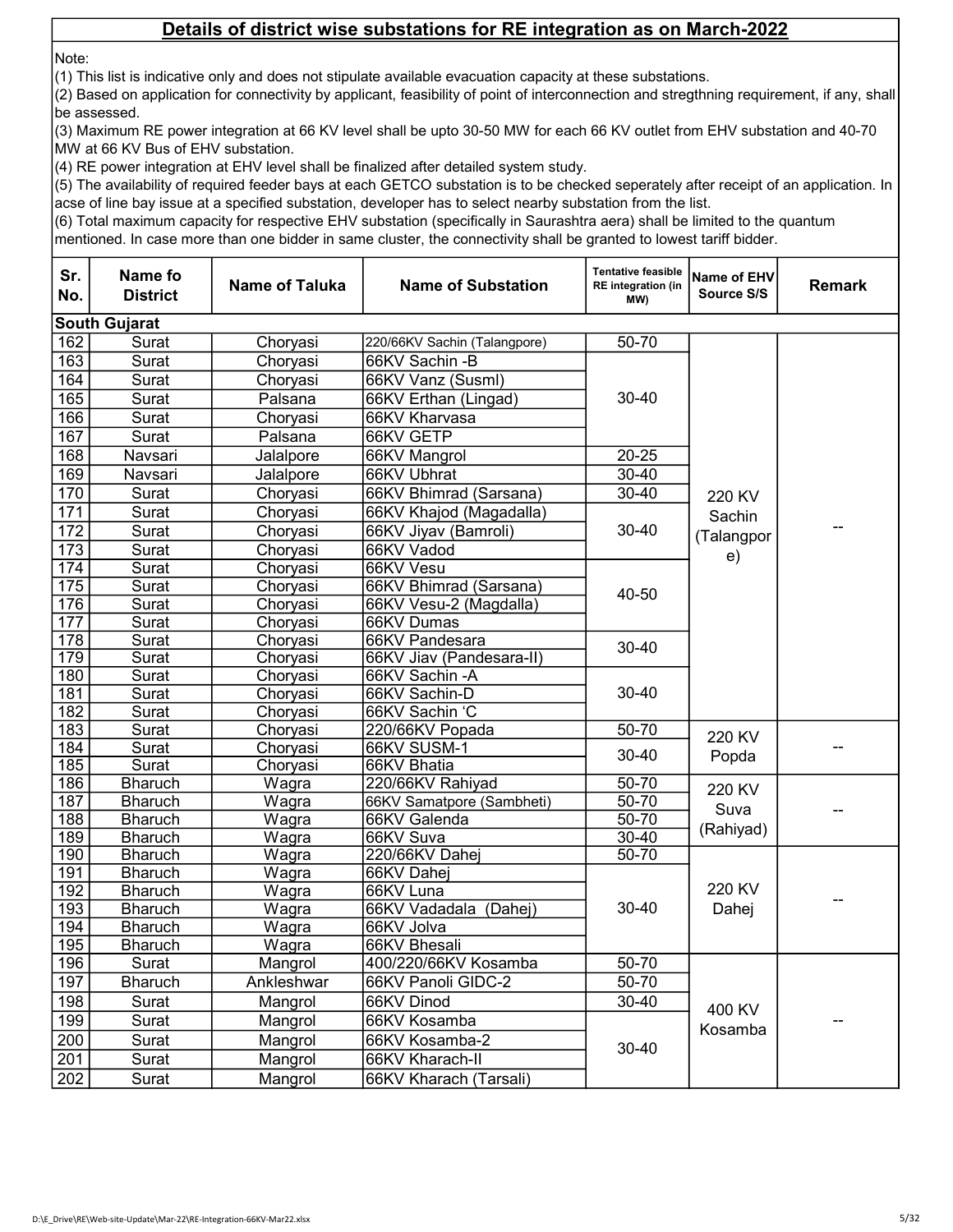Note:

(1) This list is indicative only and does not stipulate available evacuation capacity at these substations.

(2) Based on application for connectivity by applicant, feasibility of point of interconnection and stregthning requirement, if any, shall be assessed.

(3) Maximum RE power integration at 66 KV level shall be upto 30-50 MW for each 66 KV outlet from EHV substation and 40-70 MW at 66 KV Bus of EHV substation.

(4) RE power integration at EHV level shall be finalized after detailed system study.

(5) The availability of required feeder bays at each GETCO substation is to be checked seperately after receipt of an application. In acse of line bay issue at a specified substation, developer has to select nearby substation from the list.

(6) Total maximum capacity for respective EHV substation (specifically in Saurashtra aera) shall be limited to the quantum

| Sr.<br>No.       | Name fo<br><b>District</b> | <b>Name of Taluka</b> | <b>Name of Substation</b>      | <b>Tentative feasible</b><br><b>RE</b> integration (in<br>(MW | <b>Name of EHV</b><br>Source S/S | <b>Remark</b> |
|------------------|----------------------------|-----------------------|--------------------------------|---------------------------------------------------------------|----------------------------------|---------------|
|                  | <b>South Gujarat</b>       |                       |                                |                                                               |                                  |               |
| 203              | Valsad                     | Vapi                  | 220/66KV Vapi                  | 50-70                                                         |                                  |               |
| 204              | Valsad                     | Dharampur             | 66KV Motaponda (Kakadkopar)    |                                                               |                                  |               |
| 205              | Valsad                     | Vapi                  | 66KV Moti Tambadi              |                                                               |                                  |               |
| 206              | Valsad                     | Pardi                 | 66KV Paria                     |                                                               |                                  |               |
| 207              | Valsad                     | Pardi                 | 66KV Chival (Dhagadmal)        |                                                               |                                  |               |
| $\overline{208}$ | Valsad                     | Kaparada              | 66KV Panas (Amdha)             |                                                               |                                  |               |
| 209              | Valsad                     | Pardi                 | 66KV Nimkhal                   |                                                               |                                  |               |
| 210              | Valsad                     | Pardi                 | 66KV Kherlav                   | 30-40                                                         |                                  |               |
| 211              | Valsad                     | Vapi                  | 66KV Kocharava (Rata Koparali) |                                                               |                                  |               |
| 212              | Valsad                     | Pardi                 | 66KV Ambach (Balda)            |                                                               |                                  |               |
| $\overline{213}$ | Valsad                     | Kaparada              | 66KV Kaparada                  |                                                               |                                  |               |
| 214              | Valsad                     | Kaparada              | 66KV Astol                     |                                                               | 220 KV                           |               |
| $\overline{215}$ | Valsad                     | Kaparada              | 66KV Sutharpada                |                                                               | Vapi                             |               |
| 216              | Valsad                     | Kaparada              | 66KV Shahuda                   |                                                               |                                  |               |
| 217              | Valsad                     | Umargam               | 66KV Damanganga GIDC           |                                                               |                                  |               |
| 218              | Valsad                     | Umargam               | 66KV Karembele (Nahuli)        | 40-50                                                         |                                  |               |
| 219              | Valsad                     | Vapi                  | 66KV Chandor                   |                                                               |                                  |               |
| $\overline{220}$ | Valsad                     | Vapi                  | 66KV GIDC - Vapi               | $30 - 40$                                                     |                                  |               |
| $\overline{221}$ | Valsad                     | Vapi                  | 66KV GIDC Vapi -III rd. Ph.    | $30 - 40$                                                     |                                  |               |
| 222              | Valsad                     | Vapi                  | 66KV Dungra                    |                                                               |                                  |               |
| 223              | Valsad                     | Vapi                  | 66KV GIDC Vapi - IV th Ph.     |                                                               |                                  |               |
| 224              | Valsad                     | Vapi                  | 66KV GIDC - Vapi Ph.-II        | $30 - 40$                                                     |                                  |               |
| $\overline{225}$ | Valsad                     | Vapi                  | 66KV Morai                     | $30 - 40$                                                     |                                  |               |
| <u>226</u>       | Valsad                     | Vapi                  | 66KV Morai-2                   |                                                               |                                  |               |
| $\overline{227}$ | Surat                      | Kamrej                | 220/66KV Vav                   | $50 - 70$                                                     |                                  |               |
| 228              | Surat                      | Kamrej                | 66KV Kosmada                   | 40-50                                                         |                                  |               |
| 229              | Surat                      | Choryasi              | 66KV Godadara                  |                                                               |                                  |               |
| 230              | Surat                      | Palsana               | 66KV Kadodara                  |                                                               |                                  |               |
| 231              | Surat                      | Palsana               | 66KV Palsana                   |                                                               |                                  |               |
| 232              | Surat                      | Palsana               | 66KV Tatithaiya                | 30-40                                                         |                                  |               |
| 233              | Surat                      | Palsana               | 66KV Jolva                     |                                                               |                                  |               |
| 234              | Surat                      | Choryasi              | 66KV Punakumbharia             |                                                               | 220 KV                           |               |
| 235              | Surat                      | Kamrej                | 66KV Laskan                    | $30 - 40$                                                     | Vav                              |               |
| 236              | Surat                      | Kamrej                | 66KV Laskana -2                |                                                               |                                  |               |
| 237              | <b>Surat</b>               | Kamrej                | 66KV Vav                       | 30-40                                                         |                                  |               |
| 238              | Surat                      | Olpad                 | 66KV Sivan (Sayan west)        | $30 - 40$                                                     |                                  |               |
| 239              | Surat                      | Olpad                 | 66KV Delad                     |                                                               |                                  |               |
| 240              | Surat                      | Palsana               | 66KV Niyol (Kadodara-2)        |                                                               |                                  |               |
| 241              | Surat                      | <b>Surat City</b>     | 66KV Laxminarayan Ind. Estate  | $30 - 40$                                                     |                                  |               |
| 242              | Surat                      | Choryasi              | 66KV Deladva                   |                                                               |                                  |               |
| $\overline{243}$ | Surat                      | Choryasi              | 66KV Sarthana                  | $30 - 40$                                                     |                                  |               |
| 244              | <b>Bharuch</b>             | Wagra                 | 220/66KV Wagra                 | 50-70                                                         | 220 KV                           |               |
| 245              | <b>Bharuch</b>             | Wagra                 | 66KV Vilayat                   | $30 - 40$                                                     |                                  |               |
| 246              | <b>Bharuch</b>             | <b>Bharuch</b>        | 66KV Kukarwada                 |                                                               | Wagra                            |               |
| 247              | <b>Bharuch</b>             | <b>Bharuch</b>        | 66KV Sayakha                   | $30 - 40$                                                     |                                  |               |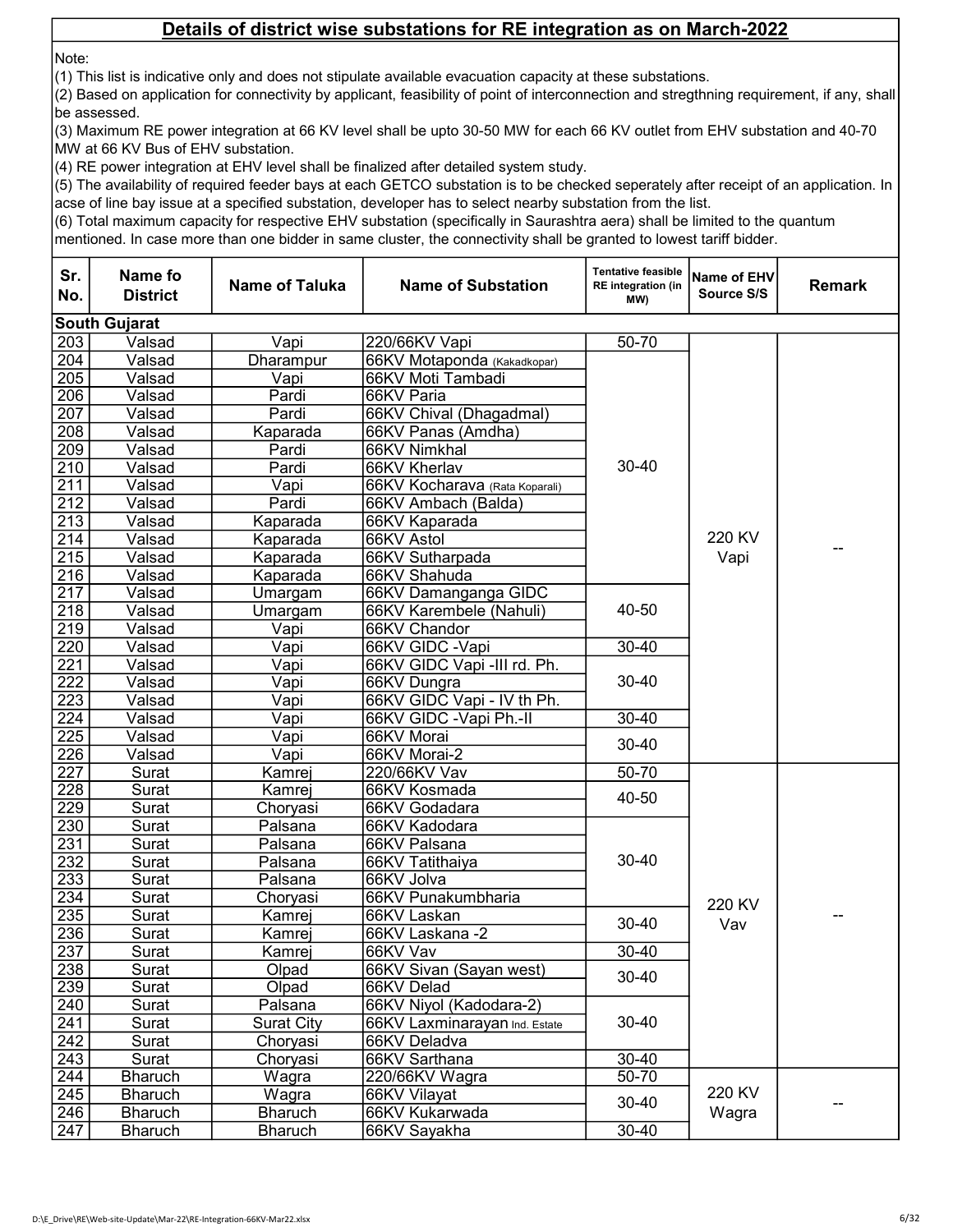Note:

(1) This list is indicative only and does not stipulate available evacuation capacity at these substations.

(2) Based on application for connectivity by applicant, feasibility of point of interconnection and stregthning requirement, if any, shall be assessed.

(3) Maximum RE power integration at 66 KV level shall be upto 30-50 MW for each 66 KV outlet from EHV substation and 40-70 MW at 66 KV Bus of EHV substation.

(4) RE power integration at EHV level shall be finalized after detailed system study.

(5) The availability of required feeder bays at each GETCO substation is to be checked seperately after receipt of an application. In acse of line bay issue at a specified substation, developer has to select nearby substation from the list.

(6) Total maximum capacity for respective EHV substation (specifically in Saurashtra aera) shall be limited to the quantum

| Sr.<br>No. | Name fo<br><b>District</b> | <b>Name of Taluka</b> | <b>Name of Substation</b>                  | <b>Tentative feasible</b><br><b>RE</b> integration (in<br>(MW | Name of EHV<br>Source S/S | <b>Remark</b> |
|------------|----------------------------|-----------------------|--------------------------------------------|---------------------------------------------------------------|---------------------------|---------------|
|            | <b>South Gujarat</b>       |                       |                                            |                                                               |                           |               |
| 248        | Tapi                       | Songadh               | 66KV Borda                                 |                                                               |                           |               |
| 249        | Tapi                       | Songadh               | 66KV Bhogvad                               | $30 - 40$                                                     |                           |               |
| 250        | Tapi                       | Kukarmunda            | 66KV Borikuva                              |                                                               |                           |               |
| 251        | Tapi                       | Songadh               | 66KV Sagbara                               |                                                               |                           |               |
| 252        | Tapi                       | Nizar                 | 66KV Nizar                                 |                                                               |                           |               |
| 253        | Tapi                       | <b>Nizar</b>          | 66KV Kelani (Kukarmunda)                   |                                                               | 220 KV                    |               |
| 254        | Tapi                       | Kukarmunda            | 66KV Hathoda (Tapi)                        |                                                               | Ukai Hydro                |               |
| 255        | Tapi                       | Nizar                 | 66KV Higni Digar (Pankhala/Piplod/Dumkhal) | $30 - 40$                                                     |                           |               |
| 256        | Tapi                       | Nizar                 | 66KV Balda/Nimbhora                        |                                                               |                           |               |
| 257        | Tapi                       | Uchchhal              | 66KV Rumkitalav                            |                                                               |                           |               |
| 258        | Tapi                       | Uchchhal              | 66KV Uchchhal                              |                                                               |                           |               |
| 259        | Tapi                       | Uchchhal              | 66KV Vadpada(Naranpur)                     |                                                               |                           |               |
| 260        | Tapi                       | Songadh               | 66KV Chikhali Bheshrot (Khodtalav)         |                                                               |                           |               |
| 261        | Tapi                       | Vyara                 | 66KV Unchamala                             |                                                               |                           |               |
| 262        | Tapi                       | Songadh               | 66KV Vadi Bhesrot                          | $30 - 40$                                                     |                           |               |
| 263        | Tapi                       | Songadh               | 66KV Waghnera                              |                                                               |                           |               |
| 264        | Surat                      | Mandvi                | 66KV Beddha (Kherwada)                     |                                                               |                           |               |
| 265        | Surat                      | Mandvi                | 66KV Sisor (Panchpipla)                    |                                                               |                           |               |
| 266        | Tapi                       | Songadh               | 66KV Ukai                                  |                                                               |                           |               |
| 267        | Tapi                       | Songadh               | 66KV Songadh                               |                                                               | 220 KV                    |               |
| 268        | Tapi                       | Songadh               | 66KV Kavla                                 |                                                               | Ukai Hydro                |               |
| 269        | Tapi                       | Songadh               | 66KV Kumkuva                               |                                                               |                           |               |
| 270        | Tapi                       | Songadh               | 66KV Jamkhadi (Hindala)                    | $30 - 40$                                                     |                           |               |
| 271        | Tapi                       | Songadh               | 66KV Vadpada P Umarda                      |                                                               |                           |               |
| 272        | Tapi                       | Songadh               | 66KV Taparwada (Borpada)                   |                                                               |                           |               |
| 273        | Tapi                       | Songadh               | 66KV Vadpada (Tokarva)                     |                                                               |                           |               |
| 274        | Dang                       | Ahwa                  | 66KV Malangdev                             |                                                               |                           |               |
| 275        | Dang                       | Subir                 | 66KV Subir                                 |                                                               |                           |               |
| 276        | Tapi                       | Vyara                 | 220/66 KV Virpore / Virpur                 | 50-70                                                         | 220KV<br>Virpore          |               |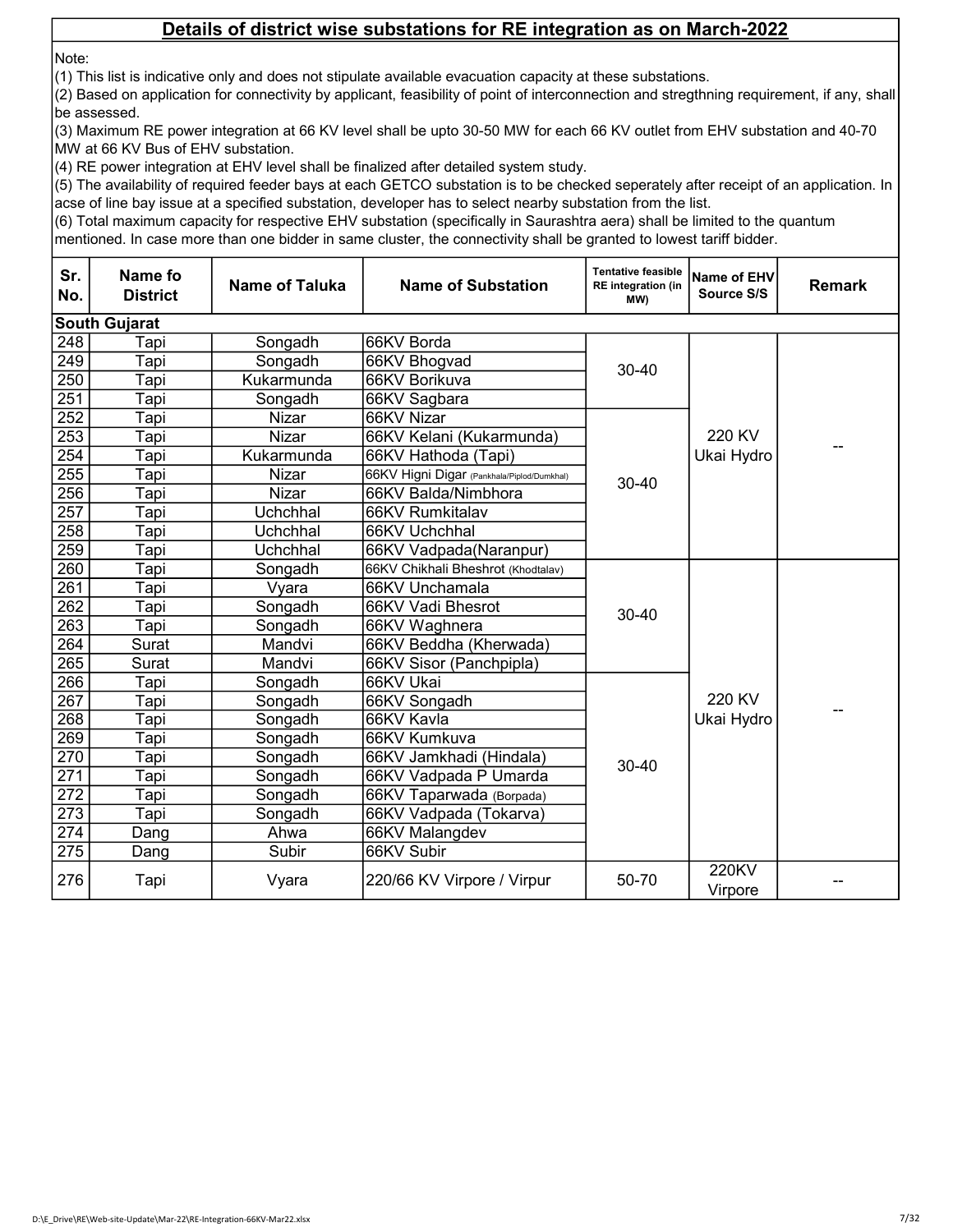Note:

(1) This list is indicative only and does not stipulate available evacuation capacity at these substations.

(2) Based on application for connectivity by applicant, feasibility of point of interconnection and stregthning requirement, if any, shall be assessed.

(3) Maximum RE power integration at 66 KV level shall be upto 30-50 MW for each 66 KV outlet from EHV substation and 40-70 MW at 66 KV Bus of EHV substation.

(4) RE power integration at EHV level shall be finalized after detailed system study.

(5) The availability of required feeder bays at each GETCO substation is to be checked seperately after receipt of an application. In acse of line bay issue at a specified substation, developer has to select nearby substation from the list.

(6) Total maximum capacity for respective EHV substation (specifically in Saurashtra aera) shall be limited to the quantum

| <b>Central Gujarat</b><br>132/66KV Chhota Udepur (Vasedi)<br>50-70<br>Chhota Udaipur<br>Chhotaudepur<br>$\overline{2}$<br>$40 - 50$<br>132/66 KV Zoz<br>Chhota Udaipur<br>Chhotaudepur<br>$\overline{3}$<br>$30 - 40$<br>Chhota Udaipur<br>66KV Vanar<br>Chhotaudepur<br>4<br>Chhota Udaipur<br>Bodeli<br>66KV Bodeli<br>5<br>Bodeli<br>Chhota Udaipur<br>66KV Patiya (Ranbhun)<br>132 KV<br>6<br>Bodeli<br>Chhota Udaipur<br>66KV Uchapan<br>Chhota<br>7<br>Bodeli<br>66KV Kharedivav<br>Chhota Udaipur<br>$\overline{8}$<br>30-40<br>66KV Vadoth<br>Udepur<br>Chhota Udaipur<br>Pavi-Jetpur<br>$\overline{9}$<br>Chhota Udaipur<br>66KV Pavi-Jetpur<br>Pavi-Jetpur<br>(Vasedi)<br>$\overline{10}$<br>Chhota Udaipur<br>66KV Simal faliya (Harwant)<br>Chhotaudepur<br>$\overline{11}$<br>Chhota Udaipur<br>Pavi-Jetpur<br>66KV Thambhala (Sajva)<br>$\overline{12}$<br>Chhota Udaipur<br>Pavi-Jetpur<br>66KV Dev Mori (Rangli chokdi)<br>13<br>Chhota Udaipur<br>Chhotaudepur<br>66KV Lehvant (Rangpur Sadli)<br>$30 - 40$<br>14<br>Chhota Udaipur<br>66KV Judavant<br>Chhotaudepur<br>$\overline{15}$<br>$50 - 70$<br>Kawant<br>220/66KV Kawant<br>Chhota Udaipur<br>16<br>Chhota Udaipur<br>Kawant<br>66KV Bhekhadiya (Bhaka)<br>17<br>Chhota Udaipur<br>Naswadi<br>66KV Sengpur (Khanda)<br>220 KV<br>30-40<br>$\overline{18}$<br>Chhota Udaipur<br>Naswadi<br>66KV Ratanpur<br>Kawant<br>19<br>Naswadi<br>Chhota Udaipur<br>66KV Vaghach (Gadhboriyad)<br>$\overline{20}$<br>Kawant<br>66KV Panvad<br>Chhota Udaipur<br>$30 - 40$<br>$\overline{21}$<br>Kawant<br>Chhota Udaipur<br>66KV Rendi (Manka)<br>$\overline{22}$<br>$50 - 70$<br>Dahod<br>132/66KV Dahod<br>Dahod<br>$\overline{23}$<br>66KV Kharedi (Chhapri)<br>Dahod<br>Dahod<br>$\overline{24}$<br>66KV Kharod (Chhapari)<br>Dahod<br>Dahod<br>$30 - 40$<br>132 KV<br>$\overline{25}$<br>66KV Kathala<br>Dahod<br>Dahod<br>26<br>Dahod<br>Dahod<br>66KV Navagam<br>Dahod<br>$\overline{27}$<br>Dahod<br>Garbada<br>66KV Garbada (Nalvai)<br>$\overline{28}$<br>30-40<br>Dahod<br>Dahod<br>66KV Bavaka (Gadoi)<br>$\overline{29}$<br>Dahod<br>Garbada<br>66KV Vajelav (Jesavada)<br>$\overline{30}$<br>$50 - 70$<br>Zalod<br>220/66 KV Rupakheda<br>Dahod<br>220 KV<br>31<br>Zalod<br>Dahod<br>66KV Karath (Limdi)<br>Rupakheda<br>$\overline{32}$<br>66KV Zalod<br>Zalod<br>$30 - 40$<br>Dahod<br>(Zalod)<br>$\overline{33}$<br>Zalod<br>Dahod<br>66KV Gultora<br>34<br>Limkheda<br>132/66KV Limkheda<br>40-50<br>Dahod<br>$\overline{35}$<br>Dahod<br>66KV Devgadh-Baria<br>Devgadh Bariya<br>$\overline{36}$<br>Dahod<br>66KV Piplod<br>Devgadh Bariya<br>132 KV<br>$30 - 40$<br>66KV Keliya (Jambusar)<br>37<br>Dahod<br>Devgadh Bariya<br>Limkheda<br>$\overline{38}$<br>Devgadh Bariya<br>Dahod<br>66KV Dabhwa (Fangiya)<br>39<br>$30 - 40$<br>Dahod<br><b>Dhanpur</b><br>66KV Singavali (Pipero)<br>Limkheda<br>$30 - 40$<br>40<br>66KV Limkheda<br>Dahod<br>$50 - 70$<br>$\overline{41}$<br>Savli<br>Vadodara<br>132/66KV Manjusar<br>42<br>Vadodara<br>Desar<br>66KV Desar<br>132 KV<br>43<br>Savli<br>66KV Savli<br>Vadodara<br>$30 - 40$<br>Manjusar<br>44<br>66KV Tundav<br>Vadodara<br>Savli<br>45<br>Savli<br>Vadodara<br>66KV Alindra(Manjusar) | Sr.<br>No. | Name fo<br><b>District</b> | <b>Name of Taluka</b> | <b>Name of Substation</b> | <b>Tentative feasible</b><br><b>RE</b> integration (in<br>(MW | <b>Name of EHV</b><br>Source S/S | <b>Remark</b> |
|----------------------------------------------------------------------------------------------------------------------------------------------------------------------------------------------------------------------------------------------------------------------------------------------------------------------------------------------------------------------------------------------------------------------------------------------------------------------------------------------------------------------------------------------------------------------------------------------------------------------------------------------------------------------------------------------------------------------------------------------------------------------------------------------------------------------------------------------------------------------------------------------------------------------------------------------------------------------------------------------------------------------------------------------------------------------------------------------------------------------------------------------------------------------------------------------------------------------------------------------------------------------------------------------------------------------------------------------------------------------------------------------------------------------------------------------------------------------------------------------------------------------------------------------------------------------------------------------------------------------------------------------------------------------------------------------------------------------------------------------------------------------------------------------------------------------------------------------------------------------------------------------------------------------------------------------------------------------------------------------------------------------------------------------------------------------------------------------------------------------------------------------------------------------------------------------------------------------------------------------------------------------------------------------------------------------------------------------------------------------------------------------------------------------------------------------------------------------------------------------------------------------------------------------------------------------------------------------------------------------------------------------------------------------------------------------------------------------------------------------------------------------------------------------------------------------------------------------------------------------------------------------------------------------------------------------------------------------------------------------------------------------------------------------------------------------------------------------------------------------------------------------------------------------------------------------------------------------------------|------------|----------------------------|-----------------------|---------------------------|---------------------------------------------------------------|----------------------------------|---------------|
|                                                                                                                                                                                                                                                                                                                                                                                                                                                                                                                                                                                                                                                                                                                                                                                                                                                                                                                                                                                                                                                                                                                                                                                                                                                                                                                                                                                                                                                                                                                                                                                                                                                                                                                                                                                                                                                                                                                                                                                                                                                                                                                                                                                                                                                                                                                                                                                                                                                                                                                                                                                                                                                                                                                                                                                                                                                                                                                                                                                                                                                                                                                                                                                                                                  |            |                            |                       |                           |                                                               |                                  |               |
|                                                                                                                                                                                                                                                                                                                                                                                                                                                                                                                                                                                                                                                                                                                                                                                                                                                                                                                                                                                                                                                                                                                                                                                                                                                                                                                                                                                                                                                                                                                                                                                                                                                                                                                                                                                                                                                                                                                                                                                                                                                                                                                                                                                                                                                                                                                                                                                                                                                                                                                                                                                                                                                                                                                                                                                                                                                                                                                                                                                                                                                                                                                                                                                                                                  |            |                            |                       |                           |                                                               |                                  |               |
|                                                                                                                                                                                                                                                                                                                                                                                                                                                                                                                                                                                                                                                                                                                                                                                                                                                                                                                                                                                                                                                                                                                                                                                                                                                                                                                                                                                                                                                                                                                                                                                                                                                                                                                                                                                                                                                                                                                                                                                                                                                                                                                                                                                                                                                                                                                                                                                                                                                                                                                                                                                                                                                                                                                                                                                                                                                                                                                                                                                                                                                                                                                                                                                                                                  |            |                            |                       |                           |                                                               |                                  |               |
|                                                                                                                                                                                                                                                                                                                                                                                                                                                                                                                                                                                                                                                                                                                                                                                                                                                                                                                                                                                                                                                                                                                                                                                                                                                                                                                                                                                                                                                                                                                                                                                                                                                                                                                                                                                                                                                                                                                                                                                                                                                                                                                                                                                                                                                                                                                                                                                                                                                                                                                                                                                                                                                                                                                                                                                                                                                                                                                                                                                                                                                                                                                                                                                                                                  |            |                            |                       |                           |                                                               |                                  |               |
|                                                                                                                                                                                                                                                                                                                                                                                                                                                                                                                                                                                                                                                                                                                                                                                                                                                                                                                                                                                                                                                                                                                                                                                                                                                                                                                                                                                                                                                                                                                                                                                                                                                                                                                                                                                                                                                                                                                                                                                                                                                                                                                                                                                                                                                                                                                                                                                                                                                                                                                                                                                                                                                                                                                                                                                                                                                                                                                                                                                                                                                                                                                                                                                                                                  |            |                            |                       |                           |                                                               |                                  |               |
|                                                                                                                                                                                                                                                                                                                                                                                                                                                                                                                                                                                                                                                                                                                                                                                                                                                                                                                                                                                                                                                                                                                                                                                                                                                                                                                                                                                                                                                                                                                                                                                                                                                                                                                                                                                                                                                                                                                                                                                                                                                                                                                                                                                                                                                                                                                                                                                                                                                                                                                                                                                                                                                                                                                                                                                                                                                                                                                                                                                                                                                                                                                                                                                                                                  |            |                            |                       |                           |                                                               |                                  |               |
|                                                                                                                                                                                                                                                                                                                                                                                                                                                                                                                                                                                                                                                                                                                                                                                                                                                                                                                                                                                                                                                                                                                                                                                                                                                                                                                                                                                                                                                                                                                                                                                                                                                                                                                                                                                                                                                                                                                                                                                                                                                                                                                                                                                                                                                                                                                                                                                                                                                                                                                                                                                                                                                                                                                                                                                                                                                                                                                                                                                                                                                                                                                                                                                                                                  |            |                            |                       |                           |                                                               |                                  |               |
|                                                                                                                                                                                                                                                                                                                                                                                                                                                                                                                                                                                                                                                                                                                                                                                                                                                                                                                                                                                                                                                                                                                                                                                                                                                                                                                                                                                                                                                                                                                                                                                                                                                                                                                                                                                                                                                                                                                                                                                                                                                                                                                                                                                                                                                                                                                                                                                                                                                                                                                                                                                                                                                                                                                                                                                                                                                                                                                                                                                                                                                                                                                                                                                                                                  |            |                            |                       |                           |                                                               |                                  |               |
|                                                                                                                                                                                                                                                                                                                                                                                                                                                                                                                                                                                                                                                                                                                                                                                                                                                                                                                                                                                                                                                                                                                                                                                                                                                                                                                                                                                                                                                                                                                                                                                                                                                                                                                                                                                                                                                                                                                                                                                                                                                                                                                                                                                                                                                                                                                                                                                                                                                                                                                                                                                                                                                                                                                                                                                                                                                                                                                                                                                                                                                                                                                                                                                                                                  |            |                            |                       |                           |                                                               |                                  |               |
|                                                                                                                                                                                                                                                                                                                                                                                                                                                                                                                                                                                                                                                                                                                                                                                                                                                                                                                                                                                                                                                                                                                                                                                                                                                                                                                                                                                                                                                                                                                                                                                                                                                                                                                                                                                                                                                                                                                                                                                                                                                                                                                                                                                                                                                                                                                                                                                                                                                                                                                                                                                                                                                                                                                                                                                                                                                                                                                                                                                                                                                                                                                                                                                                                                  |            |                            |                       |                           |                                                               |                                  |               |
|                                                                                                                                                                                                                                                                                                                                                                                                                                                                                                                                                                                                                                                                                                                                                                                                                                                                                                                                                                                                                                                                                                                                                                                                                                                                                                                                                                                                                                                                                                                                                                                                                                                                                                                                                                                                                                                                                                                                                                                                                                                                                                                                                                                                                                                                                                                                                                                                                                                                                                                                                                                                                                                                                                                                                                                                                                                                                                                                                                                                                                                                                                                                                                                                                                  |            |                            |                       |                           |                                                               |                                  |               |
|                                                                                                                                                                                                                                                                                                                                                                                                                                                                                                                                                                                                                                                                                                                                                                                                                                                                                                                                                                                                                                                                                                                                                                                                                                                                                                                                                                                                                                                                                                                                                                                                                                                                                                                                                                                                                                                                                                                                                                                                                                                                                                                                                                                                                                                                                                                                                                                                                                                                                                                                                                                                                                                                                                                                                                                                                                                                                                                                                                                                                                                                                                                                                                                                                                  |            |                            |                       |                           |                                                               |                                  |               |
|                                                                                                                                                                                                                                                                                                                                                                                                                                                                                                                                                                                                                                                                                                                                                                                                                                                                                                                                                                                                                                                                                                                                                                                                                                                                                                                                                                                                                                                                                                                                                                                                                                                                                                                                                                                                                                                                                                                                                                                                                                                                                                                                                                                                                                                                                                                                                                                                                                                                                                                                                                                                                                                                                                                                                                                                                                                                                                                                                                                                                                                                                                                                                                                                                                  |            |                            |                       |                           |                                                               |                                  |               |
|                                                                                                                                                                                                                                                                                                                                                                                                                                                                                                                                                                                                                                                                                                                                                                                                                                                                                                                                                                                                                                                                                                                                                                                                                                                                                                                                                                                                                                                                                                                                                                                                                                                                                                                                                                                                                                                                                                                                                                                                                                                                                                                                                                                                                                                                                                                                                                                                                                                                                                                                                                                                                                                                                                                                                                                                                                                                                                                                                                                                                                                                                                                                                                                                                                  |            |                            |                       |                           |                                                               |                                  |               |
|                                                                                                                                                                                                                                                                                                                                                                                                                                                                                                                                                                                                                                                                                                                                                                                                                                                                                                                                                                                                                                                                                                                                                                                                                                                                                                                                                                                                                                                                                                                                                                                                                                                                                                                                                                                                                                                                                                                                                                                                                                                                                                                                                                                                                                                                                                                                                                                                                                                                                                                                                                                                                                                                                                                                                                                                                                                                                                                                                                                                                                                                                                                                                                                                                                  |            |                            |                       |                           |                                                               |                                  |               |
|                                                                                                                                                                                                                                                                                                                                                                                                                                                                                                                                                                                                                                                                                                                                                                                                                                                                                                                                                                                                                                                                                                                                                                                                                                                                                                                                                                                                                                                                                                                                                                                                                                                                                                                                                                                                                                                                                                                                                                                                                                                                                                                                                                                                                                                                                                                                                                                                                                                                                                                                                                                                                                                                                                                                                                                                                                                                                                                                                                                                                                                                                                                                                                                                                                  |            |                            |                       |                           |                                                               |                                  |               |
|                                                                                                                                                                                                                                                                                                                                                                                                                                                                                                                                                                                                                                                                                                                                                                                                                                                                                                                                                                                                                                                                                                                                                                                                                                                                                                                                                                                                                                                                                                                                                                                                                                                                                                                                                                                                                                                                                                                                                                                                                                                                                                                                                                                                                                                                                                                                                                                                                                                                                                                                                                                                                                                                                                                                                                                                                                                                                                                                                                                                                                                                                                                                                                                                                                  |            |                            |                       |                           |                                                               |                                  |               |
|                                                                                                                                                                                                                                                                                                                                                                                                                                                                                                                                                                                                                                                                                                                                                                                                                                                                                                                                                                                                                                                                                                                                                                                                                                                                                                                                                                                                                                                                                                                                                                                                                                                                                                                                                                                                                                                                                                                                                                                                                                                                                                                                                                                                                                                                                                                                                                                                                                                                                                                                                                                                                                                                                                                                                                                                                                                                                                                                                                                                                                                                                                                                                                                                                                  |            |                            |                       |                           |                                                               |                                  |               |
|                                                                                                                                                                                                                                                                                                                                                                                                                                                                                                                                                                                                                                                                                                                                                                                                                                                                                                                                                                                                                                                                                                                                                                                                                                                                                                                                                                                                                                                                                                                                                                                                                                                                                                                                                                                                                                                                                                                                                                                                                                                                                                                                                                                                                                                                                                                                                                                                                                                                                                                                                                                                                                                                                                                                                                                                                                                                                                                                                                                                                                                                                                                                                                                                                                  |            |                            |                       |                           |                                                               |                                  |               |
|                                                                                                                                                                                                                                                                                                                                                                                                                                                                                                                                                                                                                                                                                                                                                                                                                                                                                                                                                                                                                                                                                                                                                                                                                                                                                                                                                                                                                                                                                                                                                                                                                                                                                                                                                                                                                                                                                                                                                                                                                                                                                                                                                                                                                                                                                                                                                                                                                                                                                                                                                                                                                                                                                                                                                                                                                                                                                                                                                                                                                                                                                                                                                                                                                                  |            |                            |                       |                           |                                                               |                                  |               |
|                                                                                                                                                                                                                                                                                                                                                                                                                                                                                                                                                                                                                                                                                                                                                                                                                                                                                                                                                                                                                                                                                                                                                                                                                                                                                                                                                                                                                                                                                                                                                                                                                                                                                                                                                                                                                                                                                                                                                                                                                                                                                                                                                                                                                                                                                                                                                                                                                                                                                                                                                                                                                                                                                                                                                                                                                                                                                                                                                                                                                                                                                                                                                                                                                                  |            |                            |                       |                           |                                                               |                                  |               |
|                                                                                                                                                                                                                                                                                                                                                                                                                                                                                                                                                                                                                                                                                                                                                                                                                                                                                                                                                                                                                                                                                                                                                                                                                                                                                                                                                                                                                                                                                                                                                                                                                                                                                                                                                                                                                                                                                                                                                                                                                                                                                                                                                                                                                                                                                                                                                                                                                                                                                                                                                                                                                                                                                                                                                                                                                                                                                                                                                                                                                                                                                                                                                                                                                                  |            |                            |                       |                           |                                                               |                                  |               |
|                                                                                                                                                                                                                                                                                                                                                                                                                                                                                                                                                                                                                                                                                                                                                                                                                                                                                                                                                                                                                                                                                                                                                                                                                                                                                                                                                                                                                                                                                                                                                                                                                                                                                                                                                                                                                                                                                                                                                                                                                                                                                                                                                                                                                                                                                                                                                                                                                                                                                                                                                                                                                                                                                                                                                                                                                                                                                                                                                                                                                                                                                                                                                                                                                                  |            |                            |                       |                           |                                                               |                                  |               |
|                                                                                                                                                                                                                                                                                                                                                                                                                                                                                                                                                                                                                                                                                                                                                                                                                                                                                                                                                                                                                                                                                                                                                                                                                                                                                                                                                                                                                                                                                                                                                                                                                                                                                                                                                                                                                                                                                                                                                                                                                                                                                                                                                                                                                                                                                                                                                                                                                                                                                                                                                                                                                                                                                                                                                                                                                                                                                                                                                                                                                                                                                                                                                                                                                                  |            |                            |                       |                           |                                                               |                                  |               |
|                                                                                                                                                                                                                                                                                                                                                                                                                                                                                                                                                                                                                                                                                                                                                                                                                                                                                                                                                                                                                                                                                                                                                                                                                                                                                                                                                                                                                                                                                                                                                                                                                                                                                                                                                                                                                                                                                                                                                                                                                                                                                                                                                                                                                                                                                                                                                                                                                                                                                                                                                                                                                                                                                                                                                                                                                                                                                                                                                                                                                                                                                                                                                                                                                                  |            |                            |                       |                           |                                                               |                                  |               |
|                                                                                                                                                                                                                                                                                                                                                                                                                                                                                                                                                                                                                                                                                                                                                                                                                                                                                                                                                                                                                                                                                                                                                                                                                                                                                                                                                                                                                                                                                                                                                                                                                                                                                                                                                                                                                                                                                                                                                                                                                                                                                                                                                                                                                                                                                                                                                                                                                                                                                                                                                                                                                                                                                                                                                                                                                                                                                                                                                                                                                                                                                                                                                                                                                                  |            |                            |                       |                           |                                                               |                                  |               |
|                                                                                                                                                                                                                                                                                                                                                                                                                                                                                                                                                                                                                                                                                                                                                                                                                                                                                                                                                                                                                                                                                                                                                                                                                                                                                                                                                                                                                                                                                                                                                                                                                                                                                                                                                                                                                                                                                                                                                                                                                                                                                                                                                                                                                                                                                                                                                                                                                                                                                                                                                                                                                                                                                                                                                                                                                                                                                                                                                                                                                                                                                                                                                                                                                                  |            |                            |                       |                           |                                                               |                                  |               |
|                                                                                                                                                                                                                                                                                                                                                                                                                                                                                                                                                                                                                                                                                                                                                                                                                                                                                                                                                                                                                                                                                                                                                                                                                                                                                                                                                                                                                                                                                                                                                                                                                                                                                                                                                                                                                                                                                                                                                                                                                                                                                                                                                                                                                                                                                                                                                                                                                                                                                                                                                                                                                                                                                                                                                                                                                                                                                                                                                                                                                                                                                                                                                                                                                                  |            |                            |                       |                           |                                                               |                                  |               |
|                                                                                                                                                                                                                                                                                                                                                                                                                                                                                                                                                                                                                                                                                                                                                                                                                                                                                                                                                                                                                                                                                                                                                                                                                                                                                                                                                                                                                                                                                                                                                                                                                                                                                                                                                                                                                                                                                                                                                                                                                                                                                                                                                                                                                                                                                                                                                                                                                                                                                                                                                                                                                                                                                                                                                                                                                                                                                                                                                                                                                                                                                                                                                                                                                                  |            |                            |                       |                           |                                                               |                                  |               |
|                                                                                                                                                                                                                                                                                                                                                                                                                                                                                                                                                                                                                                                                                                                                                                                                                                                                                                                                                                                                                                                                                                                                                                                                                                                                                                                                                                                                                                                                                                                                                                                                                                                                                                                                                                                                                                                                                                                                                                                                                                                                                                                                                                                                                                                                                                                                                                                                                                                                                                                                                                                                                                                                                                                                                                                                                                                                                                                                                                                                                                                                                                                                                                                                                                  |            |                            |                       |                           |                                                               |                                  |               |
|                                                                                                                                                                                                                                                                                                                                                                                                                                                                                                                                                                                                                                                                                                                                                                                                                                                                                                                                                                                                                                                                                                                                                                                                                                                                                                                                                                                                                                                                                                                                                                                                                                                                                                                                                                                                                                                                                                                                                                                                                                                                                                                                                                                                                                                                                                                                                                                                                                                                                                                                                                                                                                                                                                                                                                                                                                                                                                                                                                                                                                                                                                                                                                                                                                  |            |                            |                       |                           |                                                               |                                  |               |
|                                                                                                                                                                                                                                                                                                                                                                                                                                                                                                                                                                                                                                                                                                                                                                                                                                                                                                                                                                                                                                                                                                                                                                                                                                                                                                                                                                                                                                                                                                                                                                                                                                                                                                                                                                                                                                                                                                                                                                                                                                                                                                                                                                                                                                                                                                                                                                                                                                                                                                                                                                                                                                                                                                                                                                                                                                                                                                                                                                                                                                                                                                                                                                                                                                  |            |                            |                       |                           |                                                               |                                  |               |
|                                                                                                                                                                                                                                                                                                                                                                                                                                                                                                                                                                                                                                                                                                                                                                                                                                                                                                                                                                                                                                                                                                                                                                                                                                                                                                                                                                                                                                                                                                                                                                                                                                                                                                                                                                                                                                                                                                                                                                                                                                                                                                                                                                                                                                                                                                                                                                                                                                                                                                                                                                                                                                                                                                                                                                                                                                                                                                                                                                                                                                                                                                                                                                                                                                  |            |                            |                       |                           |                                                               |                                  |               |
|                                                                                                                                                                                                                                                                                                                                                                                                                                                                                                                                                                                                                                                                                                                                                                                                                                                                                                                                                                                                                                                                                                                                                                                                                                                                                                                                                                                                                                                                                                                                                                                                                                                                                                                                                                                                                                                                                                                                                                                                                                                                                                                                                                                                                                                                                                                                                                                                                                                                                                                                                                                                                                                                                                                                                                                                                                                                                                                                                                                                                                                                                                                                                                                                                                  |            |                            |                       |                           |                                                               |                                  |               |
|                                                                                                                                                                                                                                                                                                                                                                                                                                                                                                                                                                                                                                                                                                                                                                                                                                                                                                                                                                                                                                                                                                                                                                                                                                                                                                                                                                                                                                                                                                                                                                                                                                                                                                                                                                                                                                                                                                                                                                                                                                                                                                                                                                                                                                                                                                                                                                                                                                                                                                                                                                                                                                                                                                                                                                                                                                                                                                                                                                                                                                                                                                                                                                                                                                  |            |                            |                       |                           |                                                               |                                  |               |
|                                                                                                                                                                                                                                                                                                                                                                                                                                                                                                                                                                                                                                                                                                                                                                                                                                                                                                                                                                                                                                                                                                                                                                                                                                                                                                                                                                                                                                                                                                                                                                                                                                                                                                                                                                                                                                                                                                                                                                                                                                                                                                                                                                                                                                                                                                                                                                                                                                                                                                                                                                                                                                                                                                                                                                                                                                                                                                                                                                                                                                                                                                                                                                                                                                  |            |                            |                       |                           |                                                               |                                  |               |
|                                                                                                                                                                                                                                                                                                                                                                                                                                                                                                                                                                                                                                                                                                                                                                                                                                                                                                                                                                                                                                                                                                                                                                                                                                                                                                                                                                                                                                                                                                                                                                                                                                                                                                                                                                                                                                                                                                                                                                                                                                                                                                                                                                                                                                                                                                                                                                                                                                                                                                                                                                                                                                                                                                                                                                                                                                                                                                                                                                                                                                                                                                                                                                                                                                  |            |                            |                       |                           |                                                               |                                  |               |
|                                                                                                                                                                                                                                                                                                                                                                                                                                                                                                                                                                                                                                                                                                                                                                                                                                                                                                                                                                                                                                                                                                                                                                                                                                                                                                                                                                                                                                                                                                                                                                                                                                                                                                                                                                                                                                                                                                                                                                                                                                                                                                                                                                                                                                                                                                                                                                                                                                                                                                                                                                                                                                                                                                                                                                                                                                                                                                                                                                                                                                                                                                                                                                                                                                  |            |                            |                       |                           |                                                               |                                  |               |
|                                                                                                                                                                                                                                                                                                                                                                                                                                                                                                                                                                                                                                                                                                                                                                                                                                                                                                                                                                                                                                                                                                                                                                                                                                                                                                                                                                                                                                                                                                                                                                                                                                                                                                                                                                                                                                                                                                                                                                                                                                                                                                                                                                                                                                                                                                                                                                                                                                                                                                                                                                                                                                                                                                                                                                                                                                                                                                                                                                                                                                                                                                                                                                                                                                  |            |                            |                       |                           |                                                               |                                  |               |
|                                                                                                                                                                                                                                                                                                                                                                                                                                                                                                                                                                                                                                                                                                                                                                                                                                                                                                                                                                                                                                                                                                                                                                                                                                                                                                                                                                                                                                                                                                                                                                                                                                                                                                                                                                                                                                                                                                                                                                                                                                                                                                                                                                                                                                                                                                                                                                                                                                                                                                                                                                                                                                                                                                                                                                                                                                                                                                                                                                                                                                                                                                                                                                                                                                  |            |                            |                       |                           |                                                               |                                  |               |
|                                                                                                                                                                                                                                                                                                                                                                                                                                                                                                                                                                                                                                                                                                                                                                                                                                                                                                                                                                                                                                                                                                                                                                                                                                                                                                                                                                                                                                                                                                                                                                                                                                                                                                                                                                                                                                                                                                                                                                                                                                                                                                                                                                                                                                                                                                                                                                                                                                                                                                                                                                                                                                                                                                                                                                                                                                                                                                                                                                                                                                                                                                                                                                                                                                  |            |                            |                       |                           |                                                               |                                  |               |
|                                                                                                                                                                                                                                                                                                                                                                                                                                                                                                                                                                                                                                                                                                                                                                                                                                                                                                                                                                                                                                                                                                                                                                                                                                                                                                                                                                                                                                                                                                                                                                                                                                                                                                                                                                                                                                                                                                                                                                                                                                                                                                                                                                                                                                                                                                                                                                                                                                                                                                                                                                                                                                                                                                                                                                                                                                                                                                                                                                                                                                                                                                                                                                                                                                  |            |                            |                       |                           |                                                               |                                  |               |
|                                                                                                                                                                                                                                                                                                                                                                                                                                                                                                                                                                                                                                                                                                                                                                                                                                                                                                                                                                                                                                                                                                                                                                                                                                                                                                                                                                                                                                                                                                                                                                                                                                                                                                                                                                                                                                                                                                                                                                                                                                                                                                                                                                                                                                                                                                                                                                                                                                                                                                                                                                                                                                                                                                                                                                                                                                                                                                                                                                                                                                                                                                                                                                                                                                  |            |                            |                       |                           |                                                               |                                  |               |
|                                                                                                                                                                                                                                                                                                                                                                                                                                                                                                                                                                                                                                                                                                                                                                                                                                                                                                                                                                                                                                                                                                                                                                                                                                                                                                                                                                                                                                                                                                                                                                                                                                                                                                                                                                                                                                                                                                                                                                                                                                                                                                                                                                                                                                                                                                                                                                                                                                                                                                                                                                                                                                                                                                                                                                                                                                                                                                                                                                                                                                                                                                                                                                                                                                  |            |                            |                       |                           |                                                               |                                  |               |
|                                                                                                                                                                                                                                                                                                                                                                                                                                                                                                                                                                                                                                                                                                                                                                                                                                                                                                                                                                                                                                                                                                                                                                                                                                                                                                                                                                                                                                                                                                                                                                                                                                                                                                                                                                                                                                                                                                                                                                                                                                                                                                                                                                                                                                                                                                                                                                                                                                                                                                                                                                                                                                                                                                                                                                                                                                                                                                                                                                                                                                                                                                                                                                                                                                  |            |                            |                       |                           |                                                               |                                  |               |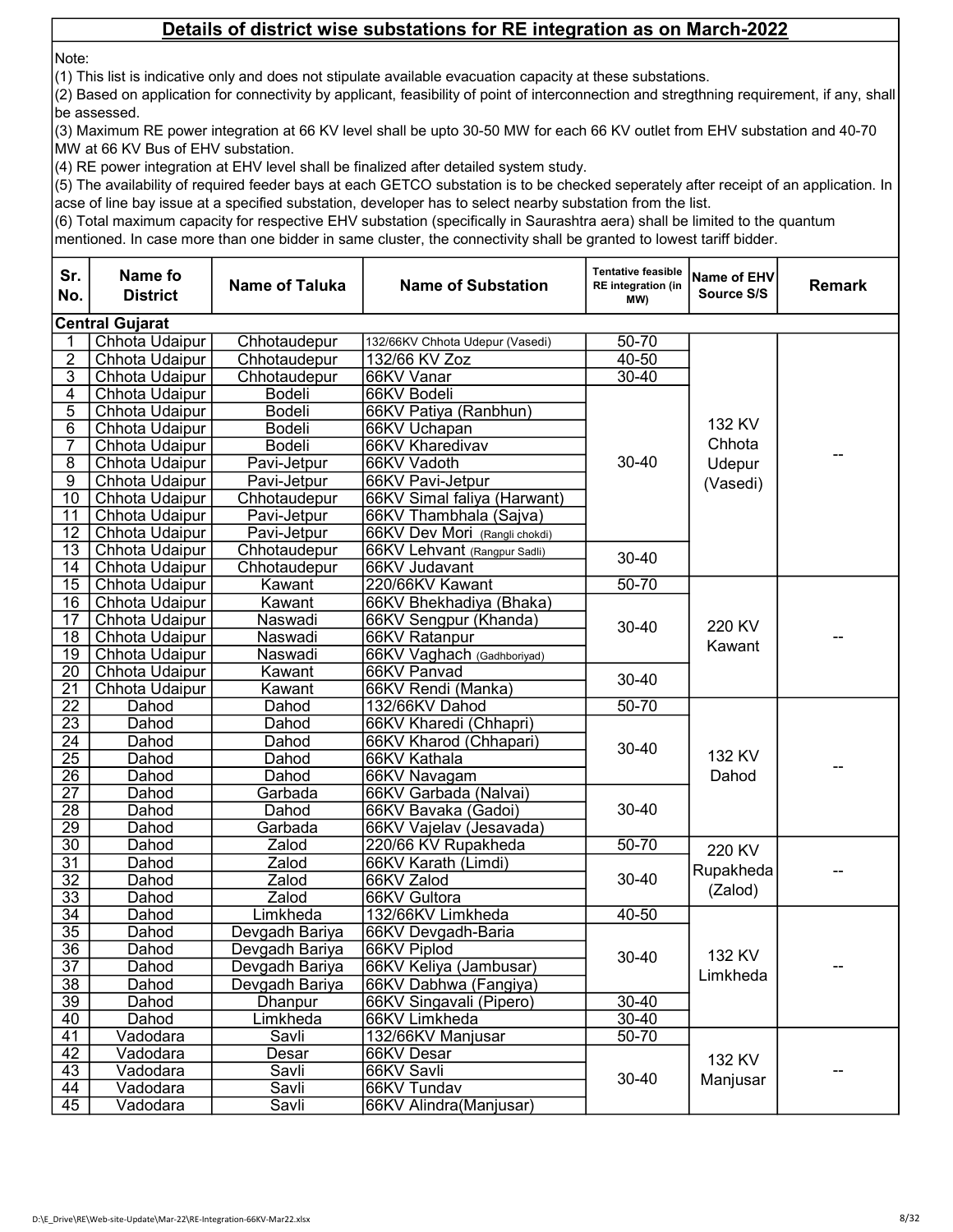Note:

(1) This list is indicative only and does not stipulate available evacuation capacity at these substations.

(2) Based on application for connectivity by applicant, feasibility of point of interconnection and stregthning requirement, if any, shall be assessed.

(3) Maximum RE power integration at 66 KV level shall be upto 30-50 MW for each 66 KV outlet from EHV substation and 40-70 MW at 66 KV Bus of EHV substation.

(4) RE power integration at EHV level shall be finalized after detailed system study.

(5) The availability of required feeder bays at each GETCO substation is to be checked seperately after receipt of an application. In acse of line bay issue at a specified substation, developer has to select nearby substation from the list.

(6) Total maximum capacity for respective EHV substation (specifically in Saurashtra aera) shall be limited to the quantum

| Sr.<br>No.      | Name fo<br><b>District</b> | Name of Taluka | <b>Name of Substation</b>          | <b>Tentative feasible</b><br><b>RE</b> integration (in<br>(MW | Name of EHV<br>Source S/S | <b>Remark</b> |
|-----------------|----------------------------|----------------|------------------------------------|---------------------------------------------------------------|---------------------------|---------------|
|                 | <b>Central Gujarat</b>     |                |                                    |                                                               |                           |               |
| 46              | Vadodara                   | Vadodara       | 220/132/66KV Gotri                 | 50-70                                                         |                           |               |
| 47              | Vadodara                   | Padra          | 66KV Samiyala (Tandalja)           |                                                               |                           |               |
| 48              | Vadodara                   | Padra          | 66KV Padra                         | 50-70                                                         |                           |               |
| 49              | Vadodara                   | Padra          | 66KV Mahuvad                       |                                                               |                           |               |
| 50              | Vadodara                   | Vadodara       | 66KV Bhayli                        | 50-70                                                         |                           |               |
| 51              | Vadodara                   | Vadodara       | 66KV Koyali                        | 50-70                                                         | 132 KV                    |               |
| 52              | Vadodara                   | Vadodara       | 66KV Sherkhi                       |                                                               | Gotri                     |               |
| 53              | Vadodara                   | Vadodara       | 66KV Vasana                        | 50-70                                                         |                           |               |
| 54              | Vadodara                   | Vadodara City  | 66KV Vidhyutnagar                  |                                                               |                           |               |
| $\overline{55}$ | Vadodara                   | Vadodara City  | 66KV Atladra                       | 50-70                                                         |                           |               |
| 56              | Vadodara                   | Vadodara       | 66KV Gotri-B                       |                                                               |                           |               |
| $\overline{57}$ | Vadodara                   | Vadodara City  | 66KV Subhanpura                    | 30-40                                                         |                           |               |
| 58              | Vadodara                   | Vadodara City  | 66KV Gorwa                         |                                                               |                           |               |
| $\overline{59}$ | Kheda                      | Mehemdabad     | 132/66KV Mahemdabad                | 50-70                                                         |                           |               |
| 60              | Kheda                      | Kheda          | 66KV Kheda                         | $20 - 25$                                                     | 132 KV                    |               |
| 61              | Kheda                      | Kheda          | 66KV Matar                         |                                                               |                           |               |
| 62              | Kheda                      | Kheda          | 66KV Samadra                       |                                                               |                           |               |
| 63              | Kheda                      | Matar          | 66KV Traj                          |                                                               |                           |               |
| 64              | Kheda                      | Matar          | 66KV Palla                         |                                                               |                           |               |
| 65              | Kheda                      | Matar          | 66KV Limbasi                       |                                                               |                           |               |
| 66              | Kheda                      | Vaso           | 66KV Vaso                          |                                                               | Mahemdab                  |               |
| $\overline{67}$ | Kheda                      | Mehemdabad     | 66 KV Wathwadi                     | 30-40                                                         | ad                        |               |
| 68              | Kheda                      | Mehmedabad     | 66KV Jinjar                        |                                                               |                           |               |
| 69              | Kheda                      | Mehmedabad     | 66KV Haldarwas                     |                                                               |                           |               |
| 70              | Kheda                      | Mehmedabad     | 66KV Varsola (Devki Vansol/Vamali) |                                                               |                           |               |
| $\overline{71}$ | Kheda                      | Mahutha        | 66KV Shehri (Alina)                | $30 - 40$                                                     |                           |               |
| $\overline{72}$ | Kheda                      | Mahutha        | 66KV Ruppura                       |                                                               |                           |               |
| $\overline{73}$ | Kheda                      | Mahutha        | 66KV Mahudha                       |                                                               |                           |               |
| 74              | Kheda                      | Nadiad         | 132/66KV Nadiad                    | 50-70                                                         |                           |               |
| 75              | Anand                      | Anand          | 66KV Samarkha                      |                                                               |                           |               |
| 76              | Kheda                      | Galteshwar     | 66KV Vadad                         |                                                               | 132 KV                    |               |
| 77              | Kheda                      | Nadiad         | 66KV Chaklasi                      | $30 - 40$                                                     | Nadiad                    |               |
| 78              | Kheda                      | Nadiad         | 66KV Malarpura (Chaklasi Party)    |                                                               |                           |               |
| 79              | Kheda                      | Nadiad         | 66KV Palaiya                       |                                                               |                           |               |
| 80              | Kheda                      | Nadiad         | 66KV Kamla (Nadiad City)           | 30-40                                                         | 132 KV                    |               |
| 81              | Kheda                      | Nadiad         | 66KV Dabhan                        |                                                               | Nadiad                    |               |
| 82              | Kheda                      | Mehemdabad     | 66KV Sandhana                      | $30 - 40$                                                     |                           |               |
| 83              | Vadodara                   | Vadodara       | 132/66KV Nandesari                 | $50 - 70$                                                     |                           |               |
| 84              | Vadodara                   | Savli          | 66KV Rania (Moxi) GIDC             |                                                               |                           |               |
| 85              | Vadodara                   | Vadodara       | 66KV Nandesari-I                   | $30 - 40$                                                     | 132 KV                    |               |
| 86              | Vadodara                   | Savli          | 66KV Poicha                        |                                                               | Nandesari                 |               |
| 87              | Vadodara                   | Vadodara       | 66KV Nandesari-III                 | 50-60                                                         |                           |               |
| 88              | Vadodara                   | Vadodara       | 66KV Ranoli GIDC                   | 30-40                                                         |                           |               |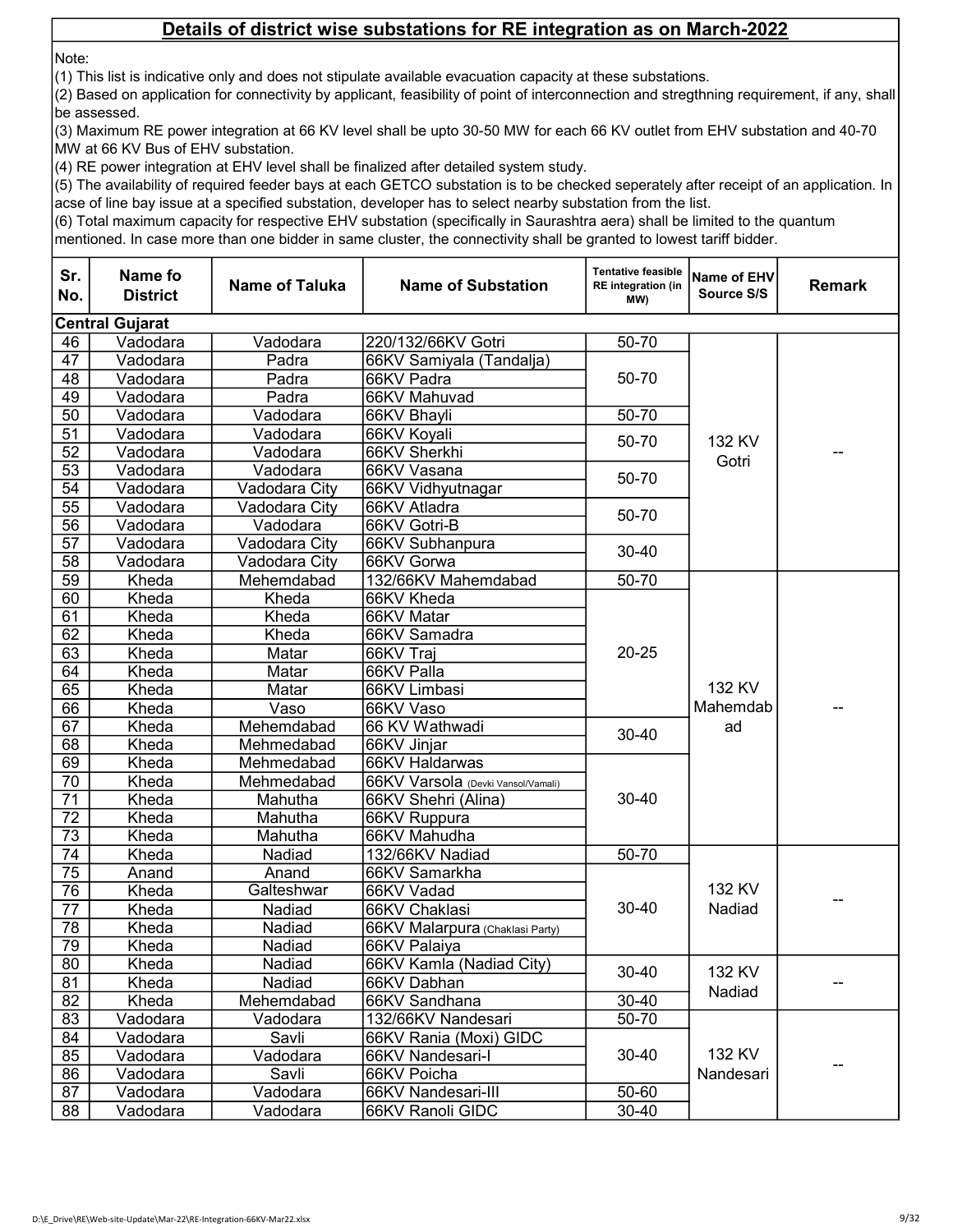Note:

(1) This list is indicative only and does not stipulate available evacuation capacity at these substations.

(2) Based on application for connectivity by applicant, feasibility of point of interconnection and stregthning requirement, if any, shall be assessed.

(3) Maximum RE power integration at 66 KV level shall be upto 30-50 MW for each 66 KV outlet from EHV substation and 40-70 MW at 66 KV Bus of EHV substation.

(4) RE power integration at EHV level shall be finalized after detailed system study.

(5) The availability of required feeder bays at each GETCO substation is to be checked seperately after receipt of an application. In acse of line bay issue at a specified substation, developer has to select nearby substation from the list.

(6) Total maximum capacity for respective EHV substation (specifically in Saurashtra aera) shall be limited to the quantum

| Sr.<br>No.       | Name fo<br><b>District</b> | <b>Name of Taluka</b> | <b>Name of Substation</b> | <b>Tentative feasible</b><br><b>RE</b> integration (in<br>(MW | Name of EHV<br>Source S/S | <b>Remark</b> |
|------------------|----------------------------|-----------------------|---------------------------|---------------------------------------------------------------|---------------------------|---------------|
|                  | <b>Central Gujarat</b>     |                       |                           |                                                               |                           |               |
| 89               | Anand                      | Anand                 | 132/66KV Ode              | 50-70                                                         |                           |               |
| 90               | Anand                      | Anand                 | 66KV Vasad                |                                                               |                           |               |
| 91               | Anand                      | Anand                 | 66KV Kunjarav (Rasnol)    | $30 - 40$                                                     |                           |               |
| 92               | Anand                      | Anand                 | 66KV Sarsa                |                                                               |                           |               |
| 93               | Anand                      | Umreth                | 66KV Sureli               | 30-40                                                         | 132 KV<br>Ode             |               |
| 94               | Kheda                      | Thasra                | 66KV Nesh                 |                                                               |                           |               |
| 95               | Kheda                      | Thasara               | 66KV Thasra               |                                                               |                           |               |
| 96               | Anand                      | Anand                 | 66KV Bhalej               | $30 - 40$                                                     |                           |               |
| 97               | Anand                      | Umreth                | 66KV Umreth               |                                                               |                           |               |
| 98               | Kheda                      | Thasara               | 66KV Rakhiyal             |                                                               |                           |               |
| 99               | Ahmedabad                  | Dascroi               | 132/66KV Narol            | 50-70                                                         |                           |               |
| 100              | Ahmedabad                  | Dascroi               | 66KV Jetalpur             |                                                               | 132 KV                    |               |
| 101              | Ahmedabad                  | Dascroi               | 66KV Paldi Kankaj         | $30 - 40$                                                     | Narol                     |               |
| $10\overline{2}$ | Ahmedabad                  | Dascroi               | 66 KV Navagam             |                                                               |                           |               |
| 103              | Ahmedabad                  | Dascroi               | 66KV Lambha (Kamod)       | $15 - 20$                                                     |                           |               |
| 104              | Ahmedabad                  | Dascroi               | 220/66KV Barejadi         | 50-70                                                         |                           |               |
| 105              | Kheda                      | Kheda                 | 66KV Bidaj (Vanch)        | $30 - 40$                                                     |                           |               |
| 106              | Ahmedabad                  | Dascroi               | 66KV Vinjol (Gatrad)      |                                                               |                           |               |
| 107              | Ahmedabad                  | Dascroi               | 66KV Bhuvaldi             |                                                               |                           |               |
| 108              | Ahmedabad                  | Dascroi               | 66KV Bilasiya             |                                                               | 220 KV                    |               |
| 109              | Ahmedabad                  | Dascroi               | 66KV Vehlal               |                                                               | Barejadi                  |               |
| 110              | Ahmedabad                  | Dascroi               | 66KV Kanbha               | 30-40                                                         |                           |               |
| 111              | Ahmedabad                  | Dascroi               | 66KV Hirapur              |                                                               |                           |               |
| 112              | Ahmedabad                  | Dascroi               | 66KV Bakrol Bujrang       |                                                               |                           |               |
| 113              | Ahmedabad                  | Dascroi               | 66KV Dhamatwan            |                                                               |                           |               |
| 114              | Ahmedabad                  | Dascroi               | 66 KV Nenpur              |                                                               |                           |               |
| 115              | Mehsana                    | Kadi                  | 400/220/66KV Vadavi       | 50-70                                                         |                           |               |
| 116              | Ahmedabad                  | Ahmedabad             | 66KV Sarkhej (Shela)      |                                                               | 400 KV                    |               |
| 117              | Ahmedabad                  | Dascroi               | 66KV Bopal                | 40-50                                                         | Vadavi                    |               |
| 118              | Ahmedabad                  | Dascroi               | 66KV Science City         |                                                               |                           |               |
| 119              | Ahmedabad                  | Dascroi               | 66KV Bhadaj               |                                                               |                           |               |
| 120              | Ahmedabad                  | Ahmedabad             | 132/66KV Sabarmati        | 50-70                                                         |                           |               |
| 121              | Gandhinagar                | Gandhinagar           | 66KV Adalaj               | 30-40                                                         |                           |               |
| 122              | Gandhinagar                | Gandhinagar           | 66KV Sargasan             |                                                               | 132 KV                    |               |
| 123              | Ahmedabad                  | Ahmedabad City        | 66KV Traghad              |                                                               | Sabarmati                 |               |
| 124              | Ahmedabad                  | Dascroi               | 66KV Khoraj (shaligram)   | 30-40                                                         |                           |               |
| 125              | Ahmedabad                  | Dascroi               | 66 KV Goderej City        |                                                               |                           |               |
| 126              | Narmada                    | Tilakwada             | 132/66KV Tilakwada        | 50-70                                                         |                           |               |
| 127              | Chhota Udaipur             | <b>Bodeli</b>         | 66KV Chalamali (Vanadha)  | $30 - 40$                                                     |                           |               |
| 128              | Chhota Udaipur             | Bodeli                | 66KV Koshindra            |                                                               | 132 KV                    |               |
| 129              | Chhota Udaipur             | Naswadi               | 66KV Naswadi              |                                                               | Tilakwada                 |               |
| 130              | Narmada                    | Tilakwada             | 66KV Soikuva              | 40-50                                                         |                           |               |
| 131              | Narmada                    | Tilakwada             | 66KV Namalpur             |                                                               |                           |               |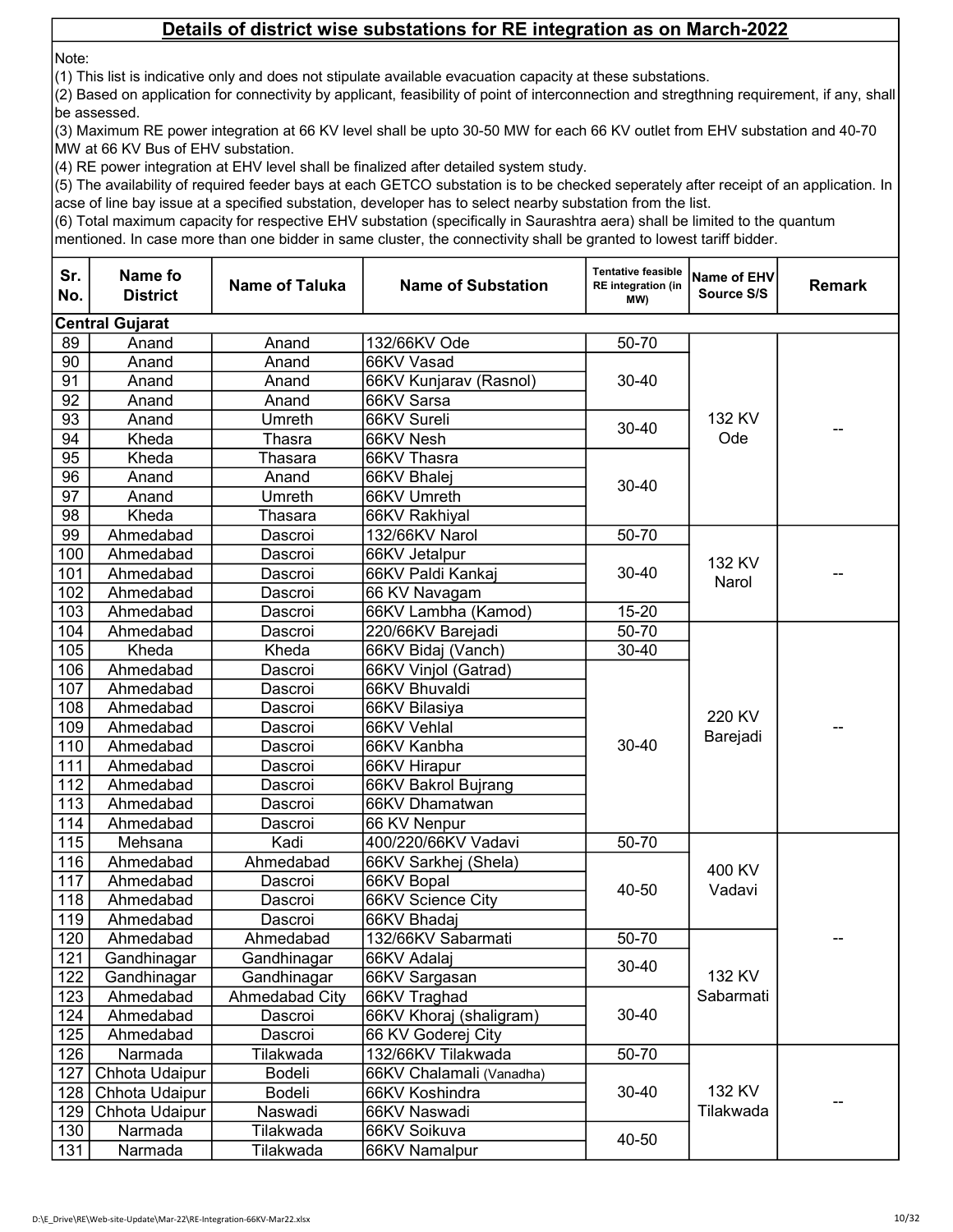Note:

(1) This list is indicative only and does not stipulate available evacuation capacity at these substations.

(2) Based on application for connectivity by applicant, feasibility of point of interconnection and stregthning requirement, if any, shall be assessed.

(3) Maximum RE power integration at 66 KV level shall be upto 30-50 MW for each 66 KV outlet from EHV substation and 40-70 MW at 66 KV Bus of EHV substation.

(4) RE power integration at EHV level shall be finalized after detailed system study.

(5) The availability of required feeder bays at each GETCO substation is to be checked seperately after receipt of an application. In acse of line bay issue at a specified substation, developer has to select nearby substation from the list.

(6) Total maximum capacity for respective EHV substation (specifically in Saurashtra aera) shall be limited to the quantum

| Sr.<br>No.       | Name fo<br><b>District</b> | <b>Name of Taluka</b> | <b>Name of Substation</b>     | <b>Tentative feasible</b><br><b>RE</b> integration (in<br>(MW | Name of EHV<br>Source S/S | <b>Remark</b> |
|------------------|----------------------------|-----------------------|-------------------------------|---------------------------------------------------------------|---------------------------|---------------|
|                  | <b>Central Gujarat</b>     |                       |                               |                                                               |                           |               |
| 132              | Narmada                    | Nandod                | 66KV Navagam                  |                                                               |                           |               |
| 133              | Narmada                    | Nandod                | 66KV Amadla (Nandod)          |                                                               |                           |               |
| 134              | Narmada                    | Tilakwada             | 66KV Katkoi                   | 50-70                                                         |                           |               |
| 135              | Narmada                    | Nandod                | 66KV Garudeshwar (Devaliya)   |                                                               | 132 KV                    |               |
| 136              | Narmada                    | Tilakwada             | 66KV Limpura (Utavdi)         | $30 - 40$                                                     | Tilakwada                 |               |
| 137              | Vadodara                   | Dabhoi                | 66KV Chandod                  |                                                               |                           |               |
| 138              | Vadodara                   | Dabhoi                | 66KV Pisai (Sathod)           | $20 - 40$                                                     |                           |               |
| 139              | Vadodara                   | Sinor                 | 66KV Simli (Segwa)            |                                                               |                           |               |
| 140              | <b>Bharuch</b>             | Zagadiya              | 220/132/66KV Achhalia         | 50-70                                                         |                           |               |
| 141              | <b>Bharuch</b>             | Zagadiya              | 66KV Rajpardi                 |                                                               |                           |               |
| $\overline{142}$ | <b>Bharuch</b>             | Zagadiya              | 66KV Zagadia                  |                                                               |                           |               |
| 143              | <b>Bharuch</b>             | Zagadiya              | 66KV Vanakpore (Umadhara)     | 30-40                                                         |                           |               |
| 144              | <b>Bharuch</b>             | Zagadiya              | 66KV Avidha                   |                                                               |                           |               |
| 145              | <b>Bharuch</b>             | Zagadiya              | 66KV Bhalod (Govali)          |                                                               |                           |               |
| 146              | <b>Bharuch</b>             | Zagadiya              | 66KV Panetha                  | $30 - 40$                                                     | 220 KV                    |               |
| 147              | Narmada                    | Nandod                | 66KV Rajpipla                 |                                                               | Achhalia                  |               |
| 148              | Narmada                    | Nandod                | 66KV Mota Raipura (Gopalpura) |                                                               |                           |               |
| 149              | Narmada                    | Nandod                | 66 KV Anijara (Lachhras)      | 25-30                                                         |                           |               |
| 150              | Narmada                    | Nandod                | 66KV Bhacharwada              |                                                               |                           |               |
| 151              | Narmada                    | Nandod                | 66 KV Amletha                 |                                                               |                           |               |
| 152              | Narmada                    | Nandod                | 66KV Pratapnagar (Umalla)     |                                                               |                           |               |
| 153              | Narmada                    | Nandod                | 66 KV Rajuwadiya              | 50-70                                                         |                           |               |
| 154              | Narmada                    | Nandod                | 66KV Ori                      |                                                               |                           |               |
| 155              | Ahmedabad                  | Sanand                | 220/66 KV Bhat                | $50 - 70$                                                     |                           |               |
| 156              | Ahmedabad                  | Sanand                | 400/220/66 KV Chharodi        | $50 - 70$                                                     |                           |               |
| 157              | Ahmedabad                  | Sanand                | 66KV Vinchhiya (Mankol)       | $40 - 50$                                                     |                           |               |
| 158              | Ahmedabad                  | Dascroi               | 66KV Bhat (Bavla)             | 30-40                                                         |                           |               |
| 159              | Ahmedabad                  | Sanand                | 66KV Changodar                |                                                               |                           |               |
| 160              | Ahmedabad                  | Sanand                | 66KV Sanathal                 |                                                               | 220 KV                    |               |
| 161              | Ahmedabad                  | Dascroi               | 66KV Visalpur                 |                                                               | <b>Bhat</b>               |               |
| 162              | Ahmedabad                  | Sanand                | 66KV Chharodi                 |                                                               |                           |               |
| 163              | Ahmedabad                  | Viramgam              | 66KV Thuleta                  | 30-40                                                         |                           |               |
| 164              | Ahmedabad                  | Sanand                | 66KV Madhavnagar              |                                                               |                           |               |
| 165              | Ahmedabad                  | Sanand                | 66 KV Shella                  |                                                               |                           |               |
| 166              | Ahmedabad                  | Sanand                | 66 KV Ambali                  |                                                               |                           |               |
| 167              | Ahmedabad                  | Sanand                | 66KV Sanand GIDC              |                                                               |                           |               |
| 168              | Panchmahal                 | Halol                 | 220/66KV Chandrapura          | $50 - 70$                                                     |                           |               |
| 169              | Panchmahal                 | Ghoghamba             | 66KV Ghoghamba                |                                                               |                           |               |
| 170              | Panchmahal                 | Ghoghamba             | 66KV Simaliya (Rinchhvani)    |                                                               | 220 KV                    |               |
| 171              | Panchmahal                 | Halol                 | 66KV Shivrajpur               | $30 - 40$                                                     | Chandrapu                 |               |
| 172              | Panchmahal                 | Ghoghamba             | 66KV Ranjitnagar              |                                                               | ra                        |               |
| 173              | Panchmahal                 | Ghoghamba             | 66KV Kantu (Bor)              |                                                               |                           |               |
| 174              | Panchmahal                 | Halol                 | 66KV GIDC Halol B             |                                                               |                           |               |
| 175              | Panchmahal                 | Halol                 | 66KV Tarkhanda (Panchdevla)   |                                                               |                           |               |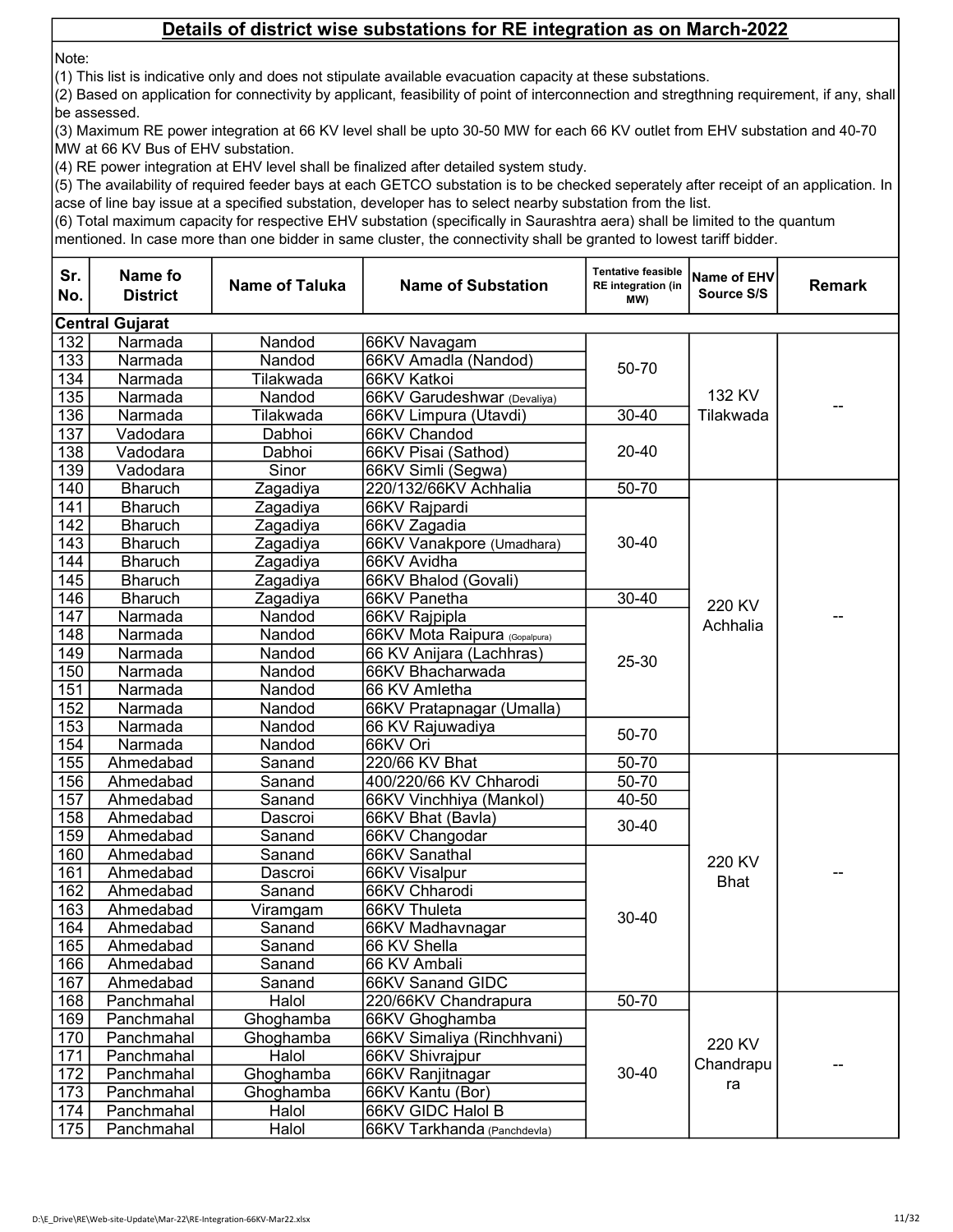Note:

(1) This list is indicative only and does not stipulate available evacuation capacity at these substations.

(2) Based on application for connectivity by applicant, feasibility of point of interconnection and stregthning requirement, if any, shall be assessed.

(3) Maximum RE power integration at 66 KV level shall be upto 30-50 MW for each 66 KV outlet from EHV substation and 40-70 MW at 66 KV Bus of EHV substation.

(4) RE power integration at EHV level shall be finalized after detailed system study.

(5) The availability of required feeder bays at each GETCO substation is to be checked seperately after receipt of an application. In acse of line bay issue at a specified substation, developer has to select nearby substation from the list.

(6) Total maximum capacity for respective EHV substation (specifically in Saurashtra aera) shall be limited to the quantum

| Sr.<br>No. | Name fo<br><b>District</b> | <b>Name of Taluka</b> | <b>Name of Substation</b>   | <b>Tentative feasible</b><br><b>RE</b> integration (in<br>MW) | Name of EHV<br>Source S/S | <b>Remark</b> |
|------------|----------------------------|-----------------------|-----------------------------|---------------------------------------------------------------|---------------------------|---------------|
|            | <b>Central Gujarat</b>     |                       |                             |                                                               |                           |               |
| 176        | Panchmahal                 | Halol                 | 66KV GIDC - Halol           | $30 - 40$                                                     |                           |               |
| 177        | Panchmahal                 | Kalol                 | 66KV Madhwas                | $30 - 40$                                                     | 220 KV                    |               |
| 178        | Vadodara                   | Savli                 | 66KV Ankaliya (Nharpura)    |                                                               | Chandrapu                 |               |
| 179        | Panchmahal                 | Halol                 | 66KV Baska                  | $30 - 40$                                                     | ra                        |               |
| 180        | Panchmahal                 | Halol                 | 66KV KhaKharia              |                                                               |                           |               |
| 181        | Panchmahal                 | Godhra                | 220/132/66KV Godhra         | 50-70                                                         |                           |               |
| 182        | Panchmahal                 | Kalol                 | 66KV Vejalpur               |                                                               |                           |               |
| 183        | Panchmahal                 | Kalol                 | 66KV Kalol                  | $30 - 40$                                                     |                           |               |
| 184        | Panchmahal                 | Kalol                 | 66KV Bhukhi (Gangadiya)     |                                                               |                           |               |
| 185        | Panchmahal                 | Kalol                 | 66 KV Bhadroli Khurd        |                                                               |                           |               |
| 186        | Panchmahal                 | Godhra                | 66KV Lilesara               | $30 - 40$                                                     |                           |               |
| 187        | Panchmahal                 | Godhra                | 66KV Santroad               |                                                               |                           |               |
| 188        | Panchmahal                 | Morvahadaf            | 66KV Rajayata               |                                                               |                           |               |
| 189        | Panchmahal                 | Morvahadaf            | 66KV Chandpur               | $30 - 40$                                                     | 220 KV                    |               |
| 190        | Panchmahal                 | Morvahadaf            | 66KV Mota Amalia            |                                                               | Godhra                    |               |
| 191        | Panchmahal                 | Godhra                | 66KV Jafrabad (Govindi)     |                                                               |                           |               |
| 192        | Panchmahal                 | Godhra                | 66KV Timba                  |                                                               |                           |               |
| 193        | Vadodara                   | Desar                 | 66KV Vachhchesar (Tulsigam) | $20 - 25$                                                     |                           |               |
| 194        | Panchmahal                 | Godhra                | 66KV Tuva(kankanapur)       |                                                               |                           |               |
| 195        | Panchmahal                 | Morvahadaf            | 66KV Gokulpur (Morwa Raina) |                                                               |                           |               |
| 196        | Panchmahal                 | Shehra                | 66KV Shehera                |                                                               |                           |               |
| 197        | Panchmahal                 | Shehra                | 66KV Nandarva               | $30 - 40$                                                     |                           |               |
| 198        | Panchmahal                 | Shehra                | 66KV Panam Dam              |                                                               |                           |               |
| 199        | Panchmahal                 | Shehra                | 66KV Padardi                |                                                               |                           |               |
| 200        | Vadodara                   | Vadodara              | 220/132/66KV Jambuva        | 50-70                                                         |                           |               |
| 201        | Vadodara                   | Dabhoi                | 66KV Dabhoi                 |                                                               |                           |               |
| 202        | Chhota Udaipur             | Sankheda              | 66KV Sankheda               | $10 - 15$                                                     |                           |               |
| 203        | Chhota Udaipur             | Sankheda              | 66KV Rampura                |                                                               |                           |               |
| 204        | Chhota Udaipur             | Sankheda              | 66KV Bhatpur                |                                                               |                           |               |
| 205        | Vadodara                   | Vadodara              | 66KV Indrapuri              | 50-70                                                         | 220 KV                    |               |
| 206        | Vadodara                   | Vadodara City         | 66KV Waghodia Road          |                                                               | Jambuva                   |               |
| 207        | Vadodara                   | Vadodara              | 66KV Gajrawadi              | $30 - 40$                                                     |                           |               |
| 208        | Vadodara                   | Vadodara City         | 66KV Motibaug               |                                                               |                           |               |
| 209        | Vadodara                   | Vadodara City         | 66KV Tarsali                |                                                               |                           |               |
| 210        | Vadodara                   | Vadodara City         | 66KV Makarpura-GIDC-B       | 50-70                                                         |                           |               |
| 211        | Vadodara                   | Vadodara City         | 66KV Makarpura GIDC-A       |                                                               |                           |               |
| 212        | Vadodara                   | Waghodiya             | 220/66KV Waghodia           | 50-70                                                         | 220 KV Waghodia           | --            |
| 213        | Vadodara                   | Padra                 | 220/66KV Gavasad            | 50-70                                                         |                           |               |
| 214        | Vadodara                   | Padra                 | 66KV Karkhadi               |                                                               | 220 KV                    |               |
| 215        | Vadodara                   | Padra                 | 66KV Gavasad                | 50-70                                                         | Gavasad                   |               |
| 216        | Vadodara                   | Padra                 | 66KV Mobha                  |                                                               |                           |               |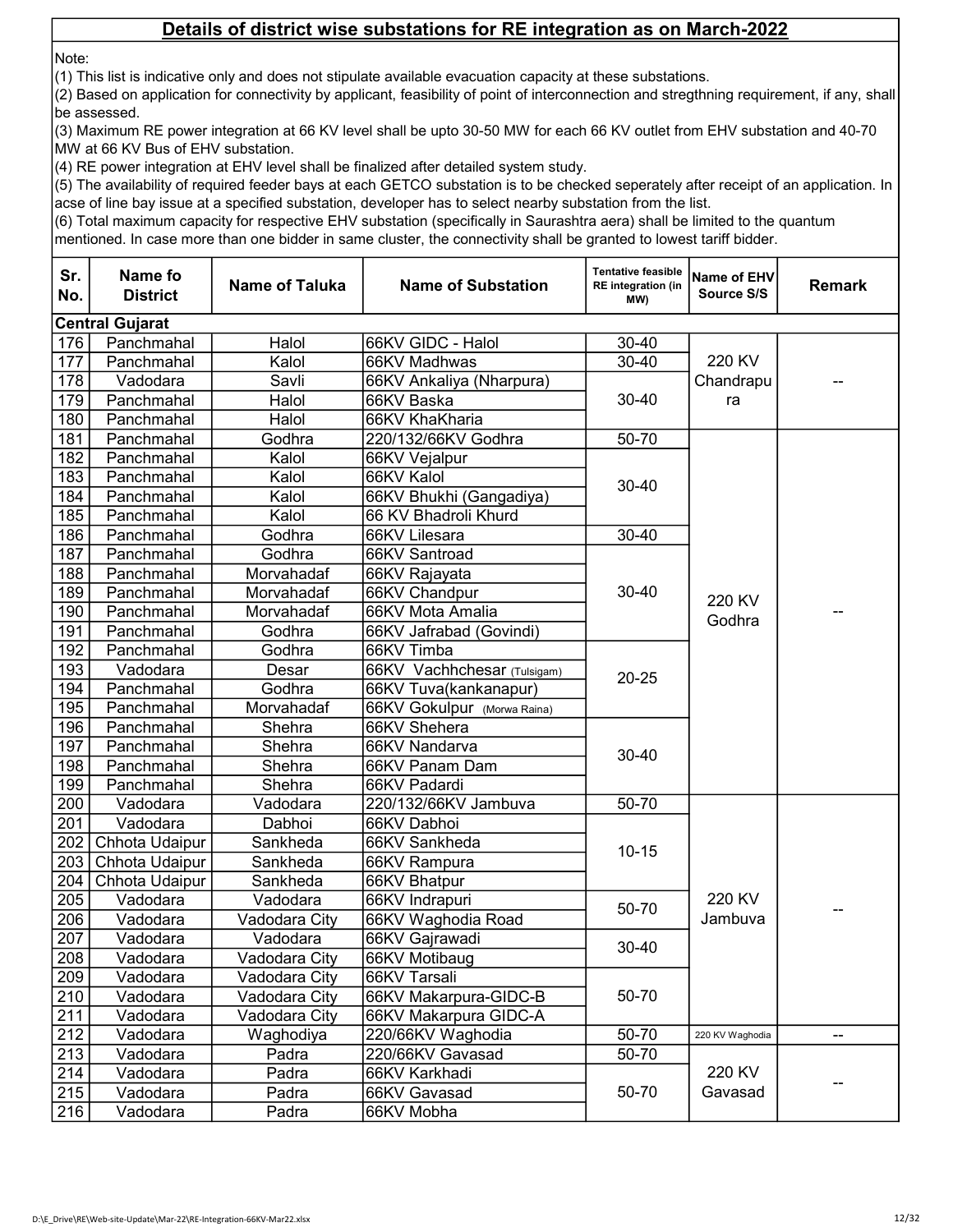Note:

(1) This list is indicative only and does not stipulate available evacuation capacity at these substations.

(2) Based on application for connectivity by applicant, feasibility of point of interconnection and stregthning requirement, if any, shall be assessed.

(3) Maximum RE power integration at 66 KV level shall be upto 30-50 MW for each 66 KV outlet from EHV substation and 40-70 MW at 66 KV Bus of EHV substation.

(4) RE power integration at EHV level shall be finalized after detailed system study.

(5) The availability of required feeder bays at each GETCO substation is to be checked seperately after receipt of an application. In acse of line bay issue at a specified substation, developer has to select nearby substation from the list.

(6) Total maximum capacity for respective EHV substation (specifically in Saurashtra aera) shall be limited to the quantum

| Sr.<br>No.       | Name fo<br><b>District</b> | <b>Name of Taluka</b> | <b>Name of Substation</b>      | <b>Tentative feasible</b><br>RE integration (in<br>MW) | Name of EHV<br>Source S/S | <b>Remark</b> |
|------------------|----------------------------|-----------------------|--------------------------------|--------------------------------------------------------|---------------------------|---------------|
|                  | <b>Central Gujarat</b>     |                       |                                |                                                        |                           |               |
| 217              | <b>Bharuch</b>             | Zagadiya              | 220/66KV Jhagadia              | 50-70                                                  |                           |               |
| 218              | <b>Bharuch</b>             | Zagadiya              | 66KV Randedi                   | $50 - 70$                                              | 220 KV                    |               |
| 219              | <b>Bharuch</b>             | Zagadiya              | 66KV Selod / Malpore           | 30-40                                                  | Jhagadia                  |               |
| 220              | <b>Bharuch</b>             | Zagadiya              | 66KV Dadheda (Zagadia GIDC)    | 30-40                                                  |                           |               |
| 221              | <b>Bharuch</b>             | <b>Bharuch</b>        | 132/66KV Bharuch               | $50 - 70$                                              | 132 KV Bharuch            | --            |
| $\overline{222}$ | <b>Bharuch</b>             | <b>Bharuch</b>        | 220/132/66KV Haldarwa          | $50 - 70$                                              |                           |               |
| 223              | <b>Bharuch</b>             | Amod                  | 66KV Samni (Kurchan)           | $15 - 20$                                              |                           |               |
| 224              | <b>Bharuch</b>             | Wagra                 | 66KV Muller                    |                                                        |                           |               |
| 225              | <b>Bharuch</b>             | <b>Bharuch</b>        | 66KV Palej                     | 40-50                                                  |                           |               |
| 226              | <b>Bharuch</b>             | <b>Bharuch</b>        | 66KV Zanor (Nabipur)           | $20 - 25$                                              |                           |               |
| 227              | <b>Bharuch</b>             | <b>Bharuch</b>        | 66KV Bharuch - B               |                                                        | 220 KV                    |               |
| 228              | <b>Bharuch</b>             | <b>Bharuch</b>        | 66KV Bori (Hingala)            | $25 - 30$                                              | Haldarwa                  |               |
| 229              | <b>Bharuch</b>             | Wagra                 | 66KV Wagra                     |                                                        |                           |               |
| 230              | <b>Bharuch</b>             | <b>Bharuch</b>        | 66KV Panchbatti                |                                                        |                           |               |
| 231              | <b>Bharuch</b>             | <b>Bharuch</b>        | 66KV Kadod                     | $30 - 40$                                              |                           |               |
| 232              | <b>Bharuch</b>             | <b>Bharuch</b>        | 66KV Haldarva                  | 30-40                                                  |                           |               |
| 233              | Vadodara                   | Karjan                | 66KV Rarod (Nareshwar)         | $20 - 25$                                              |                           |               |
| 234              | Vadodara                   | Karjan                | 66KV Saring                    |                                                        |                           |               |
| 235              | Kheda                      | Kapadvanj             | 220/66KV Kapadwanj             | 50-70                                                  |                           |               |
| 236              | Kheda                      | Kapadvanj             | 66KV Kapadwanj GIDC            | 30-40                                                  |                           |               |
| 237              | Kheda                      | Kapadvanj             | 66KV Tayabpura (Samjota Nagar) | 30-40                                                  |                           |               |
| 238              | Kheda                      | Kapadvanj             | 66KV Nirmali                   |                                                        |                           |               |
| 239              | Kheda                      | Kapadvanj             | 66KV Attarsumba                | 25-30                                                  |                           |               |
| 240              | Kheda                      | Kapadvanj             | 66KV Hamirpura (Bhailakui)     |                                                        |                           |               |
| 241              | Kheda                      | Kapadvanj             | 66KV Torna                     |                                                        |                           |               |
| 242              | Kheda                      | Kathalal              | 66KV Aral                      | $30 - 40$                                              |                           |               |
| 243              | Kheda                      | Kathlal               | 66KV Chhipadi (Khalal)         |                                                        |                           |               |
| 244              | Kheda                      | Kathlal               | 66KV Kathlal                   |                                                        | 220 KV                    |               |
| 245              | Kheda                      | Mahmedabad            | 66KV Aklacha                   | $30 - 40$                                              | Kapadwanj                 |               |
| 246              | Kheda                      | Kathlal               | 66KV Abhripur (Bharkunda)      |                                                        |                           |               |
| 247              | Kheda                      | Kathlal               | 66KV Anara                     |                                                        |                           |               |
| 248              | Kheda                      | Thasra                | 66KV Mor Aambli                | 40-50                                                  |                           |               |
| 249              | Kheda                      | Thasra                | 66KV Chetarsumba               |                                                        |                           |               |
| 250              | Mahisagar                  | Balasinor             | 66KV Jorapura                  |                                                        |                           |               |
| 251              | Mahisagar                  | Balasinor             | 66KV Bhanthala                 |                                                        |                           |               |
| 252              | Mahisagar                  | Balasinor             | 66KV Relia                     | $10 - 15$                                              |                           |               |
| 253              | Kheda                      | Galteshwar            | 66KV Sevalia                   |                                                        |                           |               |
| 254              | Kheda                      | Balasinor             | 66KV Rozva                     |                                                        |                           |               |
| 255              | Mahisagar                  | Balasinor             | 66KV Balasinor                 |                                                        |                           |               |
| 256              | Ahmedabad                  | Dascroi               | 220/66KV Khanpur               | $50 - 70$                                              | 220 KV                    |               |
| 257              | Ahmedabad                  | Dascroi               | 66KV Kuha                      | $30 - 40$                                              | Khanpur                   |               |
| 258              | Ahmedabad                  | Dascroi               | 66 KV Bahiyal                  |                                                        |                           |               |
| 259              | Anand                      | Anand                 | 220/66KV Mogar                 | $50 - 70$                                              | 220 KV Mogar              | --            |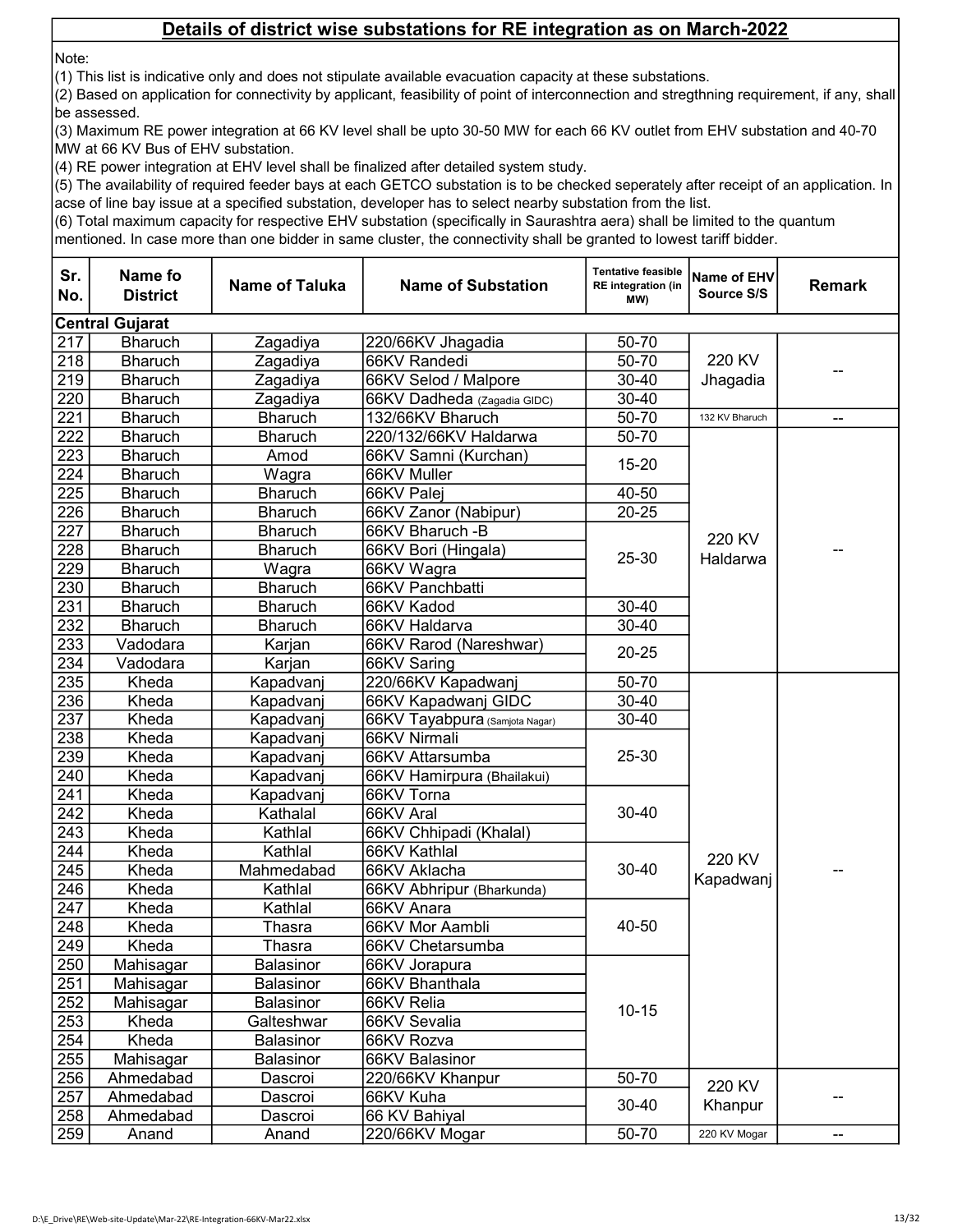Note:

(1) This list is indicative only and does not stipulate available evacuation capacity at these substations.

(2) Based on application for connectivity by applicant, feasibility of point of interconnection and stregthning requirement, if any, shall be assessed.

(3) Maximum RE power integration at 66 KV level shall be upto 30-50 MW for each 66 KV outlet from EHV substation and 40-70 MW at 66 KV Bus of EHV substation.

(4) RE power integration at EHV level shall be finalized after detailed system study.

(5) The availability of required feeder bays at each GETCO substation is to be checked seperately after receipt of an application. In acse of line bay issue at a specified substation, developer has to select nearby substation from the list.

(6) Total maximum capacity for respective EHV substation (specifically in Saurashtra aera) shall be limited to the quantum

| Sr.<br>No. | Name fo<br><b>District</b> | <b>Name of Taluka</b> | <b>Name of Substation</b>   | <b>Tentative feasible</b><br>RE integration (in<br>MW) | Name of EHV<br>Source S/S               | <b>Remark</b> |
|------------|----------------------------|-----------------------|-----------------------------|--------------------------------------------------------|-----------------------------------------|---------------|
|            | <b>Central Gujarat</b>     |                       |                             |                                                        |                                         |               |
| 260        | <b>Bharuch</b>             | Amod                  | 66KV Sarbhan                |                                                        | 220 KV                                  |               |
| 261        | <b>Bharuch</b>             | Amod                  | 66KV Ochhan (Telod -Ikhar)  | $10 - 15$                                              | Amod                                    |               |
| 262        | Vadodara                   | Karjan                | 66KV Handod                 |                                                        |                                         |               |
| 263        | Vadodara                   | Karjan                | 220/66KV Karjan             | 50-70                                                  |                                         |               |
| 264        | Vadodara                   | Dabhoi                | 66KV Karvan (Kayavarohan)   |                                                        |                                         |               |
| 265        | Vadodara                   | Karjan                | 66KV Simali                 | $20 - 25$                                              |                                         |               |
| 266        | Vadodara                   | Sinor                 | 66KV Sadhali                |                                                        | 220 KV                                  |               |
| 267        | Vadodara                   | Sinor                 | 66KV Sinor                  |                                                        | Karjan                                  |               |
| 268        | Vadodara                   | Padra                 | 66KV Masar Road             | 40-50                                                  |                                         |               |
| 269        | Vadodara                   | Karjan                | 66KV Kashipura (Ramangamdi) | 30-40                                                  |                                         |               |
| 270        | Vadodara                   | Karjan                | 66KV Lakodara               | 30-40                                                  |                                         |               |
| 271        | Anand                      | Anand                 | 220/66KV Karamsad           | $50 - 70$                                              |                                         |               |
| 272        | Anand                      | Anand                 | 66KV Anand                  |                                                        |                                         |               |
| 273        | Anand                      | Anand                 | 66KV Gopalpura              | $30 - 40$                                              |                                         |               |
| 274        | Anand                      | Anand                 | 66KV Anand Agri. University |                                                        |                                         |               |
| 275        | Anand                      | Anand                 | 66KV Boriavi (Jol)          |                                                        |                                         |               |
| 276        | Anand                      | Anand                 | 66KV V.V. Nagar             | $30 - 40$                                              |                                         |               |
| 277        | Anand                      | Anand                 | 66KV Vithal Udyognagar      | $30 - 40$                                              |                                         |               |
| 278        | Anand                      | Petlad                | 66KV Mahelav                |                                                        |                                         |               |
| 279        | Anand                      | Petlad                | 66KV Changa                 |                                                        |                                         |               |
| 280        | Kheda                      | Nadiad                | 66KV Uttarsanda             |                                                        |                                         |               |
| 281        | Kheda                      | Nadiad                | 66KV Akhdol                 |                                                        |                                         |               |
| 282        | Anand                      | Anand                 | 66KV Karamsad               | $30 - 40$                                              | 220 KV<br>Karamsad /<br>220 KV<br>Mogar |               |
| 283        | Anand                      | Anklav                | 66KV Anklav                 |                                                        |                                         |               |
| 284        | Anand                      | Anklav                | 66KV Bhetasi                |                                                        |                                         |               |
| 285        | Anand                      | Anklav                | 66KV Navakhal (Khedasa)     |                                                        |                                         |               |
| 286        | Anand                      | <b>Borsad</b>         | 66KV Borsad                 | $30 - 40$                                              |                                         |               |
| 287        | Anand                      | <b>Borsad</b>         | 66KV Shinglav               |                                                        |                                         |               |
| 288        | Anand                      | Anand                 | 66KV Navli                  |                                                        |                                         |               |
| 289        | Anand                      | Anklav                | 66KV Khadol (Haldari)       |                                                        |                                         |               |
| 290        | Anand                      | <b>Borsad</b>         | 66KV Ras                    |                                                        |                                         |               |
| 291        | Anand                      | Petlad                | 66KV Sundarna               | $30 - 40$                                              |                                         |               |
| 292        | Anand                      | Petlad                | 66KV Virsad                 |                                                        |                                         |               |
| 293        | Anand                      | Petlad                | 66KV Nar                    |                                                        |                                         |               |
| 294        | Anand                      | Cambay                | 66KV Timba                  | $30 - 40$                                              |                                         |               |
| 295        | Anand                      | Petlad                | 66KV Petlad                 |                                                        |                                         |               |
| 296        | Anand                      | Sojitra               | 66KV Kasor                  | $30 - 40$                                              |                                         |               |
| 297        | Ahmedabad                  | Ahmedabad             | 220/132/66KV Ranasan        | 50-70                                                  |                                         |               |
| 298        | Ahmedabad                  | Ahmedabad             | 66KV Naroda                 |                                                        |                                         |               |
| 299        | Ahmedabad                  | Ahmedabad             | 66KV Odhav                  | $30 - 40$                                              | 220 KV                                  |               |
| 300        | Ahmedabad                  | Ahmedabad             | 66KV Kathvada               | $30 - 40$                                              | Ranasan                                 |               |
| 301        | Gandhinagar                | Gandhinagar           | 66KV Muthia                 |                                                        |                                         |               |
| 302        | Ahmedabad                  | Dascroi               | 66KV Chandkheda             | $30 - 40$                                              |                                         |               |
| 303        | Ahmedabad                  | Dascroi               | 66 KV Bhat                  |                                                        |                                         |               |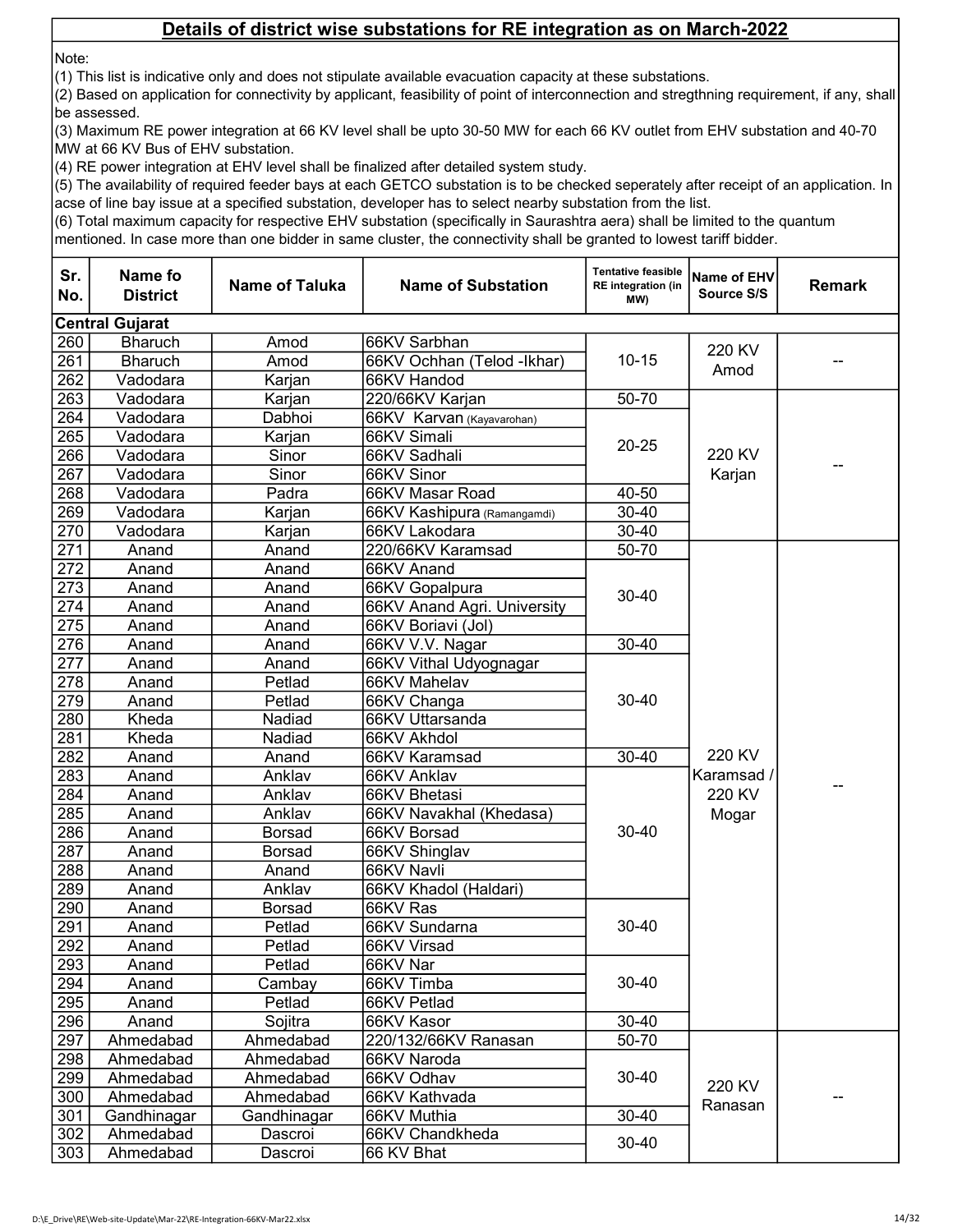Note:

(1) This list is indicative only and does not stipulate available evacuation capacity at these substations.

(2) Based on application for connectivity by applicant, feasibility of point of interconnection and stregthning requirement, if any, shall be assessed.

(3) Maximum RE power integration at 66 KV level shall be upto 30-50 MW for each 66 KV outlet from EHV substation and 40-70 MW at 66 KV Bus of EHV substation.

(4) RE power integration at EHV level shall be finalized after detailed system study.

(5) The availability of required feeder bays at each GETCO substation is to be checked seperately after receipt of an application. In acse of line bay issue at a specified substation, developer has to select nearby substation from the list.

(6) Total maximum capacity for respective EHV substation (specifically in Saurashtra aera) shall be limited to the quantum

| Sr.<br>No. | Name fo<br><b>District</b> | <b>Name of Taluka</b> | <b>Name of Substation</b>       | <b>Tentative feasible</b><br><b>RE</b> integration (in<br>(MW | Name of EHV<br>Source S/S   | <b>Remark</b> |
|------------|----------------------------|-----------------------|---------------------------------|---------------------------------------------------------------|-----------------------------|---------------|
|            | <b>Central Gujarat</b>     |                       |                                 |                                                               |                             |               |
| 304        | Vadodara                   | Waghodiya             | 400/220/66KV Asoj               | 50-70                                                         |                             |               |
| 305        | Vadodara                   | Vadodara              | 132/66KV Fertilizarnagar        | 50-70                                                         |                             |               |
| 306        | Vadodara                   | Savli                 | 66KV Khakhariya                 | 30-40                                                         |                             |               |
| 307        | Vadodara                   | Savli                 | 66KV Pratapnagar (Godampura)    |                                                               |                             |               |
| 308        | Vadodara                   | Waghodiya             | 66KV Asoj (Paldi)               |                                                               |                             |               |
| 309        | Vadodara                   | Waghodiya             | 66KV Vyankatpura                |                                                               | 400 KV                      |               |
| 310        | Vadodara                   | Waghodiya             | 66KV Jarod                      | $30 - 40$                                                     | Asoj                        |               |
| 311        | Vadodara                   | Vadodara              | 66KV Amaliyara                  |                                                               |                             |               |
| 312        | Vadodara                   | Vadodara City         | 66KV Chhani-A                   |                                                               |                             |               |
| 313        | Vadodara                   | Vadodara City         | 66KV Chhani - B                 |                                                               |                             |               |
| 314        | Vadodara                   | Vadodara City         | 66KV Sama                       |                                                               |                             |               |
| 315        | Mahisagar                  | Lunawada              | 220/66KV Savdasna Muvada        | 50-70                                                         |                             |               |
| 316        | Mahisagar                  | Lunawada              | 66KV Lunawada                   |                                                               |                             |               |
| 317        | Mahisagar                  | Santrampur            | 66KV Movasa                     |                                                               |                             |               |
| 318        | Mahisagar                  | Lunawada              | 66KV Kothamba                   |                                                               |                             |               |
| 319        | Mahisagar                  | Lunawada              | 66KV Ved(vardhadari)            | 30-40                                                         |                             |               |
| 320        | Mahisagar                  | Santrampur            | 66KV Santrampur                 |                                                               |                             |               |
| 321        | Mahisagar                  | Santrampur            | 66KV Valakhedi (Gothib) Vaneda  |                                                               |                             |               |
| 322        | Dahod                      | Fatepura              | 66KV Lakhanpur                  |                                                               |                             |               |
| 323        | Dahod                      | Fatepura              | 66KV Sarasva                    |                                                               |                             |               |
| 324        | Mahisagar                  | Kadana                | 66KV Ditvas                     |                                                               |                             |               |
| 325        | Mahisagar                  | Khanpur               | 66KV Bakor (Lavana)             | 30-40                                                         | 220 KV<br>Savdasna<br>Mauda |               |
| 326        | Mahisagar                  | Khanpur               | 66KV Motakhanpur                |                                                               |                             |               |
| 327        | Mahisagar                  | Virpur                | 66KV Virpur                     |                                                               |                             |               |
| 328        | Mahisagar                  | Lunawada              | 66KV Sadhakpur (Dhamod)         |                                                               |                             |               |
| 329        | Mahisagar                  | Balasinor             | 66KV Pandava (Parbia)           | $20 - 25$                                                     |                             |               |
| 330        | Mahisagar                  | Lunawada              | 66KV Limbadiya                  |                                                               |                             |               |
| 331        | Mahisagar                  | Virpur                | 66KV Salaiya                    |                                                               |                             |               |
| 332        | Mahisagar                  | Virpur                | 66KV Debhari                    |                                                               |                             |               |
| 333        | Mahisagar                  | Lunawada              | 66KV Budhajina Tekra            | 30-40                                                         |                             |               |
| 334        | Aravalli                   | Malpur                | 66KV Helodar                    | 30-40                                                         |                             |               |
| 335        | Mahisagar                  | Santrampur            | 66KV Limda Muvadi (Moti Sarsan) |                                                               |                             |               |
| 336        | Mahisagar                  | Santrampur            | 66KV Mora                       | 25-30                                                         |                             |               |
| 337        | Mahisagar                  | Santrampur            | 66KV Malvan                     |                                                               |                             |               |
| 338        | Vadodara                   | Waghodiya             | 220/66KV Vyankatpura            | 40-50                                                         |                             |               |
| 339        | Panchmahal                 | Halol                 | 66KV Madar (Koprej)             | 30-40                                                         | 220 KV                      |               |
| 340        | Vadodara                   | Waghodiya             | 66KV Rustampura                 | $30 - 40$                                                     | Vyankatpur                  |               |
| 341        | Chhota Udaipur             | Bodeli                | 66KV Surya                      |                                                               | a                           |               |
| 342        | Vadodara                   | Vadodara              | 66KV Khatamba                   | 40-50                                                         |                             |               |
| 343        | Vadodara                   | Vadodara City         | 66KV Harni                      |                                                               |                             |               |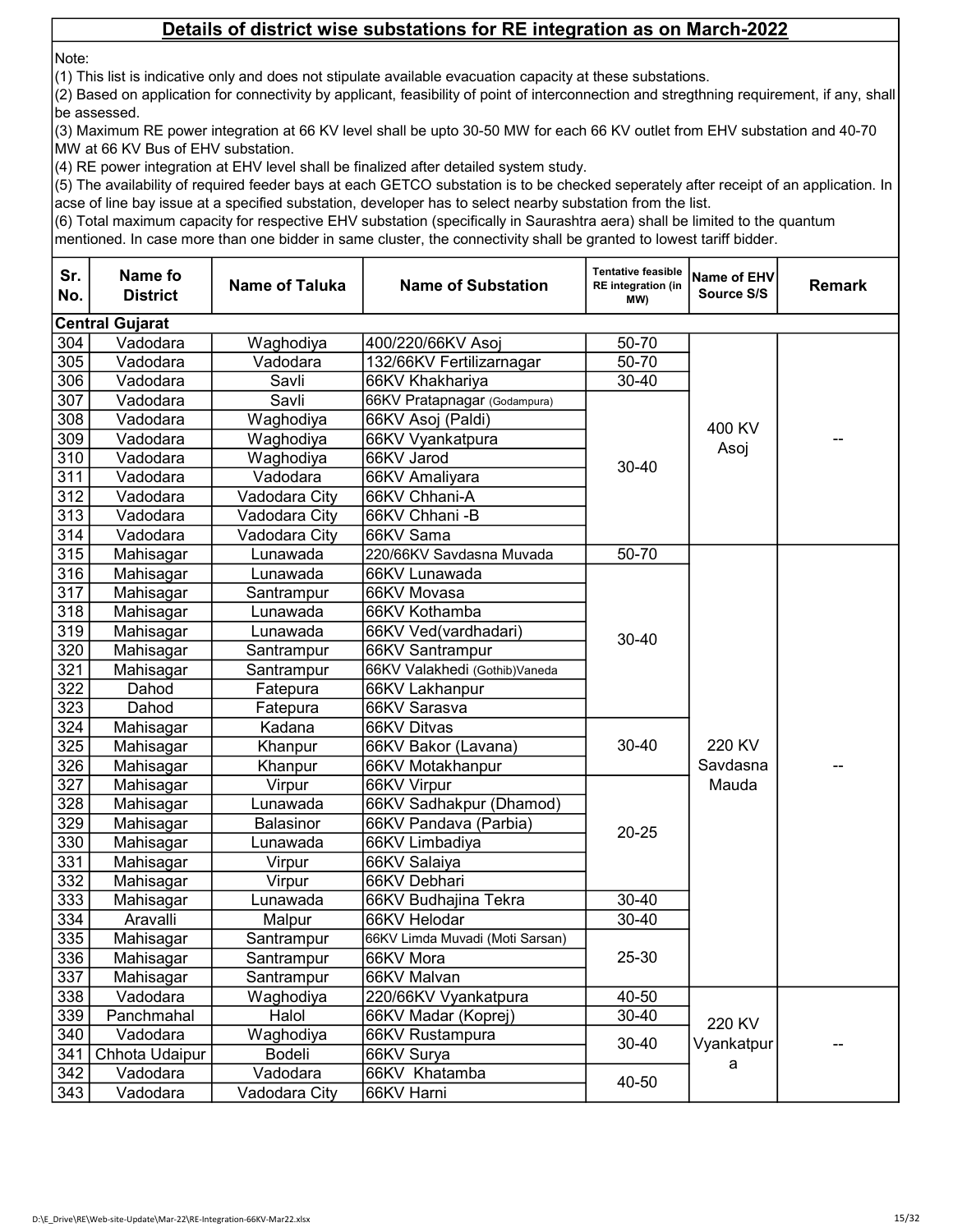Note:

(1) This list is indicative only and does not stipulate available evacuation capacity at these substations.

(2) Based on application for connectivity by applicant, feasibility of point of interconnection and stregthning requirement, if any, shall be assessed.

(3) Maximum RE power integration at 66 KV level shall be upto 30-50 MW for each 66 KV outlet from EHV substation and 40-70 MW at 66 KV Bus of EHV substation.

(4) RE power integration at EHV level shall be finalized after detailed system study.

(5) The availability of required feeder bays at each GETCO substation is to be checked seperately after receipt of an application. In acse of line bay issue at a specified substation, developer has to select nearby substation from the list.

(6) Total maximum capacity for respective EHV substation (specifically in Saurashtra aera) shall be limited to the quantum

| Sr.<br>No. | Name fo<br><b>District</b> | <b>Name of Taluka</b> | <b>Name of Substation</b>     | <b>Tentative feasible</b><br><b>RE</b> integration (in<br>(MW | Name of EHV<br>Source S/S | <b>Remark</b> |
|------------|----------------------------|-----------------------|-------------------------------|---------------------------------------------------------------|---------------------------|---------------|
|            | <b>Central Gujarat</b>     |                       |                               |                                                               |                           |               |
| 344        | Ahmedabad                  | Bavla                 | 220/66KV Bagodara             | 50-70                                                         | 220 KV<br>Bagodara        |               |
| 345        | Ahmedabad                  | Bavla                 | 220/66KV Salejada             | 50-70                                                         |                           |               |
| 346        | Ahmedabad                  | Bavla                 | 66KV Juval rupavati           |                                                               |                           |               |
| 347        | Ahmedabad                  | Bavla                 | 66KV Ramnagar (Bavla)         | 25-30                                                         |                           |               |
| 348        | Ahmedabad                  | Bavla                 | 66KV Kerala                   |                                                               |                           |               |
| 349        | Ahmedabad                  | Bavla                 | 66KV Bavla                    |                                                               |                           |               |
| 350        | Ahmedabad                  | Sanand                | 66KV Nani Devti               |                                                               |                           |               |
| 351        | Ahmedabad                  | Sanand                | 66KV Rajoda                   |                                                               |                           |               |
| 352        | Ahmedabad                  | Sanand                | 66KV Moraiya                  |                                                               |                           |               |
| 353        | Ahmedabad                  | Sanand                | 66KV Vendor Park              | 25-30                                                         |                           |               |
| 354        | Ahmedabad                  | Sanand                | 66KV Bol-2(GIDC)              |                                                               |                           | Maximum 50-70 |
| 355        | Ahmedabad                  | Sanand                | 66KV Sanand-2                 |                                                               |                           | MW RE         |
| 356        | Ahmedabad                  | Bavla                 | 66KV Bol-1(GIDC)              |                                                               | 220 KV                    | injection     |
| 357        | Ahmedabad                  | Bavla                 | 66KV Kalyangadh               |                                                               | Salejada                  | feasible      |
| 358        | Ahmedabad                  | Dholka                | 66KV Dholka City              | $30 - 40$                                                     |                           |               |
| 359        | Ahmedabad                  | <b>Dholka</b>         | 66KV Koth                     |                                                               |                           |               |
| 360        | Ahmedabad                  | Dholka                | 66KV Raipur                   |                                                               |                           |               |
| 361        | Ahmedabad                  | <b>Dholka</b>         | 66KV Simej                    | $30 - 40$                                                     |                           |               |
| 362        | Ahmedabad                  | Dholka                | 66KV Walthera                 |                                                               |                           |               |
| 363        | Ahmedabad                  | <b>Dholka</b>         | 66KV Ingoli road              |                                                               |                           |               |
| 364        | Ahmedabad                  | Dholka                | 66KV Dholka GIDC              |                                                               |                           |               |
| 365        | Ahmedabad                  | <b>Dholka</b>         | 66KV Pisawada                 | $30 - 40$                                                     |                           |               |
| 366        | Ahmedabad                  | Dholka                | 66 KV Shetra                  |                                                               |                           |               |
| 367        | Ahmedabad                  | Dholka                | 66KV Chandisar (Keliya Vasna) | 30-40                                                         |                           |               |
| 368        | Kheda                      | Nadiad                | 66KV Navagam (Nyka)           | $30 - 40$                                                     |                           |               |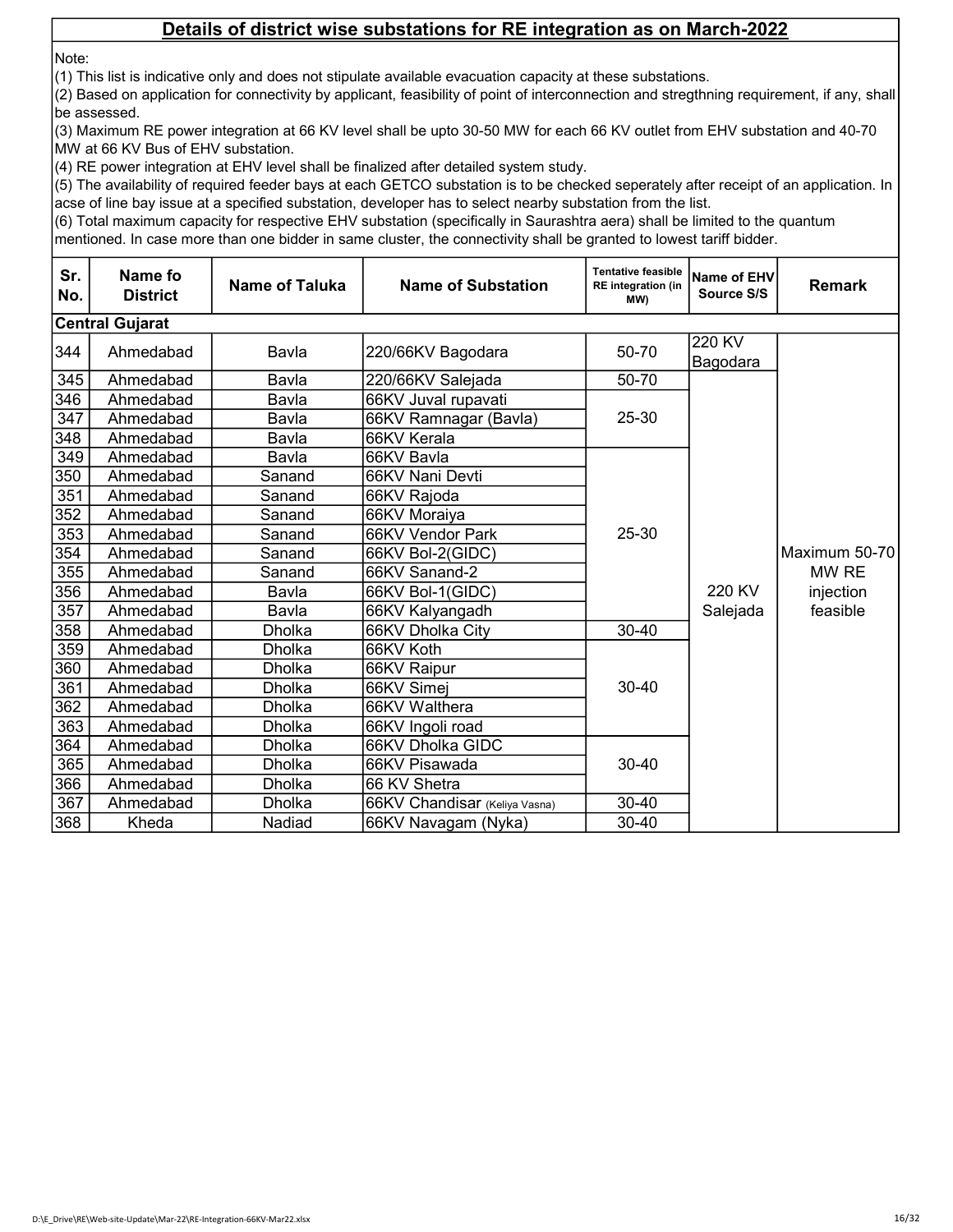Note:

(1) This list is indicative only and does not stipulate available evacuation capacity at these substations.

(2) Based on application for connectivity by applicant, feasibility of point of interconnection and stregthning requirement, if any, shall be assessed.

(3) Maximum RE power integration at 66 KV level shall be upto 30-50 MW for each 66 KV outlet from EHV substation and 40-70 MW at 66 KV Bus of EHV substation.

(4) RE power integration at EHV level shall be finalized after detailed system study.

(5) The availability of required feeder bays at each GETCO substation is to be checked seperately after receipt of an application. In acse of line bay issue at a specified substation, developer has to select nearby substation from the list.

(6) Total maximum capacity for respective EHV substation (specifically in Saurashtra aera) shall be limited to the quantum

| Sr.<br>No.      | Name fo<br><b>District</b> | <b>Name of Taluka</b> | <b>Name of Substation</b>  | <b>Tentative feasible</b><br><b>RE</b> integration (in<br>(MW | Name of EHV<br>Source S/S | <b>Remark</b> |
|-----------------|----------------------------|-----------------------|----------------------------|---------------------------------------------------------------|---------------------------|---------------|
|                 | <b>North Gujarat</b>       |                       |                            |                                                               |                           |               |
| 1               | Ahmedabad                  | Viramgam              | 220/66KV Viramgam          | 40-50                                                         |                           | Maximum 70-   |
| $\overline{2}$  | Ahmedabad                  | Viramgam              | 66KV Jakhawada             | $15 - 20$                                                     | 220 KV                    | 100 MW RE     |
| $\overline{3}$  | Ahmedabad                  | Sanand                | 66KV Chharodi              | $15 - 20$                                                     | Viramgam                  | injection     |
| 4               | Ahmedabad                  | Viramgam              | 66KV Thuleta               |                                                               |                           | feasible      |
| 5               | Gandhinagar                | Gandhinagar           | 132/66KV Chiloda           | 50-70                                                         |                           |               |
| 6               | Gandhinagar                | Gandhinagar           | 66KV Unava                 |                                                               |                           |               |
| $\overline{7}$  | Gandhinagar                | Dehgam                | 66KV Sadra                 |                                                               |                           |               |
| $\overline{8}$  | Gandhinagar                | Mansa                 | 66KV Pethapur              | $30 - 40$                                                     | 132 KV                    |               |
| $\overline{9}$  | Sabarkantha                | Prantij               | 66KV Kamalpur              |                                                               | Chiloda                   |               |
| $\overline{10}$ | Gandhinagar                | Mansa                 | 66KV Manekpur (Grambharti) |                                                               |                           |               |
| 11              | Gandhinagar                | Gandhinagar           | 66KV Shahpur               | $10 - 15$                                                     |                           |               |
| 12              | Gandhinagar                | Gandhinagar           | 66KV Dabhoda               | 30-40                                                         |                           |               |
| $\overline{13}$ | Banaskantha                | Deesa                 | 132/66KV Deesa             | $50 - 70$                                                     |                           |               |
| 14              | Banaskantha                | Deesa                 | 66KV Bhildi                |                                                               |                           |               |
| 15              | Banaskantha                | Deesa                 | 66KV Lorwada               | 30-40                                                         |                           |               |
| 16              | Banaskantha                | Deesa                 | 66KV Balodhar              |                                                               | 132 KV                    |               |
| 17              | Banaskantha                | Deesa                 | 66KV Manekpura             | $30 - 40$                                                     | Deesa                     |               |
| 18              | Banaskantha                |                       | 66KV Juna Deesa            |                                                               |                           |               |
| 19              | Banaskantha                | Deesa                 | 66KV Ranpur                | 30-40                                                         |                           |               |
| 20              | Banaskantha                |                       | 66KV Kant                  |                                                               |                           |               |
| 21              | Patan                      | Patan                 | 132/66KV Patan             | 40-50                                                         |                           |               |
| 22              | Patan                      | Patan                 | 66KV Kamliwada             | $30 - 40$                                                     | 132 KV                    |               |
| 23              | Patan                      | Patan                 | 66KV Samalpati             | 30-40                                                         | Patan                     |               |
| 24              | Patan                      | Saraswati             | 66KV Kansa                 | $10 - 15$                                                     |                           |               |
| 25              | Patan                      | Shihori               | 66KV Anganwada             |                                                               |                           |               |
| $\overline{26}$ | Patan                      | Sidhpur               | 132/66KV Siddhpur          | 50-70                                                         |                           |               |
| 27              | Banaskantha                | Vadgam                | 66KV Basu                  | $30 - 40$                                                     |                           |               |
| 28              | Banaskantha                | Vadgam                | 66KV Kakoshi               |                                                               |                           |               |
| $\overline{29}$ | Banaskantha                | Vadgam                | 66KV Chhapi                | $30 - 40$                                                     | 132 KV                    |               |
| $\overline{30}$ | Mehsana                    | Unjha                 | 66KV Kahoda                | $30 - 40$                                                     | Siddhpur                  |               |
| 31              | Patan                      | Sidhpur               | <b>6KV Khali</b>           | $30 - 40$                                                     |                           |               |
| $\overline{32}$ | Patan                      | Unjha / Mehsana       | 66KV Tundav                |                                                               |                           |               |
| $\overline{33}$ | Patan                      | Sidhpur               | 66KV Mudana                | $10 - 15$                                                     |                           |               |
| $\overline{34}$ | Patan                      | Sidhpur               | 66KV Sujanpur              |                                                               |                           |               |
| 35              | Sabarkantha                | Prantij               | 132/66KV Talod             | 50-70                                                         |                           |               |
| 36              | Sabarkantha                | Prantij               | 66KV Prantij               |                                                               |                           |               |
| $\overline{37}$ | Sabarkantha                | Prantij               | 66KV Talod GIDC            | $30 - 40$                                                     | 132 KV                    |               |
| $\overline{38}$ | Sabarkantha                | Prantij               | 66KV D'Muvadi              |                                                               | Talod                     |               |
| 39              | Sabarkantha                | Prantij               | 66KV Tajpur                |                                                               |                           |               |
| 40              | Sabarkantha                | Talod                 | 66KV Ujediya               | $15 - 20$                                                     |                           |               |
| 41              | Sabarkantha                | Talod                 | 66KV Harsol                | 30-40                                                         |                           |               |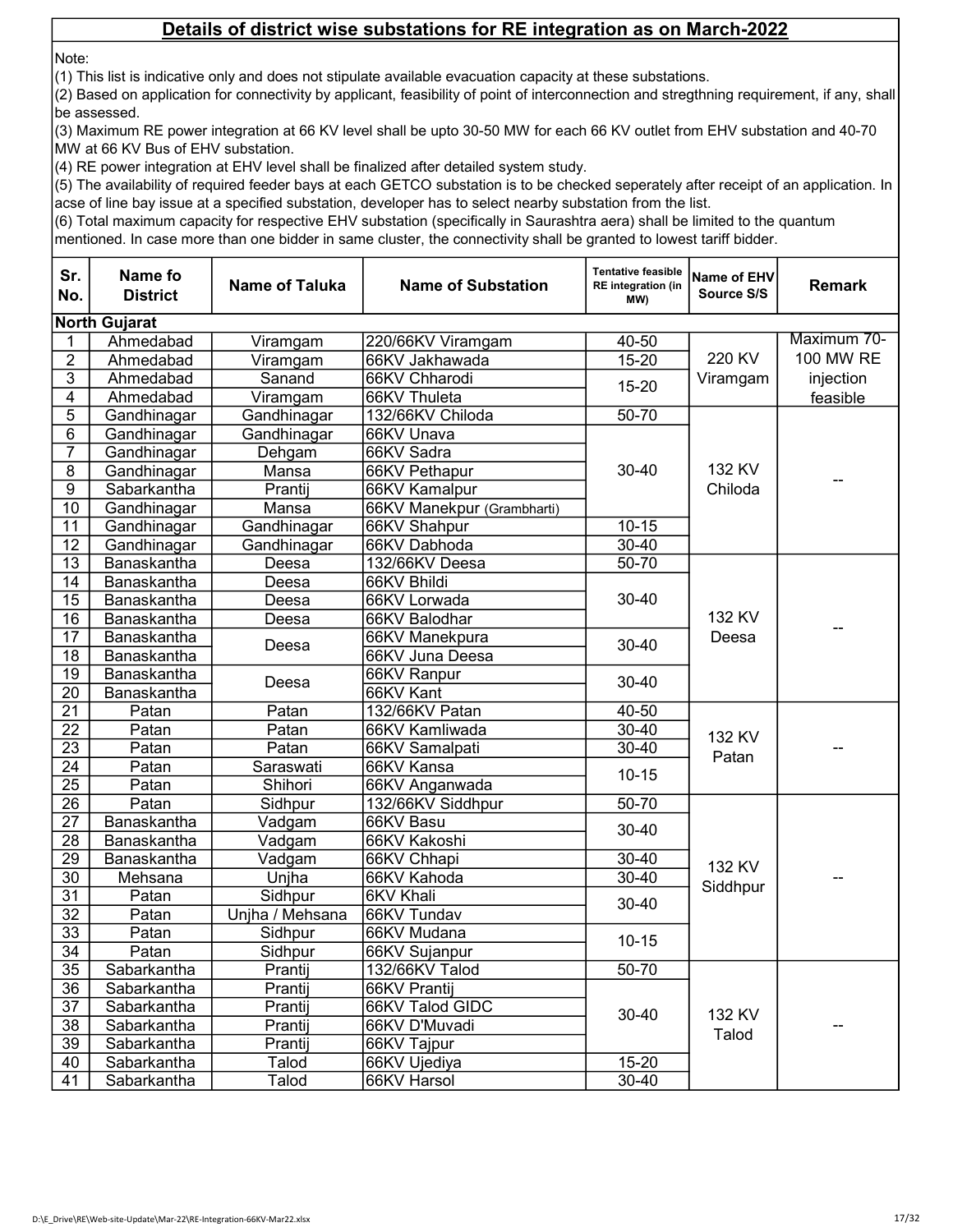Note:

(1) This list is indicative only and does not stipulate available evacuation capacity at these substations.

(2) Based on application for connectivity by applicant, feasibility of point of interconnection and stregthning requirement, if any, shall be assessed.

(3) Maximum RE power integration at 66 KV level shall be upto 30-50 MW for each 66 KV outlet from EHV substation and 40-70 MW at 66 KV Bus of EHV substation.

(4) RE power integration at EHV level shall be finalized after detailed system study.

(5) The availability of required feeder bays at each GETCO substation is to be checked seperately after receipt of an application. In acse of line bay issue at a specified substation, developer has to select nearby substation from the list.

(6) Total maximum capacity for respective EHV substation (specifically in Saurashtra aera) shall be limited to the quantum

| Sr.<br>No.      | Name fo<br><b>District</b> | <b>Name of Taluka</b> | <b>Name of Substation</b> | <b>Tentative feasible</b><br><b>RE</b> integration (in<br>MW) | <b>Name of EHV</b><br>Source S/S | <b>Remark</b> |
|-----------------|----------------------------|-----------------------|---------------------------|---------------------------------------------------------------|----------------------------------|---------------|
|                 | <b>North Gujarat</b>       |                       |                           |                                                               |                                  |               |
| 42              | Banaskantha                | Lakhani               | 220/66KV Agathala         | 50-70                                                         |                                  |               |
| 43              | Banaskantha                |                       | 66KV Rantila              |                                                               |                                  |               |
| 44              | Banaskantha                | Lakhni, Deodar        | 66KV Lakhani              | $15 - 20$                                                     |                                  |               |
| 45              | Banaskantha                |                       | 66KV Agathala             |                                                               |                                  |               |
| 46              | Banaskantha                |                       | 66KV Soni                 | $30 - 40$                                                     |                                  |               |
| 47              | Banaskantha                | Deodar, Lakhani       | 66KV Shergadh             |                                                               |                                  |               |
| 48              | Banaskantha                |                       | 66KV Kotda (D)            | 30-40                                                         | 220 KV                           |               |
| 49              | Banaskantha                | Lakhani               | 66KV Chekara              |                                                               | Agathala                         |               |
| 50              | Banaskantha                | Lakhani               | 66KV Motakapra            |                                                               |                                  |               |
| 51              | Banaskantha                | Deesa                 | 66KV Rampura Dama         |                                                               |                                  |               |
| 52              | Banaskantha                | Lakhani               | 66KV Godha                | 30-40                                                         |                                  |               |
| 53              | Banaskantha                | Deesa                 | 66KV Nesda                |                                                               |                                  |               |
| 54              | Banaskantha                | Deodar                | 66KV Jalota               | $20 - 25$                                                     |                                  |               |
| 55              | Banaskantha                | Tharad                | 66KV Taruva               | 30-40                                                         |                                  |               |
| 56              | Sabarkantha                | Himmatnagar           | 220/66KV Agiyol           | 50-70                                                         |                                  |               |
| 57              | Sabarkantha                | Himmatnagar           | 66KV Dedhrota             |                                                               |                                  |               |
| 58              | Sabarkantha                | Himmatnagar           | 66KV Munpur               | $20 - 25$                                                     |                                  |               |
| 59              | Sabarkantha                | Himmatnagar           | 66KV Balvantpura          |                                                               |                                  |               |
| 60              | Sabarkantha                | Himmatnagar           | 66KV Hansalpur            |                                                               |                                  |               |
| 61              | Sabarkantha                | Prantij               | 66KV Amodara              | $20 - 25$                                                     |                                  |               |
| 62              | Sabarkantha                | Himmatnagar           | 66KV Sonasan              |                                                               | 220 KV<br>Agiyol                 |               |
| 63              | Sabarkantha                | Himmatnagar           | 66KV Hajipur              | $30 - 40$                                                     |                                  |               |
| 64              | Sabarkantha                | Himmatnagar           | 66KV Dalpur               |                                                               |                                  |               |
| 65              | Sabarkantha                | Himmatnagar           | 66KV Himmatnagar-1        |                                                               |                                  |               |
| 66              | Sabarkantha                | Himmatnagar           | 66KV Parabda              | $20 - 25$                                                     |                                  |               |
| 67              | Sabarkantha                | Himmatnagar           | 66KV Gadhoda              |                                                               |                                  |               |
| 68              | Sabarkantha                | Himmatnagar           | 66KV Nikoda               | $20 - 25$                                                     |                                  |               |
| 69              | Sabarkantha                | Himmatnagar           | 66KV Gadhi                |                                                               |                                  |               |
| 70              | Sabarkantha                | Himmatnagar           | 66KV Gambhoi              |                                                               |                                  |               |
| 71              | Sabarkantha                | Himmatnagar           | 66KV Rupal                | $20 - 25$                                                     |                                  |               |
| 72              | Sabarkantha                | Himmatnagar           | 66KV Himmatnagar-2        |                                                               |                                  |               |
| 73              | Patan                      | Bechraji / Mehsana    | 220/66KV Bechraji         | 50-70                                                         | 220 KV                           |               |
| 74              | Patan                      | Chanasma              | 66KV Maniyari             | $10 - 15$                                                     | Becharaji                        |               |
| 75              | Patan                      | Bechraji / Mehsana    | 66KV Modhera              |                                                               |                                  |               |
| 76              | Gandhinagar                | Kalol                 | 220/66KV Chhatral         | 50-70                                                         |                                  |               |
| $\overline{77}$ | Gandhinagar                | Kalol                 | 66KV Pansar               | 30-40<br>$30 - 40$<br>$30 - 40$                               |                                  |               |
| 78              | Gandhinagar                | Kalol                 | 66KV Chhatral GIDC        |                                                               | 220 KV                           |               |
| 79              | Gandhinagar                | Kalol                 | 66KV Borisana             |                                                               | Chhatral                         |               |
| 80              | Gandhinagar                | Kalol                 | 66KV Vadsar               |                                                               |                                  |               |
| 81              | Gandhinagar                | Kalol                 | 66KV Kalol                |                                                               |                                  |               |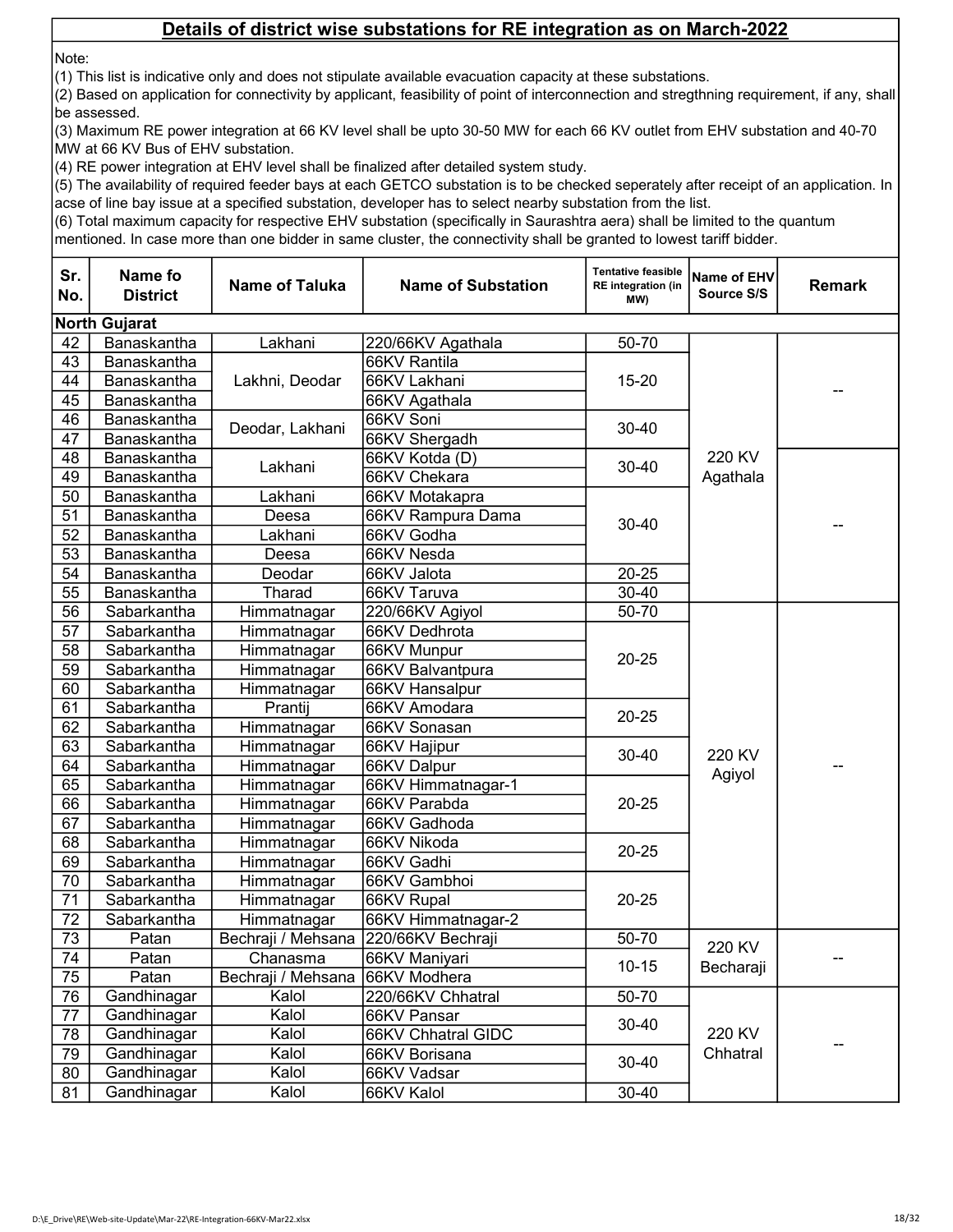Note:

(1) This list is indicative only and does not stipulate available evacuation capacity at these substations.

(2) Based on application for connectivity by applicant, feasibility of point of interconnection and stregthning requirement, if any, shall be assessed.

(3) Maximum RE power integration at 66 KV level shall be upto 30-50 MW for each 66 KV outlet from EHV substation and 40-70 MW at 66 KV Bus of EHV substation.

(4) RE power integration at EHV level shall be finalized after detailed system study.

(5) The availability of required feeder bays at each GETCO substation is to be checked seperately after receipt of an application. In acse of line bay issue at a specified substation, developer has to select nearby substation from the list.

(6) Total maximum capacity for respective EHV substation (specifically in Saurashtra aera) shall be limited to the quantum

| Sr.<br>No.       | Name fo<br><b>District</b> | <b>Name of Taluka</b> | <b>Name of Substation</b>       | <b>Tentative feasible</b><br><b>RE</b> integration (in<br>(MW | Name of EHV<br>Source S/S | <b>Remark</b> |
|------------------|----------------------------|-----------------------|---------------------------------|---------------------------------------------------------------|---------------------------|---------------|
|                  | <b>North Gujarat</b>       |                       |                                 |                                                               |                           |               |
| 82               | Gandhinagar                | Kalol                 | 66KV Dhanot                     |                                                               |                           |               |
| 83               | Mehsana                    | Kalol                 | 66KV Karannagar                 | 30-40                                                         |                           |               |
| 84               | Mehsana                    | Kadi                  | 66KV Khavad                     |                                                               |                           |               |
| 85               | Mehsana                    | Kadi                  | 66KV Sadra                      | $30 - 40$                                                     | 220 KV                    |               |
| $\overline{86}$  | Mehsana                    | Kadi                  | 66KV Rangpurda (Nanikadi)       |                                                               | Chhatral                  |               |
| $\overline{87}$  | Mehsana                    | Kadi                  | 66KV Nandasan                   |                                                               |                           |               |
| 88               | Mehsana                    | Kadi                  | 66KV Indrad (Ratnamani)         | $30 - 40$                                                     |                           |               |
| 89               | Mehsana                    | Kadi                  | 66KV Rajpur                     |                                                               |                           |               |
| 90               | Aravali                    | <b>Bhiloda</b>        | 220/66KV Bhutiya                | 50-70                                                         |                           |               |
| 91               | Aravali                    | <b>Bhiloda</b>        | 66KV Bhiloda                    |                                                               |                           |               |
| $\overline{92}$  | Aravali                    | <b>Bhiloda</b>        | 66KV Ubsal                      |                                                               |                           |               |
| 93               | Aravali                    | <b>Bhiloda</b>        | 66KV Torada                     |                                                               |                           |               |
| 94               | Aravali                    | <b>Bhiloda</b>        | 66KV Bhiloda                    | 30-40                                                         |                           |               |
| $\overline{95}$  | Sabarkantha                | Vijaynagar            | 66KV Vijaynagar                 |                                                               |                           |               |
| 96               | Sabarkantha                | Vijaynagar            | 66KV Pal                        |                                                               |                           |               |
| 97               | Aravali                    | <b>Bhiloda</b>        | 66KV Jinjudi (Kanadar)          |                                                               |                           |               |
| 98               | Sabarkantha                | Vijaynagar            | 66KV Dantod                     |                                                               |                           |               |
| 99               | Aravali                    | <b>Bhiloda</b>        | 66KV Shamlaji (Palla)           |                                                               |                           |               |
| 100              | Aravali                    | <b>Bhiloda</b>        | 66KV Rangpur (Nava Venpur)      |                                                               | 220 KV                    |               |
| 101              | Aravali                    | <b>Bhiloda</b>        | 66KV Bhetali (Mehru)            | $10 - 15$                                                     | <b>Bhutiya</b>            |               |
| 102              | Aravali                    | <b>Bhiloda</b>        | 66KV Vankaner                   |                                                               |                           |               |
| 103              | Aravali                    | <b>Bhiloda</b>        | 66KV Kheradi                    |                                                               |                           |               |
| 104              | Sabarkantha                | Khedbrahma            | 66KV Tandaliya                  | $10 - 15$                                                     |                           |               |
| 105              | Sabarkantha                | Vijaynagar            | 66KV Kundala                    | 30-40                                                         |                           |               |
| 106              | Sabarkantha                | Vadali                | 66KV Choriwad                   |                                                               |                           |               |
| 107              | Sabarkantha                | Idar                  | 66KV Chitroda                   | $30 - 40$                                                     |                           |               |
| 108              | Sabarkantha                | Idar                  | 66KV Badoli                     |                                                               |                           |               |
| 109              | Sabarkantha                | Idar                  | 132/66KV Idar                   | 50-70                                                         |                           |               |
| 110              | Sabarkantha                | Idar                  | 66KV Sudarpur                   | $15 - 20$                                                     |                           |               |
| 111              | Sabarkantha                | Idar                  | 66KV Lai Ranasan                |                                                               |                           |               |
| $\overline{112}$ | Aravali                    | Dhansura              | 220/66 KV Dhansura              | 50-70                                                         |                           |               |
| 113              | Aravali                    | Bayad                 | 66KV Ambaliyara                 |                                                               |                           |               |
| 114              | Kheda                      | Kapadvanj             | 66KV Vyas Vasna                 | $10 - 15$                                                     |                           |               |
| 115              | Kheda                      | Kapadvanj             | 66KV Shihora (Khanpur / Telnal) |                                                               |                           |               |
| $116$            | Aravali                    | Dhansura              | 66KV Akrund(Haripura)           |                                                               |                           |               |
| 117              | Aravali                    | Bayad                 | 66KV Demai                      |                                                               | 220 KV                    |               |
| 118              | Aravali                    | Bayad                 | 66KV Bayad                      | $20 - 25$                                                     | Dhansura                  |               |
| 119              | Aravali                    | Bayad                 | 66KV Sangal (Vasnirel)          |                                                               |                           |               |
| 120              | Aravali                    | Dhansura              | 66KV Vadagam                    | 30-40                                                         |                           |               |
| 121              | Aravali                    | Bayad                 | 66KV Untarada                   | $30 - 40$                                                     |                           |               |
| 122              | Aravali                    | Talod                 | 66KV Rozad                      |                                                               |                           |               |
| 123              | Sabarkantha                | Talod                 | 66KV Punsari                    | $15 - 20$                                                     |                           |               |
| 124              | Sabarkantha                |                       | 66KV Bayal                      |                                                               |                           |               |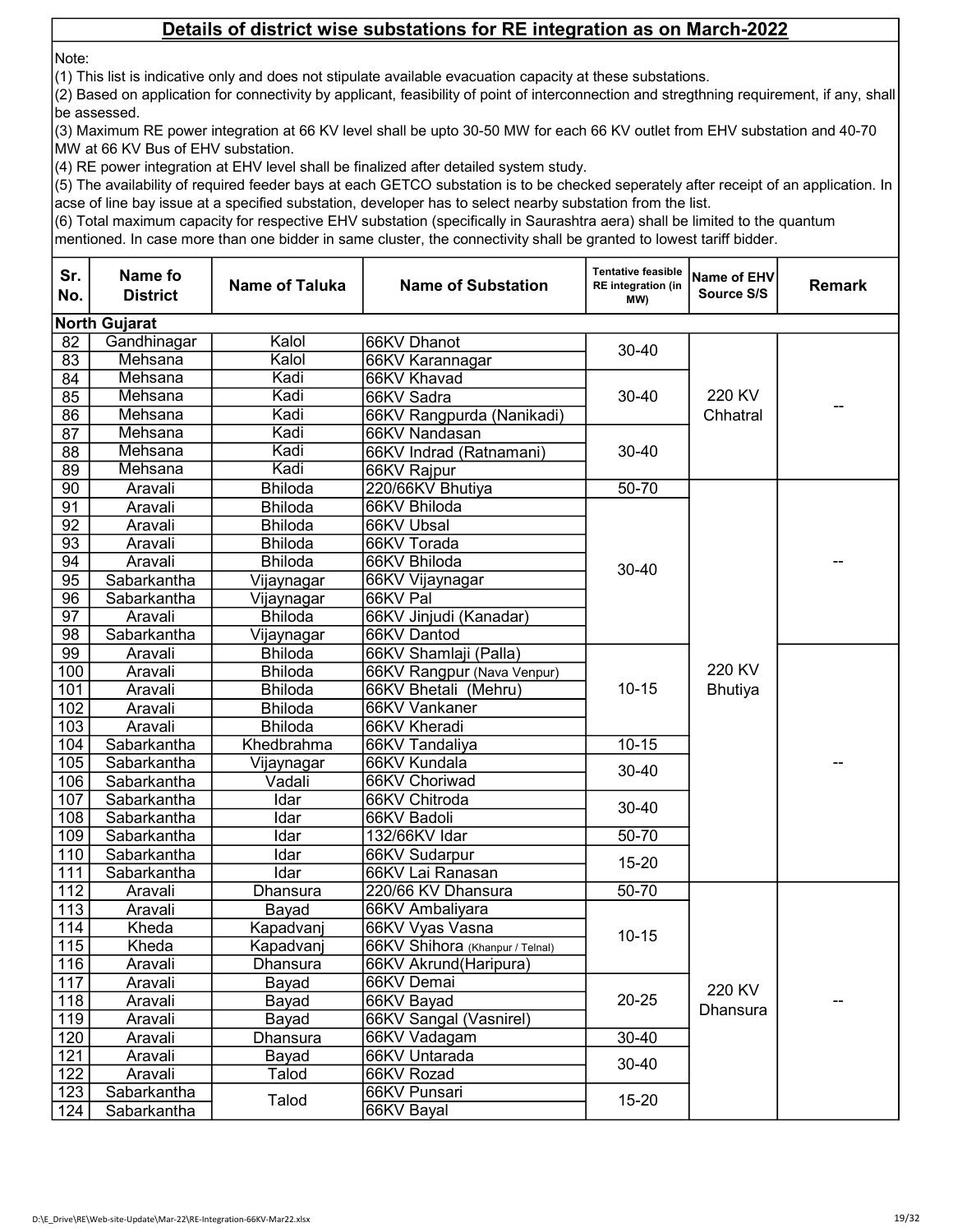Note:

(1) This list is indicative only and does not stipulate available evacuation capacity at these substations.

(2) Based on application for connectivity by applicant, feasibility of point of interconnection and stregthning requirement, if any, shall be assessed.

(3) Maximum RE power integration at 66 KV level shall be upto 30-50 MW for each 66 KV outlet from EHV substation and 40-70 MW at 66 KV Bus of EHV substation.

(4) RE power integration at EHV level shall be finalized after detailed system study.

(5) The availability of required feeder bays at each GETCO substation is to be checked seperately after receipt of an application. In acse of line bay issue at a specified substation, developer has to select nearby substation from the list.

(6) Total maximum capacity for respective EHV substation (specifically in Saurashtra aera) shall be limited to the quantum

| Sr.<br>No.       | Name fo<br><b>District</b> | <b>Name of Taluka</b> | <b>Name of Substation</b>       | <b>Tentative feasible</b><br><b>RE</b> integration (in<br>(MW | Name of EHV<br>Source S/S | <b>Remark</b> |  |  |  |
|------------------|----------------------------|-----------------------|---------------------------------|---------------------------------------------------------------|---------------------------|---------------|--|--|--|
|                  | <b>North Gujarat</b>       |                       |                                 |                                                               |                           |               |  |  |  |
| 125              | Gandhinagar                | Gandhinagar           | 220/66KV Jamla                  | 50-70                                                         |                           |               |  |  |  |
| 126              | Gandhinagar                | Gandhinagar           | 66KV Randheja                   | 30-40                                                         |                           |               |  |  |  |
| 127              | Gandhinagar                | Gandhinagar           | 66KV Moti Adrej                 |                                                               |                           |               |  |  |  |
| 128              | Gandhinagar                | Kalol                 | 66KV Soja - II                  |                                                               |                           |               |  |  |  |
| 129              | Gandhinagar                | Kalol                 | 66KV Nardipur                   | $20 - 25$                                                     |                           |               |  |  |  |
| 130              | Mehsana                    | Kadi                  | 66KV Karjisan                   |                                                               | 220 KV                    |               |  |  |  |
| 131              | Gandhinagar                | Kalol                 | 66KV Veda                       |                                                               | Jamla                     |               |  |  |  |
| 132              | Gandhinagar                | Kalol                 | 66KV Itla                       | $30 - 40$                                                     |                           |               |  |  |  |
| 133              | Mehsana                    | Gozariya              | 66KV Gozaria                    |                                                               |                           |               |  |  |  |
| 134              | Mehsana                    | Gozariya              | 66KV Gozariya-2                 |                                                               |                           |               |  |  |  |
| 135              | Mehsana                    | Gozariya              | 66KV Boru                       | $30 - 40$                                                     |                           |               |  |  |  |
| 136              | Mehsana                    | Gozariya              | 66KV Charada                    |                                                               |                           |               |  |  |  |
| 137              | Mehsana                    | Gozariya              | 66KV Kharna                     |                                                               |                           |               |  |  |  |
| 138              | Aravali                    | Modasa                | 220/66KV Faredi                 | 50-70                                                         |                           |               |  |  |  |
| 139              | Aravali                    | Malpur                | 66KV Malpur                     |                                                               |                           |               |  |  |  |
| 140              | Aravali                    | Malpur                | 66KV Limbodara                  |                                                               |                           |               |  |  |  |
| 141              | Aravali                    | Meghraj               | 66KV Ramgadhi                   | $15 - 20$                                                     |                           |               |  |  |  |
| $\overline{142}$ | Aravali                    | Meghraj               | 66KV Kherai                     |                                                               |                           |               |  |  |  |
| $\overline{143}$ | Aravali                    | Modasa                | 66KV Chandtekri (Modasa City/2) |                                                               |                           |               |  |  |  |
| 144              | Aravali                    | Modasa                | 66KV Dugarwada (Kolikhad)       |                                                               |                           |               |  |  |  |
| 145              | Aravali                    | Modasa                | 66KV Modasa                     |                                                               |                           |               |  |  |  |
| 146              | Sabarkantha                | Himmatnagar           | 66KV Raygadh                    | $20 - 25$                                                     | 220 KV<br>Faredi          |               |  |  |  |
| 147              | Aravali                    | Modasa                | 66KV Limbhoi                    |                                                               |                           |               |  |  |  |
| 148              | Aravali                    | Modasa                | 66KV Medhasan                   |                                                               |                           |               |  |  |  |
| 149              | Aravali                    | Meghraj               | 66KV Meghraj                    |                                                               |                           |               |  |  |  |
| 150              | Aravali                    | Meghraj               | 66KV Bhatkota (Dhandhiya)       |                                                               |                           |               |  |  |  |
| 151              | Aravali                    | Meghraj               | 66KV Relawada                   |                                                               |                           |               |  |  |  |
| 152<br>153       | Aravali                    | Meghraj               | 66KV Shangal                    |                                                               |                           |               |  |  |  |
| 154              | Aravali<br>Aravali         | Meghraj               | 66KV Panchal<br>66KV Kasana     | $15 - 20$                                                     |                           |               |  |  |  |
| 155              | Aravali                    | Meghraj<br>Meghraj    | 66KV Waghpur                    |                                                               |                           |               |  |  |  |
| 156              | Aravali                    | Meghraj               | 66KV Rajpur (Ramghadi)          |                                                               |                           |               |  |  |  |
| 157              | Aravali                    | Meghraj               | 66KV Navagam (isari) Kantalu    |                                                               |                           |               |  |  |  |
| 158              | Aravali                    | Meghraj               | 66KV Lakshmanpura (Lusadiya)    |                                                               |                           |               |  |  |  |
| 159              | Gandhinagar                | Dehgam                | 66KV Rakhiyal                   | $30 - 40$                                                     |                           |               |  |  |  |
| 160              | Gandhinagar                | Dehgam                | 66KV Halisa                     |                                                               |                           |               |  |  |  |
| 161              | Gandhinagar                | Dehgam                | 66KV Khanpur (Lihoda)           | 25-30                                                         |                           |               |  |  |  |
| 162              | Gandhinagar                | Gandhinagar           | 66KV Chhala                     |                                                               |                           |               |  |  |  |
| 163              | Gandhinagar                | Dehgam                | 66KV Dehgam                     |                                                               |                           |               |  |  |  |
| 164              | Gandhinagar                | Dehgam                | 66KV Kadadar(Zak)               | 30-40                                                         | 220 KV                    |               |  |  |  |
| 165              | Gandhinagar                | Dehgam                | 66KV Chiskari                   |                                                               | Khanpur                   |               |  |  |  |
| 166              | Gandhinagar                | Dehgam                | 66KV Mirapur                    | $30 - 40$<br>$30 - 40$                                        |                           |               |  |  |  |
| 167              | Kheda                      | Kathlal               | 66KV Apruji                     |                                                               |                           |               |  |  |  |
| 168              | Gandhinagar                | Gandhinagar           | 66KV Kadjodra                   |                                                               |                           |               |  |  |  |
| 169              | Gandhinagar                | Gandhinagar           | 66KV Bahial                     | 30-40                                                         |                           |               |  |  |  |
| 170              | Gandhinagar                | Gandhinagar           | 66KV Kudasana(Koba)             |                                                               |                           |               |  |  |  |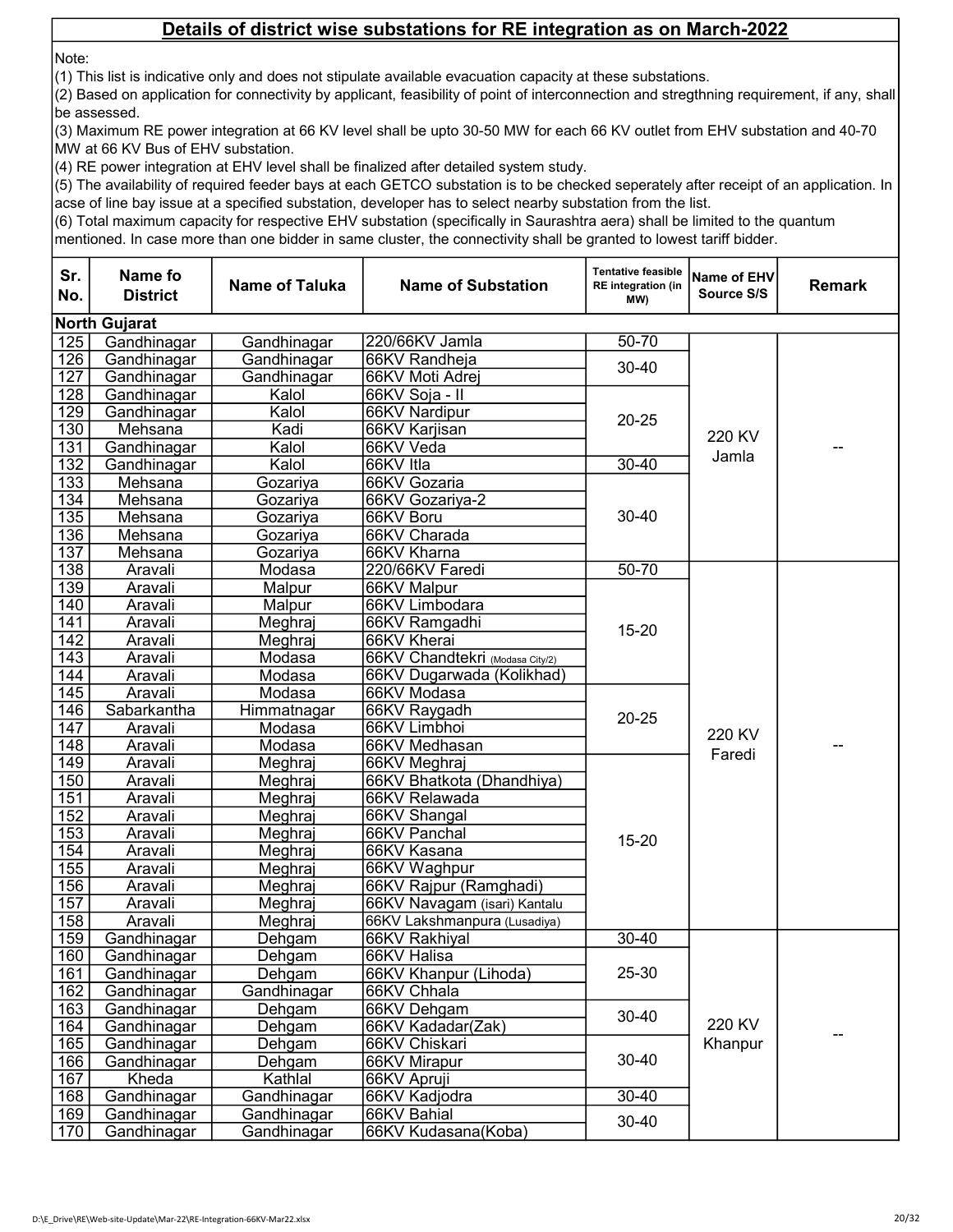Note:

(1) This list is indicative only and does not stipulate available evacuation capacity at these substations.

(2) Based on application for connectivity by applicant, feasibility of point of interconnection and stregthning requirement, if any, shall be assessed.

(3) Maximum RE power integration at 66 KV level shall be upto 30-50 MW for each 66 KV outlet from EHV substation and 40-70 MW at 66 KV Bus of EHV substation.

(4) RE power integration at EHV level shall be finalized after detailed system study.

(5) The availability of required feeder bays at each GETCO substation is to be checked seperately after receipt of an application. In acse of line bay issue at a specified substation, developer has to select nearby substation from the list.

(6) Total maximum capacity for respective EHV substation (specifically in Saurashtra aera) shall be limited to the quantum

| Sr.<br>No. | Name fo<br><b>District</b> | <b>Name of Taluka</b> | <b>Name of Substation</b>  | <b>Tentative feasible</b><br><b>RE</b> integration (in<br>(MW | Name of EHV<br>Source S/S | <b>Remark</b> |  |  |  |
|------------|----------------------------|-----------------------|----------------------------|---------------------------------------------------------------|---------------------------|---------------|--|--|--|
|            | <b>North Gujarat</b>       |                       |                            |                                                               |                           |               |  |  |  |
| 171        | Banaskantha                | Deesa                 | 220/66KV Jangral           | 50-70                                                         |                           |               |  |  |  |
| 172        | Banaskantha                | Deesa                 | 66KV Sadarpur              |                                                               |                           |               |  |  |  |
| 173        | Banaskantha                | Deesa                 | 66KV Samau                 | $25 - 50$                                                     |                           |               |  |  |  |
| 174        | Banaskantha                | Deesa                 | 66KV Bhatsan               |                                                               |                           |               |  |  |  |
| 175        | Banaskantha                | Deesa                 | 66KV Rasana                |                                                               |                           |               |  |  |  |
| 176        | Banaskantha                | Deesa                 | 66KV Aseda                 | 30-40                                                         | 220 KV                    |               |  |  |  |
| 177        | Banaskantha                | Deesa                 | 66KV Samdhi                |                                                               |                           |               |  |  |  |
| 178        | Banaskantha                | Palanpur              | 66KV Gadh                  | $30 - 40$                                                     | Jangral                   |               |  |  |  |
| 179        | Patan                      | Sarasvati             | 66KV Mesar                 | $10 - 15$                                                     |                           |               |  |  |  |
| 180        | Patan                      | Sarasvati             | 66KV Dharusana             | $30 - 40$                                                     |                           |               |  |  |  |
| 181        | Patan                      | Saraswati             | 66KV Jangral               | 30-40                                                         |                           |               |  |  |  |
| 182        | Patan                      | Saraswati             | 66KV Kimbuva               | $15 - 20$                                                     |                           |               |  |  |  |
| 183        | Patan                      | Sidhpur               | 66KV Kalyana               | 30-40                                                         |                           |               |  |  |  |
| 184        | Mehsana                    | Mehsana               | 220/132/66KV Mehsana       | 50-70                                                         |                           |               |  |  |  |
| 185        | Patan                      | Chanasma              | 66 KV Dhinoj               | $20 - 25$                                                     |                           |               |  |  |  |
| 186        | Mehsana                    | Becharji              | 66KV Motap                 | 30-40                                                         |                           |               |  |  |  |
| 187        | Mehsana                    | Mehsana               | 66KV Palavasna             |                                                               |                           |               |  |  |  |
| 188        | Mehsana                    | Mehsana               | 66KV Nagalpur (Mehsana-II) |                                                               | 220 KV                    |               |  |  |  |
| 189        | Mehsana                    | Visnagar              | 66KV Basna                 |                                                               | Mehsana                   |               |  |  |  |
| 190        | Mehsana                    | Visnagar              | 66KV Udalpur               | $15 - 20$                                                     |                           |               |  |  |  |
| 191        | Mehsana                    | Visnagar              | 66 KV Kherva               |                                                               |                           |               |  |  |  |
| 192        | Mehsana                    | Visnagar              | 66KV Bhandu                | 30-40                                                         |                           |               |  |  |  |
| 193        | Mehsana                    | Visnagar              | 66KV Valam                 |                                                               |                           |               |  |  |  |
| 194        | Mehsana                    | Visnagar              | 132/66KV Visnagar          | 50-70                                                         |                           |               |  |  |  |
| 195        | Mehsana                    | Visnagar              | 66KV Bhalak (Transwad)     | 30-40                                                         | 132 KV                    |               |  |  |  |
| 196        | Mehsana                    | Visnagar              | 66KV Gothwa                | 30-40                                                         | Visnagar                  |               |  |  |  |
| 197        | Mehsana                    | Visnagar              | 66KV Kamana                | $30 - 40$                                                     |                           |               |  |  |  |
| 198        | Mehsana                    | Kheralu               | 220/66KV Kheralu           | 50-70                                                         |                           |               |  |  |  |
| 199        | Mehsana                    | Kheralu               | 66KV Sakari                |                                                               |                           |               |  |  |  |
| 200        | Banaskantha                | Vadgam                | 66KV Moriya                |                                                               |                           |               |  |  |  |
| 201        | Banaskantha                | Vadgam                | 66KV Sukhpura              | $20 - 25$                                                     |                           |               |  |  |  |
| 202        | Banaskantha                | Vadgam                | 66KV Panchada              |                                                               |                           |               |  |  |  |
| 203        | Banaskantha                | Vadgam                | 66KV Kodram                |                                                               | 220 KV                    |               |  |  |  |
| 204        | Banaskantha                | Danta                 | 66KV Ambaji                | $20 - 25$                                                     | Kheralu                   |               |  |  |  |
| 205        | Banaskantha                | Danta                 | 66KV Gorad                 |                                                               |                           |               |  |  |  |
| 206        | Banaskantha                | Danta                 | 66KV Kuvarsi               |                                                               |                           |               |  |  |  |
| 207        | Banaskantha                | Danta                 | 66KV Solsanda              |                                                               |                           |               |  |  |  |
| 208        | Mehsana                    | Satlasana             | 66KV Dharoi                |                                                               |                           |               |  |  |  |
| 209        | Banaskantha                | Danta                 | 66KV Satalsana             |                                                               |                           |               |  |  |  |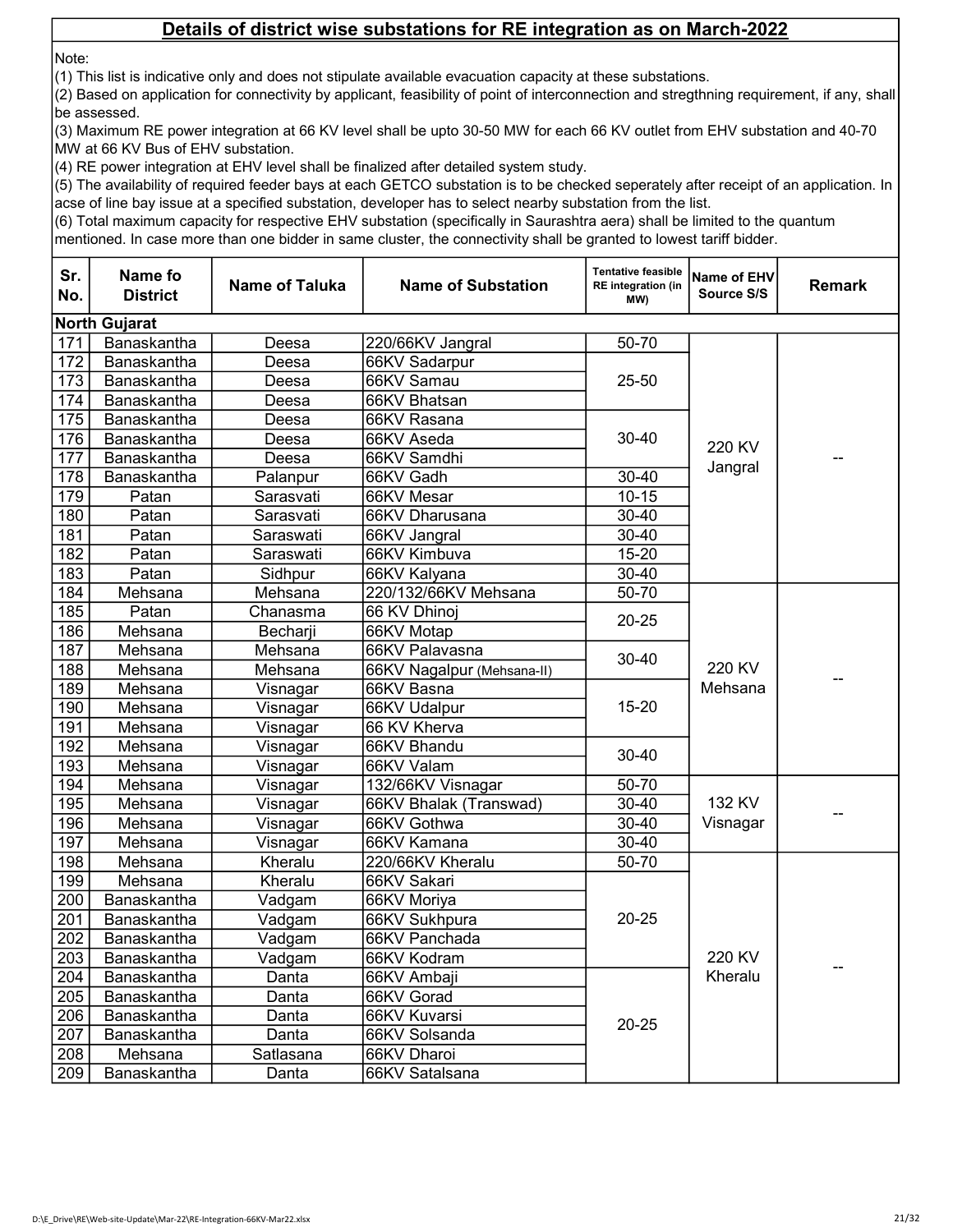Note:

(1) This list is indicative only and does not stipulate available evacuation capacity at these substations.

(2) Based on application for connectivity by applicant, feasibility of point of interconnection and stregthning requirement, if any, shall be assessed.

(3) Maximum RE power integration at 66 KV level shall be upto 30-50 MW for each 66 KV outlet from EHV substation and 40-70 MW at 66 KV Bus of EHV substation.

(4) RE power integration at EHV level shall be finalized after detailed system study.

(5) The availability of required feeder bays at each GETCO substation is to be checked seperately after receipt of an application. In acse of line bay issue at a specified substation, developer has to select nearby substation from the list.

(6) Total maximum capacity for respective EHV substation (specifically in Saurashtra aera) shall be limited to the quantum

| Sr.<br>No. | Name fo<br><b>District</b> | <b>Name of Taluka</b> | <b>Name of Substation</b>    | <b>Tentative feasible</b><br><b>RE</b> integration (in<br>(MW | Name of EHV<br>Source S/S | <b>Remark</b> |
|------------|----------------------------|-----------------------|------------------------------|---------------------------------------------------------------|---------------------------|---------------|
|            | <b>North Gujarat</b>       |                       |                              |                                                               |                           |               |
| 210        | Mehsana                    | Kheralu               | 66KV Kheralu                 | 30-40                                                         |                           |               |
| 211        | Mehsana                    | Kheralu               | 66KV Mandali                 | 25-30                                                         |                           |               |
| 212        | Mehsana                    | Unjha                 | 66KV Dasaj                   |                                                               |                           |               |
| 213        | Mehsana                    | Kheralu               | 66KV Varetha                 |                                                               |                           |               |
| 214        | Mehsana                    | Satlasana             | 66KV Sudasana (Umari)        | $10 - 15$                                                     |                           |               |
| 215        | Palanpur                   | Satlasana             | 66KV Motasada                |                                                               |                           |               |
| 216        | Mehsana                    | Satlasana             | 66KV Otalpur                 |                                                               |                           |               |
| 217        | Mehsana                    | Unjha                 | 66KV Unjha                   |                                                               | 220 KV                    |               |
| 218        | Mehsana                    | Unjha                 | 66KV Karali                  | $20 - 25$                                                     | Kheralu                   | --            |
| 219        | Mehsana                    | Visnagar              | 66KV Umta                    |                                                               |                           |               |
| 220        | Mehsana                    | Visnagar              | 66 KV Thalota                |                                                               |                           |               |
| 221        | Mehsana                    | Vadnagar              | 66KV Vadnagar                |                                                               |                           |               |
| 222        | Mehsana                    | Vadnagar              | 66KV Undhai (Pipaldhar)      |                                                               |                           |               |
| 223        | Mehsana                    | Vijapur               | 66KV Jantral                 | $10 - 15$                                                     |                           |               |
| 224        | Mehsana                    | Vijapur               | 66KV Sundarpur               |                                                               |                           |               |
| 225        | Mehsana                    | Vijapur               | 66KV Ladol                   |                                                               |                           |               |
| 226        | Mehsana                    | Jotana                | 220/66 KV Mitha              | 50-70                                                         |                           |               |
| 227        | Mehsana                    | Mehsana               | 66KV Asjol                   | $15 - 20$                                                     |                           |               |
| 228        | Mehsana                    | Mehsana               | 66KV Balol                   | 25-30                                                         |                           |               |
| 229        | Mehsana                    | Jotana                | 66KV Mitha                   | 30-40                                                         |                           |               |
| 230        | Mehsana                    | Jotana                | 66KV Suraj                   |                                                               |                           |               |
| 231        | Mehsana                    | Jotana                | 66KV Kasalpur (Jotana)       | $10 - 15$                                                     | 220 KV<br>Mitha           |               |
| 232        | Mehsana                    | Jotana                | 66KV Mudarda                 |                                                               |                           |               |
| 233        | Mehsana                    | Detroi / Ahmedabad    | 66KV Katosan                 |                                                               |                           |               |
| 234        | Mehsana                    | Mehsana               | 66KV Langhnaj                |                                                               |                           |               |
| 235        | Mehsana                    | Mehsana               | 66KV Linch                   | 30-40                                                         |                           |               |
| 236        | Mehsana                    | Mehsana               | 66KV Mandali                 |                                                               |                           |               |
| 237        | Mehsana                    | Mehsana               | 66KV Akhaj                   |                                                               |                           |               |
| 238        | Banaskantha                | Palanpur              | 220/66KV Palanpur            | 50-70                                                         |                           |               |
| 239        | Banaskantha                | Amirgadh              | 66KV Amirgadh                |                                                               |                           |               |
| 240        | Banaskantha                | Amirgadh              | 66KV Iqbagadh                | 30-40                                                         |                           |               |
| 241        | Banaskantha                | Amirgadh              | 66KV Juni Sarotri (Balundra) |                                                               |                           |               |
| 242        | Banaskantha                | Amirgadh              | 66KV Hebatpur                |                                                               |                           |               |
| 243        | Banaskantha                | Amirgadh              | 66KV Bhayala                 |                                                               | 220 KV                    |               |
| 244        | Banaskantha                | Amirgadh              | 66KV Virampur                |                                                               | Palanpur                  |               |
| 245        | Banaskantha                | Amirgadh              | 66KV Malan                   | $30 - 40$                                                     |                           |               |
| 246        | Banaskantha                | Amirgadh              | 66KV Vasan                   |                                                               |                           |               |
| 247        | Banaskantha                | Amirgadh              | 66KV Palanpur-2              |                                                               |                           |               |
| 248        | Banaskantha                | Vadgam                | 66KV Jalotra                 |                                                               |                           |               |
| 249        | Banaskantha                | Danta                 | 66KV Danta                   | 30-40                                                         |                           |               |
| 250        | Banaskantha                | Danta                 | 66KV Gangva                  |                                                               |                           |               |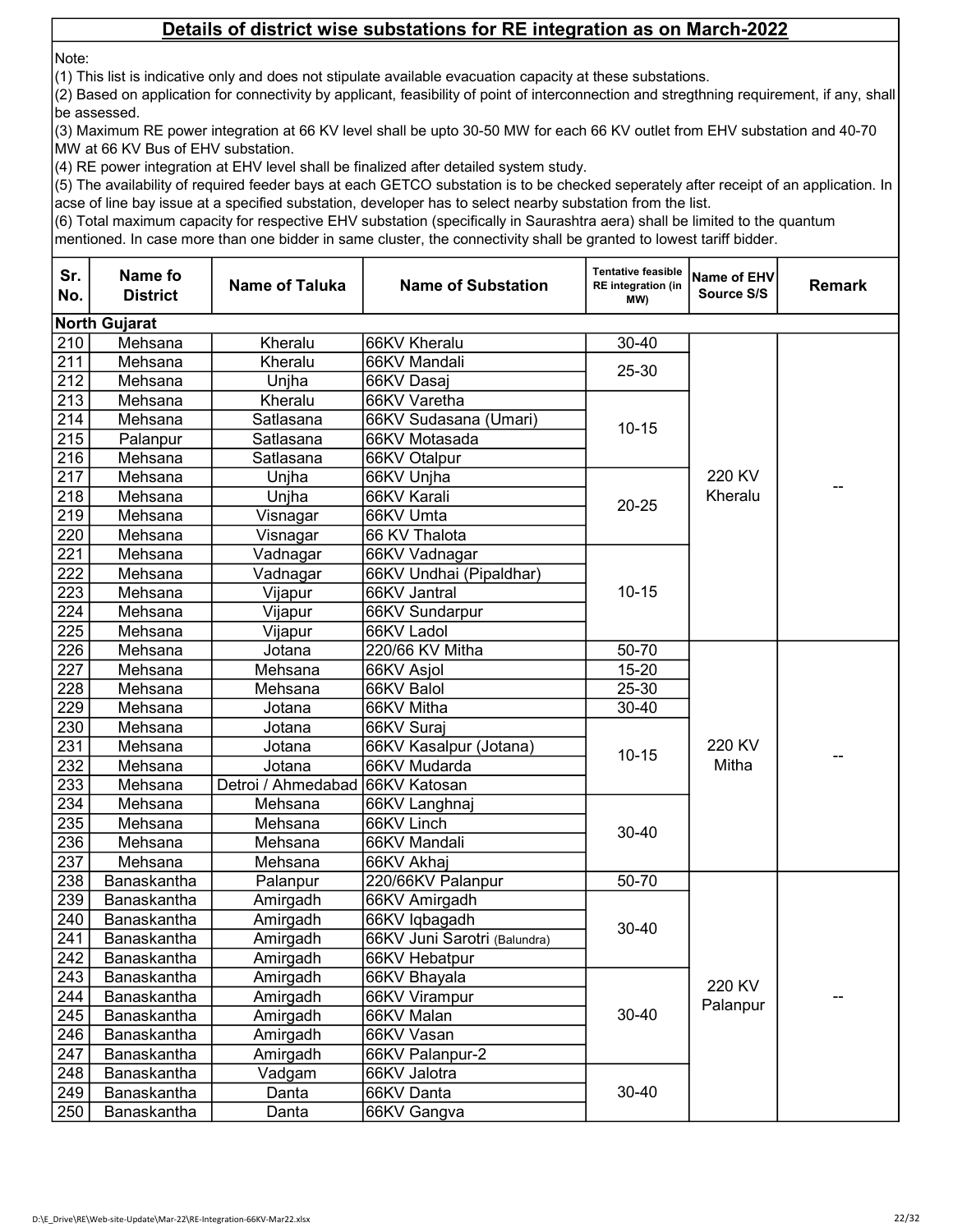Note:

(1) This list is indicative only and does not stipulate available evacuation capacity at these substations.

(2) Based on application for connectivity by applicant, feasibility of point of interconnection and stregthning requirement, if any, shall be assessed.

(3) Maximum RE power integration at 66 KV level shall be upto 30-50 MW for each 66 KV outlet from EHV substation and 40-70 MW at 66 KV Bus of EHV substation.

(4) RE power integration at EHV level shall be finalized after detailed system study.

(5) The availability of required feeder bays at each GETCO substation is to be checked seperately after receipt of an application. In acse of line bay issue at a specified substation, developer has to select nearby substation from the list.

(6) Total maximum capacity for respective EHV substation (specifically in Saurashtra aera) shall be limited to the quantum

| Sr.<br>No. | Name fo<br><b>District</b> | <b>Name of Taluka</b> | <b>Name of Substation</b> | <b>Tentative feasible</b><br>RE integration (in<br>MW) | Name of EHV<br>Source S/S | <b>Remark</b> |  |  |  |
|------------|----------------------------|-----------------------|---------------------------|--------------------------------------------------------|---------------------------|---------------|--|--|--|
|            | <b>North Gujarat</b>       |                       |                           |                                                        |                           |               |  |  |  |
| 251        | Banaskantha                | Vadgam                | 66KV Gidasan              |                                                        |                           |               |  |  |  |
| 252        | Banaskantha                | Vadgam                | 66KV Vadgam               | 25-30                                                  |                           |               |  |  |  |
| 253        | Banaskantha                | Vadgam                | 66KV Rupal                |                                                        |                           |               |  |  |  |
| 254        | Banaskantha                | Vadgam                | 66KV Pilucha              |                                                        |                           |               |  |  |  |
| 255        | Banaskantha                | Palanpur              | 66KV Kanodar              |                                                        |                           |               |  |  |  |
| 256        | Banaskantha                | Palanpur              | 66KV Lalwada              | $25 - 30$                                              | 220 KV                    |               |  |  |  |
| 257        | Banaskantha                | Palanpur              | 66KV Gadalwada            |                                                        | Palanpur                  |               |  |  |  |
| 258        | Banaskantha                | Dantiwada             | 66KV Bhakar               | $30 - 40$                                              |                           |               |  |  |  |
| 259        | Banaskantha                | Palanpur              | 66KV Chandisar            |                                                        |                           |               |  |  |  |
| 260        | Banaskantha                | Dantiwada             | 66KV Dantiwada            |                                                        |                           |               |  |  |  |
| 261        | Banaskantha                | Palanpur              | 66KV Rajpur (Pakhanva)    | $20 - 25$                                              |                           |               |  |  |  |
| 262        | Banaskantha                | Palanpur              | 66KV Bhutedi              |                                                        |                           |               |  |  |  |
| 263        | Banaskantha                | Palanpur              | 66KV Palanpur-1           | $30 - 40$                                              |                           |               |  |  |  |
| 264        | Patan                      | Patan                 | 66KV Anawada              | 50-70                                                  |                           |               |  |  |  |
| 265        | Banaskantha                | Kankrej               | 66KV Raner                | 30-40                                                  | 400 KV                    |               |  |  |  |
| 266        | Banaskantha                | Sihori                | 66KV Sampra               |                                                        |                           |               |  |  |  |
| 267        | Banaskantha                | Sihori                | 66KV Umbari               | $30 - 40$                                              | Veloda                    |               |  |  |  |
| 268        | Banaskantha                | Sihori                | 66KV Kamboi               |                                                        |                           |               |  |  |  |
| 269        | Patan                      | Sankhari              | 220/66KV Sankhari         | 50-70                                                  |                           |               |  |  |  |
| 270        | Patan                      | Chanasma              | 66KV Chanasma             |                                                        |                           |               |  |  |  |
| 271        | Patan                      | Chanasma              | 66KV Ziliya (Keshani)     | $25 - 50$                                              |                           |               |  |  |  |
| 272        | Patan                      | Chanasma              | 66KV Kamboi               | $10 - 15$                                              | 220 KV                    |               |  |  |  |
| 273        | Patan                      | Patan                 | 66KV Balisana             |                                                        | Sankhari                  |               |  |  |  |
| 274        | Patan                      | Patan                 | 66KV Manud                |                                                        |                           |               |  |  |  |
| 275        | Patan                      | Patan                 | 66KV Norta (Mandotri)     | $15 - 20$                                              |                           |               |  |  |  |
| 276        | Patan                      | Unjha / Mehsana       | 66KV Unava                |                                                        |                           |               |  |  |  |
| 277        | Banaskantha                | Tharad                | 220/66KV Tharad           | 50-70                                                  |                           |               |  |  |  |
| 278        | Banaskantha                |                       | 66KV Runi                 |                                                        |                           |               |  |  |  |
| 279        | Banaskantha                |                       | 66KV Rampura              |                                                        |                           |               |  |  |  |
| 280        | Banaskantha                | Bhabar, Vav           | 66KV Tithgam              | $10 - 15$                                              |                           |               |  |  |  |
| 281        | Banaskantha                |                       | 66KV Balodhan             |                                                        |                           |               |  |  |  |
| 282        | Banaskantha                |                       | 66Kv Bhabar               |                                                        |                           |               |  |  |  |
| 283        | Banaskantha                |                       | 66KV Kotarwada            |                                                        |                           |               |  |  |  |
| 284        | Banaskantha                |                       | 66KV Makhanu              |                                                        |                           |               |  |  |  |
| 285        | Banaskantha                |                       | 66KV Mera                 |                                                        |                           |               |  |  |  |
| 286        | Banaskantha                | Deodar, Tharad        | 66KV Chalva               | $10 - 15$                                              | 220 KV                    |               |  |  |  |
| 287        | Banaskantha                |                       | 66KV Jetda                |                                                        |                           |               |  |  |  |
| 288        | <b>Banaskantha</b>         |                       | 66KV Del                  |                                                        | Tharad                    |               |  |  |  |
| 289        | Banaskantha                |                       | 66KV Ghodasar             |                                                        |                           |               |  |  |  |
| 290        | Banaskantha                |                       | 66KV Asodar               |                                                        |                           |               |  |  |  |
| 291        | Banaskantha                | Tharad                | 66KV Rah                  | $20 - 25$                                              |                           |               |  |  |  |
| 292        | Banaskantha                |                       | 66KV Pathamda             |                                                        |                           |               |  |  |  |
| 293        | Banaskantha                | Tharad                | 66KV Tadav                | $8 - 10$                                               |                           |               |  |  |  |
| 294        | Banaskantha                |                       | 66KV Piluda               |                                                        |                           |               |  |  |  |
| 295        | Banaskantha                |                       | 66KV Dedarada             |                                                        |                           |               |  |  |  |
| 296        | Banaskantha                | Tharad                | 66KV Dudhva               | $8 - 10$                                               |                           |               |  |  |  |
| 297        | Banaskantha                |                       | 66KV Tharad               |                                                        |                           |               |  |  |  |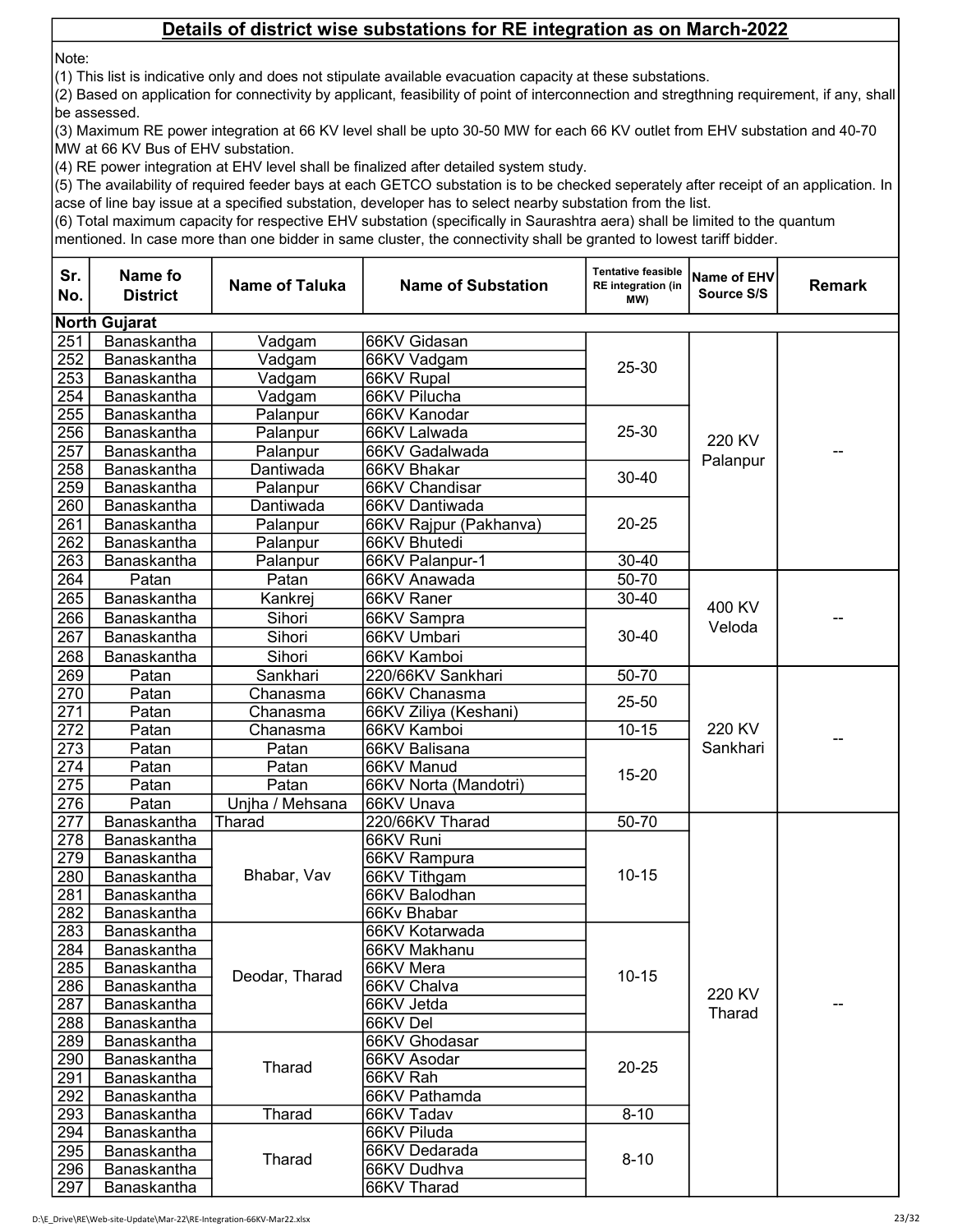Note:

(1) This list is indicative only and does not stipulate available evacuation capacity at these substations.

(2) Based on application for connectivity by applicant, feasibility of point of interconnection and stregthning requirement, if any, shall be assessed.

(3) Maximum RE power integration at 66 KV level shall be upto 30-50 MW for each 66 KV outlet from EHV substation and 40-70 MW at 66 KV Bus of EHV substation.

(4) RE power integration at EHV level shall be finalized after detailed system study.

(5) The availability of required feeder bays at each GETCO substation is to be checked seperately after receipt of an application. In acse of line bay issue at a specified substation, developer has to select nearby substation from the list.

(6) Total maximum capacity for respective EHV substation (specifically in Saurashtra aera) shall be limited to the quantum

| Sr.<br>No.       | Name fo<br><b>District</b> | <b>Name of Taluka</b> | <b>Name of Substation</b>    | <b>Tentative feasible</b><br><b>RE</b> integration (in<br>(MW | Name of EHV<br>Source S/S | Remark |
|------------------|----------------------------|-----------------------|------------------------------|---------------------------------------------------------------|---------------------------|--------|
|                  | <b>North Gujarat</b>       |                       |                              |                                                               |                           |        |
| 298              | Banaskantha                | Dhanera               | 220/66KV Thavar              | 50-70                                                         |                           |        |
| 299              | Banaskantha                | Dhanera               | 66KV Dhanera                 |                                                               |                           |        |
| 300              | Banaskantha                | Dhanera               | 66KV Voda                    | $20 - 25$                                                     |                           |        |
| 301              | Banaskantha                | Dhanera               | 66KV Samarvada               |                                                               |                           |        |
| 302              | Banaskantha                | Lakhani               | 66KV Jadiyali                | $30 - 40$                                                     |                           |        |
| $\overline{303}$ | Banaskantha                |                       | 66KV Nandala                 |                                                               |                           |        |
| 304              | Banaskantha                | <b>Dhanera</b>        | 66KV Dhakha                  | $30 - 40$                                                     |                           |        |
| 305              | Banaskantha                | Tharad                | 66KV Duva                    |                                                               |                           |        |
| 306              | Banaskantha                | Dhanera               | 66KV Jadia                   |                                                               | 220 KV                    |        |
| 307              | Banaskantha                | Dhanera               | 66KV Bhatib                  | $15 - 20$                                                     | Thavar                    |        |
| $\overline{308}$ | Banaskantha                | Dhanera               | 66KV Dharnodhar              |                                                               | (Dhanera)                 |        |
| 309              | Banaskantha                | Dhanera               | 66KV Kuvarala                |                                                               |                           |        |
| 310<br>311       | Banaskantha                | Dhanera<br>Dhanera    | 66KV Lavara                  | 30-40                                                         |                           |        |
| $\overline{312}$ | Banaskantha<br>Banaskantha | Dhanera               | 66KV Nenava<br>66KV Nanuda   |                                                               |                           |        |
| 313              | Banaskantha                | Dhanera               | 66KV Malotra                 |                                                               |                           |        |
| 314              | Banaskantha                | Dhanera               | 66KV Siya                    |                                                               |                           |        |
| 315              | Banaskantha                | Deesa                 | 66KV Nanameda                | $8 - 10$                                                      |                           |        |
| 316              | Banaskantha                | Dhanera               | 66KV Vaktapura               |                                                               |                           |        |
| $\overline{317}$ | Banaskantha                | Deodar                | 66KV Jasanvada (Khandosan)   |                                                               |                           |        |
| 318              | Banaskantha                | Kankrej               | 66KV Terwada                 | 25-30                                                         |                           |        |
| 319              | Banaskantha                | Kankrej               | 66KV Jalmor                  |                                                               |                           |        |
| 320              | Banaskantha                | Sihori                | 66KV Sihori                  | $15 - 20$                                                     |                           |        |
| 321              | Banaskantha                | Sihori                | 66KV Padardi                 |                                                               |                           |        |
| 322              | Banaskantha                | Sihori                | 66KV Dugrasan                | $20 - 25$                                                     |                           |        |
| 323              | Banaskantha                | Sihori                | 66KV Thara                   |                                                               |                           |        |
| 324              | Banaskantha                | Mera                  | 66KV Mera                    |                                                               |                           |        |
| 325              | Banaskantha                | Mera                  | 66KV Mitha                   | $25 - 30$                                                     |                           |        |
| 326              | Banaskantha                | Mera                  | 66KV Vadiya                  |                                                               |                           |        |
| 327              | Banaskantha                | Deodar                | 66KV Vakha                   |                                                               |                           |        |
| 328              | Banaskantha                | Deodar                | 66KV Ravel                   | $10 - 15$                                                     | 220 KV                    |        |
| 329              | Banaskantha                | Deodar                | 66KV Chamanpura              |                                                               | Deodar                    |        |
| 330              | Banaskantha                | Kankrej               | 66KV Khimana                 |                                                               |                           |        |
| 331              | Banaskantha                | Deesa                 | 66KV Ramvas                  | $15 - 20$                                                     |                           |        |
| 332              | Banaskantha                | Deodar                | 66KV Khoda                   |                                                               |                           |        |
| 333              | Banaskantha                | Deodar                | 66KV Mithipaldi              |                                                               |                           |        |
| 334              | Banaskantha                | Deodar                | 66KV Duchakwada              | $20 - 25$                                                     |                           |        |
| 335<br>336       | Banaskantha                | Deodar                | 66KV Vatam<br>66KV Kotda (F) |                                                               |                           |        |
| $\overline{337}$ | Banaskantha<br>Banaskantha | Deodar<br>Deodar      | 220/66KV Deodar              | $50 - 70$<br>$30 - 40$                                        |                           |        |
| 338              | Banaskantha                | Deodar                | 66KV Deodar                  |                                                               |                           |        |
| 339              | Banaskantha                | Deodar                | 66KV Raiya                   |                                                               |                           |        |
| 340              | Banaskantha                | Kankrej               | 66KV Kuvarva                 | $5 - 25$                                                      |                           |        |
| 341              | Banaskantha                | Kankrej               | 66KV Arniwada                |                                                               |                           |        |
|                  |                            |                       |                              |                                                               |                           |        |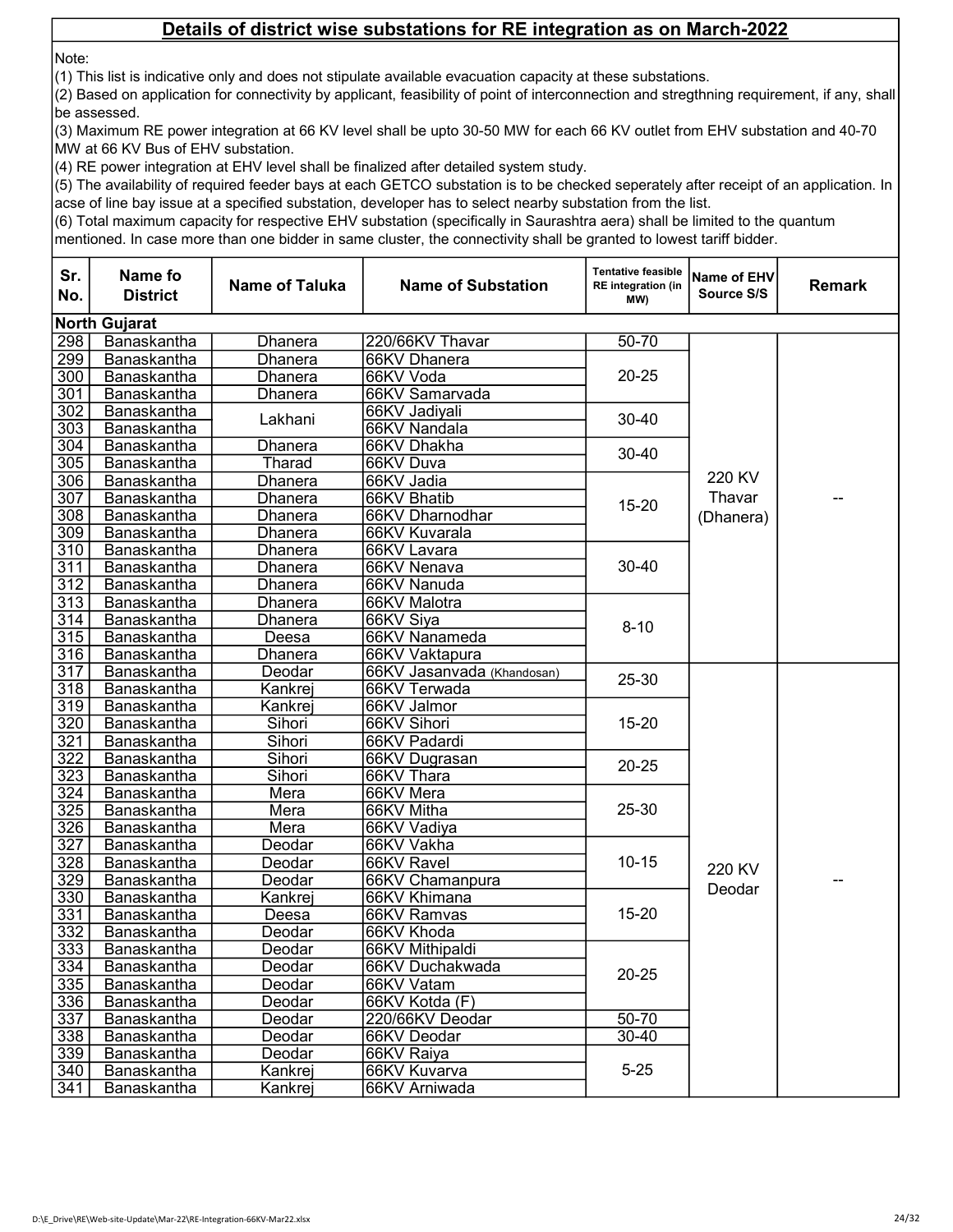Note:

(1) This list is indicative only and does not stipulate available evacuation capacity at these substations.

(2) Based on application for connectivity by applicant, feasibility of point of interconnection and stregthning requirement, if any, shall be assessed.

(3) Maximum RE power integration at 66 KV level shall be upto 30-50 MW for each 66 KV outlet from EHV substation and 40-70 MW at 66 KV Bus of EHV substation.

(4) RE power integration at EHV level shall be finalized after detailed system study.

(5) The availability of required feeder bays at each GETCO substation is to be checked seperately after receipt of an application. In acse of line bay issue at a specified substation, developer has to select nearby substation from the list.

(6) Total maximum capacity for respective EHV substation (specifically in Saurashtra aera) shall be limited to the quantum

| Sr.<br>No.       | Name fo<br><b>District</b> | <b>Name of Taluka</b> | <b>Name of Substation</b> | <b>Tentative feasible</b><br><b>RE</b> integration (in<br>MW) | Name of EHV<br>Source S/S | <b>Remark</b> |
|------------------|----------------------------|-----------------------|---------------------------|---------------------------------------------------------------|---------------------------|---------------|
|                  | <b>North Gujarat</b>       |                       |                           |                                                               |                           |               |
| 342              | Banaskantha                | Deesa                 | 400/220/66KV Zerda        | $50 - 70$                                                     |                           |               |
| $\overline{343}$ | Banaskantha                | Dantiwada             | 66KV Jegol                |                                                               |                           |               |
| 344              | Banaskantha                | Dantiwada             | 66KV Ganguvada            |                                                               |                           |               |
| 345              | Banaskantha                | Dantiwada             | 66KV Panthwada            | $10 - 15$                                                     |                           |               |
| 346              | Banaskantha                | Deesa                 | 66KV Vithodar             |                                                               |                           |               |
| 347              | Banaskantha                | Lakhani               | 66KV Devsari              |                                                               |                           |               |
| $\overline{348}$ | Banaskantha                | Lakhani               | 66KV Pechhdal             | $10 - 15$                                                     |                           |               |
| $\overline{349}$ | Banaskantha                | Deesa                 | 66KV Nagfana              |                                                               |                           |               |
| 350              | Banaskantha                | Deesa                 | 66KV Malgadh              | $30 - 40$                                                     | 400 KV                    |               |
| 351              | Banaskantha                | Deesa                 | 66KV Ramun                |                                                               | Kansari                   |               |
| 352              | Banaskantha                | Deesa                 | 66KV Sherpura             | $10 - 15$                                                     | (Zerda)                   |               |
| 353              | Banaskantha                | Deesa                 | 66KV Zerda                |                                                               |                           |               |
| 354              | Banaskantha                | Dhanera               | 66KV Bhatram              | $10 - 15$                                                     |                           |               |
| 355              | Banaskantha                | Deesa                 | 66KV Khimat               |                                                               |                           |               |
| 356              | Banaskantha                | Deesa                 | 66KV Dama                 |                                                               |                           |               |
| 357              | Banaskantha                | Deesa                 | 66KV Samsherpura          | 30-40                                                         |                           |               |
| 358              | Banaskantha                | Deesa                 | 66KV Gadha                |                                                               |                           |               |
| 359              | Banaskantha                | Dantiwada             | 66KV Bhadli Kotha         | $30 - 40$                                                     |                           |               |
| 360              | Banaskantha                | Deesa                 | 66KV Baiwada              |                                                               |                           |               |
| 361              | Patan                      | Radhanpur             | 220/66KV Radhanpur        | $50 - 70$                                                     |                           |               |
| 362              | Banaskantha                | Vav                   | 66KV Bhandhvad (Dev)      | $8 - 10$<br>$15 - 20$                                         |                           |               |
| 363              | Banaskantha                | Kankrej               | 66KV Jakhel               |                                                               | 220 KV                    |               |
| 364              | Banaskantha                | Kankrej               | 66KV Un                   |                                                               | Radhanpur                 |               |
| 365              | Patan                      | Santalpur             | 66KV Dahisar              |                                                               |                           |               |
| 366              | Banaskantha                | Kankrej               | 66KV Khariya              |                                                               |                           |               |
| 367              | Gandhinagar                | Mansa                 | 66KV Mansa                | 30-40                                                         |                           |               |
| 368              | Gandhinagar                | Mansa                 | 66KV Lodra                |                                                               |                           |               |
| 369              | Mehsana                    | Mansa                 | 66 KV Vihar               |                                                               |                           |               |
| $\overline{370}$ | Mehsana                    | Visnagar              | 66KV Kada                 | $30 - 40$                                                     |                           |               |
| 371              | Sabarkantha                | Idar                  | 66KV Mau                  |                                                               |                           |               |
| 372              | Sabarkantha                | Idar                  | 66KV Vasai                |                                                               |                           |               |
| 373              | Mehsana                    | Vijapur               | 220/66KV Vijapur          | $50 - 70$                                                     | 220 KV                    |               |
| $\overline{374}$ | Mehsana                    | Vijapur               | 66KV Pilwai (Veda)        | $20 - 25$                                                     | Vijapur                   |               |
| 375              | Mehsana                    | <u>Vijapur</u>        | 66KV Malosan              |                                                               |                           |               |
| 376              | Mehsana                    | Vijapur               | 66KV Tatosan              | $15 - 20$                                                     |                           |               |
| $\overline{377}$ | Mehsana                    | Vijapur               | 66KV Vadasan              |                                                               |                           |               |
| $\overline{378}$ | Mehsana                    | Vijapur               | 66KV Ranasan              |                                                               |                           |               |
| 379              | Mehsana                    | Vijapur               | 66KV Sanghpur             | 25-45                                                         |                           |               |
| 380              | Mehsana                    | Himmatnagar           | 66KV Derol                |                                                               |                           |               |
| 381              | Mehsana                    | Vijapur               | 66KV Hirpura              |                                                               |                           |               |
| 382              | Gandhinagar                | Kalol                 | 220/66KV Santej           | $50 - 70$                                                     |                           |               |
| 383              | Gandhinagar                | Kalol                 | 66KV Moti Bhoyan          | 30-40                                                         |                           |               |
| 384              | Gandhinagar                | Kalol                 | 66KV Khatraj              | 30-40                                                         |                           |               |
| 385              | Gandhinagar                | Kalol                 | 66KV Santej               |                                                               |                           |               |
| 386              | Mehsana                    | Kadi                  | 66KV Kadi                 | $30 - 40$                                                     | 400 KV                    |               |
| 387              | Mehsana                    | Kadi                  | 66KV Laxmipura            |                                                               | Vadavi                    |               |
| 388              | Ahmedabad                  | Detroj                | 66KV Katosan              | $30 - 40$                                                     |                           |               |
| 389              | Mehsana                    | Kadi                  | 66KV Meda Adraj           |                                                               |                           |               |
| 390              | Mehsana                    | Kadi                  | 66KV Meda                 | 30-50                                                         |                           |               |
| 391              | Mehsana                    | Kadi                  | 66KV Thol                 |                                                               |                           |               |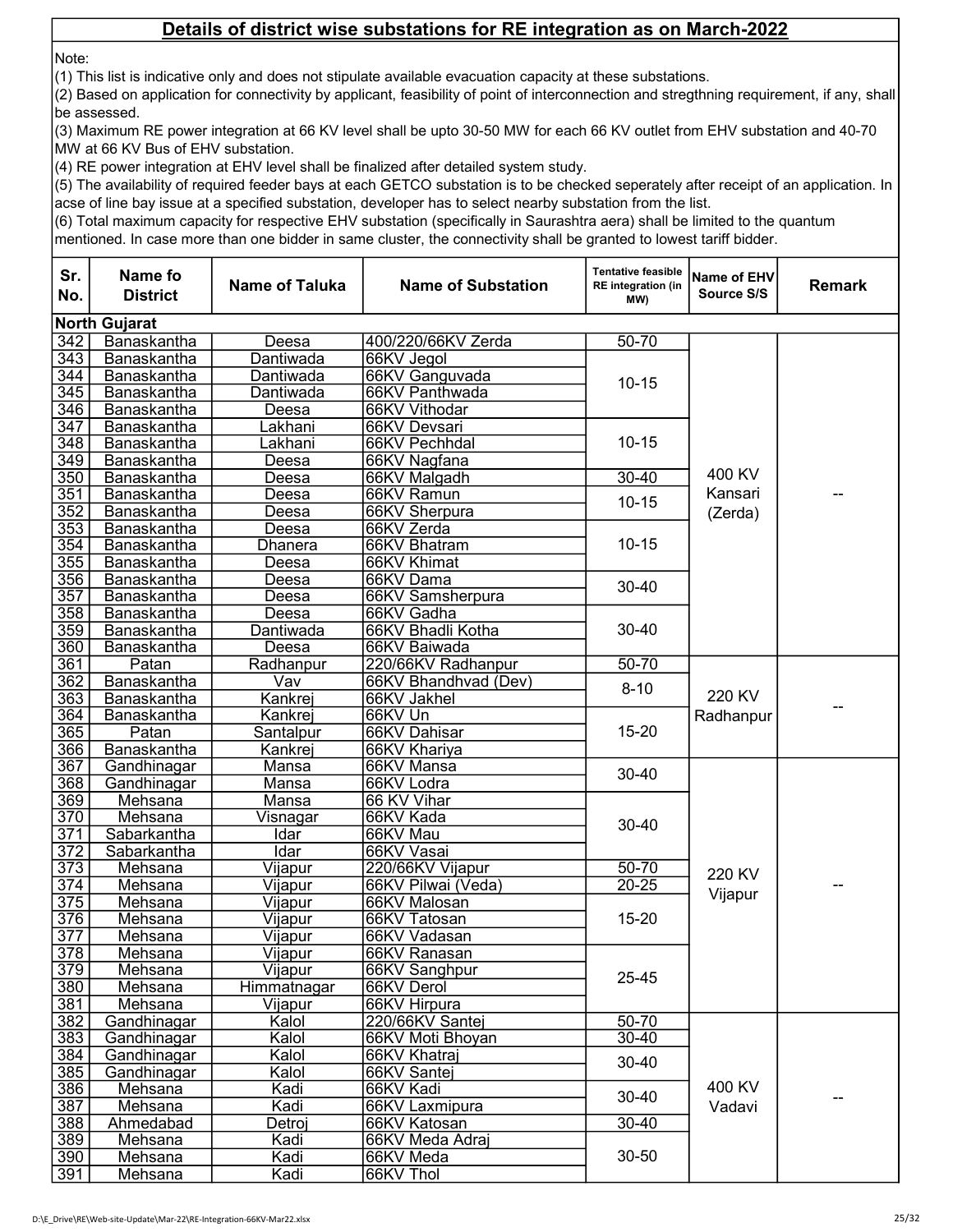Note:

(1) This list is indicative only and does not stipulate available evacuation capacity at these substations.

(2) Based on application for connectivity by applicant, feasibility of point of interconnection and stregthning requirement, if any, shall be assessed.

(3) Maximum RE power integration at 66 KV level shall be upto 30-50 MW for each 66 KV outlet from EHV substation and 40-70 MW at 66 KV Bus of EHV substation.

(4) RE power integration at EHV level shall be finalized after detailed system study.

(5) The availability of required feeder bays at each GETCO substation is to be checked seperately after receipt of an application. In acse of line bay issue at a specified substation, developer has to select nearby substation from the list.

(6) Total maximum capacity for respective EHV substation (specifically in Saurashtra aera) shall be limited to the quantum

| <b>Saurashtra</b><br>Maximum 40-50<br>Junagadh<br>132/66KV Junagadh<br>40-50<br>Junagadh<br>1<br>132 KV<br>$\overline{c}$<br>MW RE<br>66KV Bilkha<br>Junagadh<br>Junagadh<br>$20 - 25$<br>Junagadh<br>3<br>Junagadh<br><b>Bhesan</b><br>66KV Chhodvadi<br>injection<br>$\overline{4}$<br>132/66KV Naghedi<br>40-50<br>Jamnagar<br>Jamnagar<br>$\overline{5}$<br>$30 - 40$<br>66KV Dhichada<br>Jamnagar<br>Jamnagar<br>$\overline{6}$<br>66KV Shapar (Baid)<br>Jamnagar<br>Jamnagar<br>$30 - 40$<br>$\overline{7}$<br>66KV Lakha Baval<br>Jamnagar<br>Jamnagar<br>Maximum 40-50<br>$\overline{8}$<br>66KV Lal Bangalow<br>Jamnagar<br>Jamnagar<br>132 KV<br>MW RE<br>$\overline{9}$<br>66KV Navagam Ghed<br>Jamnagar<br>Jamnagar<br>Naghedi<br>injection<br>$\overline{10}$<br>66KV Bedeshwar<br>Jamnagar<br>Jamnagar<br>20-30<br>feasible<br>$\overline{11}$<br>66KV Saatrasta<br>Jamnagar<br>Jamnagar<br>$\overline{12}$<br>66KV Chikuwadi (Gordhanpar) (Ravalsar)<br>Jamnagar<br>Jamnagar<br>13<br>66KV Hapa GIDC<br>Jamnagar<br>Jamnagar<br>$\overline{14}$<br>66KV Jamnagar-C<br>$30 - 40$<br>Jamnagar<br>Jamnagar<br>$\overline{15}$<br>$30 - 40$<br>Jam-Khambhaliya<br>66KV Vadinar<br>Devbhumi<br>132 KV Sikka<br>$\overline{\phantom{a}}$<br>$\overline{16}$<br>$40 - 50$<br>Gir Somnath<br>Veraval<br>132/66KV Talaja<br>17<br>Gir Somnath<br>Veraval<br>66KV Veraval<br>Maximum 40-50  <br>18<br>66KV Moraj<br>Gir Somnath<br>Veraval<br>132 KV<br>MW RE<br>$\overline{19}$<br>Gir Somnath<br>Veraval<br>66KV Chandkhatal<br>$30 - 40$<br>Talaja<br>injection<br>20<br><b>Gir Somnath</b><br>66KV Adri<br>Veraval<br>feasible<br>$\overline{21}$<br>Gir Somnath<br>66KV Jepur<br>Talala<br>22<br>Gir Somnath<br>66KV Ghusia<br>Veraval<br>23<br>Rajkot<br>132/66KV Vikram<br>40-50<br>Rajkot<br>$\overline{24}$<br>Rajkot<br>Rajkot<br>66KV Punitnagar (Rajkot-B)<br>$\overline{25}$<br>Rajkot<br>Rajkot<br>66KV Mavdi Rd. (Rajkot)<br>$\overline{26}$<br>$30 - 40$<br>Rajkot<br>Rajkot<br>66KV Shastri medan<br>$\overline{27}$<br>Rajkot<br>Rajkot<br>66KV Laxminagar<br>28<br>Rajkot<br>Rajkot<br>66KV Mota Mava<br>Maximum 40-50<br>$\overline{29}$<br>Rajkot<br>66KV Khokhadad<br>Rajkot<br>132 KV<br>MW RE<br>$\overline{30}$<br>Rajkot<br>Rajkot<br>66KV Tramba<br>$\overline{31}$<br>Rajkot<br>Rajkot<br>66KV Kherdi<br>injection<br>Vikram<br>$10 - 15$<br>$\overline{32}$<br>Rajkot<br>66KV Faldang<br>Rajkot<br>feasible |
|-----------------------------------------------------------------------------------------------------------------------------------------------------------------------------------------------------------------------------------------------------------------------------------------------------------------------------------------------------------------------------------------------------------------------------------------------------------------------------------------------------------------------------------------------------------------------------------------------------------------------------------------------------------------------------------------------------------------------------------------------------------------------------------------------------------------------------------------------------------------------------------------------------------------------------------------------------------------------------------------------------------------------------------------------------------------------------------------------------------------------------------------------------------------------------------------------------------------------------------------------------------------------------------------------------------------------------------------------------------------------------------------------------------------------------------------------------------------------------------------------------------------------------------------------------------------------------------------------------------------------------------------------------------------------------------------------------------------------------------------------------------------------------------------------------------------------------------------------------------------------------------------------------------------------------------------------------------------------------------------------------------------------------------------------------------------------------------------------------------------------------------------------------------------------------------------------------------------------------------------------------------------------------------------------------------------------------------------------------------------------------------------------------------------------------------------------|
|                                                                                                                                                                                                                                                                                                                                                                                                                                                                                                                                                                                                                                                                                                                                                                                                                                                                                                                                                                                                                                                                                                                                                                                                                                                                                                                                                                                                                                                                                                                                                                                                                                                                                                                                                                                                                                                                                                                                                                                                                                                                                                                                                                                                                                                                                                                                                                                                                                               |
|                                                                                                                                                                                                                                                                                                                                                                                                                                                                                                                                                                                                                                                                                                                                                                                                                                                                                                                                                                                                                                                                                                                                                                                                                                                                                                                                                                                                                                                                                                                                                                                                                                                                                                                                                                                                                                                                                                                                                                                                                                                                                                                                                                                                                                                                                                                                                                                                                                               |
|                                                                                                                                                                                                                                                                                                                                                                                                                                                                                                                                                                                                                                                                                                                                                                                                                                                                                                                                                                                                                                                                                                                                                                                                                                                                                                                                                                                                                                                                                                                                                                                                                                                                                                                                                                                                                                                                                                                                                                                                                                                                                                                                                                                                                                                                                                                                                                                                                                               |
|                                                                                                                                                                                                                                                                                                                                                                                                                                                                                                                                                                                                                                                                                                                                                                                                                                                                                                                                                                                                                                                                                                                                                                                                                                                                                                                                                                                                                                                                                                                                                                                                                                                                                                                                                                                                                                                                                                                                                                                                                                                                                                                                                                                                                                                                                                                                                                                                                                               |
|                                                                                                                                                                                                                                                                                                                                                                                                                                                                                                                                                                                                                                                                                                                                                                                                                                                                                                                                                                                                                                                                                                                                                                                                                                                                                                                                                                                                                                                                                                                                                                                                                                                                                                                                                                                                                                                                                                                                                                                                                                                                                                                                                                                                                                                                                                                                                                                                                                               |
|                                                                                                                                                                                                                                                                                                                                                                                                                                                                                                                                                                                                                                                                                                                                                                                                                                                                                                                                                                                                                                                                                                                                                                                                                                                                                                                                                                                                                                                                                                                                                                                                                                                                                                                                                                                                                                                                                                                                                                                                                                                                                                                                                                                                                                                                                                                                                                                                                                               |
|                                                                                                                                                                                                                                                                                                                                                                                                                                                                                                                                                                                                                                                                                                                                                                                                                                                                                                                                                                                                                                                                                                                                                                                                                                                                                                                                                                                                                                                                                                                                                                                                                                                                                                                                                                                                                                                                                                                                                                                                                                                                                                                                                                                                                                                                                                                                                                                                                                               |
|                                                                                                                                                                                                                                                                                                                                                                                                                                                                                                                                                                                                                                                                                                                                                                                                                                                                                                                                                                                                                                                                                                                                                                                                                                                                                                                                                                                                                                                                                                                                                                                                                                                                                                                                                                                                                                                                                                                                                                                                                                                                                                                                                                                                                                                                                                                                                                                                                                               |
|                                                                                                                                                                                                                                                                                                                                                                                                                                                                                                                                                                                                                                                                                                                                                                                                                                                                                                                                                                                                                                                                                                                                                                                                                                                                                                                                                                                                                                                                                                                                                                                                                                                                                                                                                                                                                                                                                                                                                                                                                                                                                                                                                                                                                                                                                                                                                                                                                                               |
|                                                                                                                                                                                                                                                                                                                                                                                                                                                                                                                                                                                                                                                                                                                                                                                                                                                                                                                                                                                                                                                                                                                                                                                                                                                                                                                                                                                                                                                                                                                                                                                                                                                                                                                                                                                                                                                                                                                                                                                                                                                                                                                                                                                                                                                                                                                                                                                                                                               |
|                                                                                                                                                                                                                                                                                                                                                                                                                                                                                                                                                                                                                                                                                                                                                                                                                                                                                                                                                                                                                                                                                                                                                                                                                                                                                                                                                                                                                                                                                                                                                                                                                                                                                                                                                                                                                                                                                                                                                                                                                                                                                                                                                                                                                                                                                                                                                                                                                                               |
|                                                                                                                                                                                                                                                                                                                                                                                                                                                                                                                                                                                                                                                                                                                                                                                                                                                                                                                                                                                                                                                                                                                                                                                                                                                                                                                                                                                                                                                                                                                                                                                                                                                                                                                                                                                                                                                                                                                                                                                                                                                                                                                                                                                                                                                                                                                                                                                                                                               |
|                                                                                                                                                                                                                                                                                                                                                                                                                                                                                                                                                                                                                                                                                                                                                                                                                                                                                                                                                                                                                                                                                                                                                                                                                                                                                                                                                                                                                                                                                                                                                                                                                                                                                                                                                                                                                                                                                                                                                                                                                                                                                                                                                                                                                                                                                                                                                                                                                                               |
|                                                                                                                                                                                                                                                                                                                                                                                                                                                                                                                                                                                                                                                                                                                                                                                                                                                                                                                                                                                                                                                                                                                                                                                                                                                                                                                                                                                                                                                                                                                                                                                                                                                                                                                                                                                                                                                                                                                                                                                                                                                                                                                                                                                                                                                                                                                                                                                                                                               |
|                                                                                                                                                                                                                                                                                                                                                                                                                                                                                                                                                                                                                                                                                                                                                                                                                                                                                                                                                                                                                                                                                                                                                                                                                                                                                                                                                                                                                                                                                                                                                                                                                                                                                                                                                                                                                                                                                                                                                                                                                                                                                                                                                                                                                                                                                                                                                                                                                                               |
|                                                                                                                                                                                                                                                                                                                                                                                                                                                                                                                                                                                                                                                                                                                                                                                                                                                                                                                                                                                                                                                                                                                                                                                                                                                                                                                                                                                                                                                                                                                                                                                                                                                                                                                                                                                                                                                                                                                                                                                                                                                                                                                                                                                                                                                                                                                                                                                                                                               |
|                                                                                                                                                                                                                                                                                                                                                                                                                                                                                                                                                                                                                                                                                                                                                                                                                                                                                                                                                                                                                                                                                                                                                                                                                                                                                                                                                                                                                                                                                                                                                                                                                                                                                                                                                                                                                                                                                                                                                                                                                                                                                                                                                                                                                                                                                                                                                                                                                                               |
|                                                                                                                                                                                                                                                                                                                                                                                                                                                                                                                                                                                                                                                                                                                                                                                                                                                                                                                                                                                                                                                                                                                                                                                                                                                                                                                                                                                                                                                                                                                                                                                                                                                                                                                                                                                                                                                                                                                                                                                                                                                                                                                                                                                                                                                                                                                                                                                                                                               |
|                                                                                                                                                                                                                                                                                                                                                                                                                                                                                                                                                                                                                                                                                                                                                                                                                                                                                                                                                                                                                                                                                                                                                                                                                                                                                                                                                                                                                                                                                                                                                                                                                                                                                                                                                                                                                                                                                                                                                                                                                                                                                                                                                                                                                                                                                                                                                                                                                                               |
|                                                                                                                                                                                                                                                                                                                                                                                                                                                                                                                                                                                                                                                                                                                                                                                                                                                                                                                                                                                                                                                                                                                                                                                                                                                                                                                                                                                                                                                                                                                                                                                                                                                                                                                                                                                                                                                                                                                                                                                                                                                                                                                                                                                                                                                                                                                                                                                                                                               |
|                                                                                                                                                                                                                                                                                                                                                                                                                                                                                                                                                                                                                                                                                                                                                                                                                                                                                                                                                                                                                                                                                                                                                                                                                                                                                                                                                                                                                                                                                                                                                                                                                                                                                                                                                                                                                                                                                                                                                                                                                                                                                                                                                                                                                                                                                                                                                                                                                                               |
|                                                                                                                                                                                                                                                                                                                                                                                                                                                                                                                                                                                                                                                                                                                                                                                                                                                                                                                                                                                                                                                                                                                                                                                                                                                                                                                                                                                                                                                                                                                                                                                                                                                                                                                                                                                                                                                                                                                                                                                                                                                                                                                                                                                                                                                                                                                                                                                                                                               |
|                                                                                                                                                                                                                                                                                                                                                                                                                                                                                                                                                                                                                                                                                                                                                                                                                                                                                                                                                                                                                                                                                                                                                                                                                                                                                                                                                                                                                                                                                                                                                                                                                                                                                                                                                                                                                                                                                                                                                                                                                                                                                                                                                                                                                                                                                                                                                                                                                                               |
|                                                                                                                                                                                                                                                                                                                                                                                                                                                                                                                                                                                                                                                                                                                                                                                                                                                                                                                                                                                                                                                                                                                                                                                                                                                                                                                                                                                                                                                                                                                                                                                                                                                                                                                                                                                                                                                                                                                                                                                                                                                                                                                                                                                                                                                                                                                                                                                                                                               |
|                                                                                                                                                                                                                                                                                                                                                                                                                                                                                                                                                                                                                                                                                                                                                                                                                                                                                                                                                                                                                                                                                                                                                                                                                                                                                                                                                                                                                                                                                                                                                                                                                                                                                                                                                                                                                                                                                                                                                                                                                                                                                                                                                                                                                                                                                                                                                                                                                                               |
|                                                                                                                                                                                                                                                                                                                                                                                                                                                                                                                                                                                                                                                                                                                                                                                                                                                                                                                                                                                                                                                                                                                                                                                                                                                                                                                                                                                                                                                                                                                                                                                                                                                                                                                                                                                                                                                                                                                                                                                                                                                                                                                                                                                                                                                                                                                                                                                                                                               |
|                                                                                                                                                                                                                                                                                                                                                                                                                                                                                                                                                                                                                                                                                                                                                                                                                                                                                                                                                                                                                                                                                                                                                                                                                                                                                                                                                                                                                                                                                                                                                                                                                                                                                                                                                                                                                                                                                                                                                                                                                                                                                                                                                                                                                                                                                                                                                                                                                                               |
|                                                                                                                                                                                                                                                                                                                                                                                                                                                                                                                                                                                                                                                                                                                                                                                                                                                                                                                                                                                                                                                                                                                                                                                                                                                                                                                                                                                                                                                                                                                                                                                                                                                                                                                                                                                                                                                                                                                                                                                                                                                                                                                                                                                                                                                                                                                                                                                                                                               |
|                                                                                                                                                                                                                                                                                                                                                                                                                                                                                                                                                                                                                                                                                                                                                                                                                                                                                                                                                                                                                                                                                                                                                                                                                                                                                                                                                                                                                                                                                                                                                                                                                                                                                                                                                                                                                                                                                                                                                                                                                                                                                                                                                                                                                                                                                                                                                                                                                                               |
|                                                                                                                                                                                                                                                                                                                                                                                                                                                                                                                                                                                                                                                                                                                                                                                                                                                                                                                                                                                                                                                                                                                                                                                                                                                                                                                                                                                                                                                                                                                                                                                                                                                                                                                                                                                                                                                                                                                                                                                                                                                                                                                                                                                                                                                                                                                                                                                                                                               |
|                                                                                                                                                                                                                                                                                                                                                                                                                                                                                                                                                                                                                                                                                                                                                                                                                                                                                                                                                                                                                                                                                                                                                                                                                                                                                                                                                                                                                                                                                                                                                                                                                                                                                                                                                                                                                                                                                                                                                                                                                                                                                                                                                                                                                                                                                                                                                                                                                                               |
|                                                                                                                                                                                                                                                                                                                                                                                                                                                                                                                                                                                                                                                                                                                                                                                                                                                                                                                                                                                                                                                                                                                                                                                                                                                                                                                                                                                                                                                                                                                                                                                                                                                                                                                                                                                                                                                                                                                                                                                                                                                                                                                                                                                                                                                                                                                                                                                                                                               |
|                                                                                                                                                                                                                                                                                                                                                                                                                                                                                                                                                                                                                                                                                                                                                                                                                                                                                                                                                                                                                                                                                                                                                                                                                                                                                                                                                                                                                                                                                                                                                                                                                                                                                                                                                                                                                                                                                                                                                                                                                                                                                                                                                                                                                                                                                                                                                                                                                                               |
| $\overline{33}$<br>Rajkot<br>Rajkot<br>66KV Magharvada                                                                                                                                                                                                                                                                                                                                                                                                                                                                                                                                                                                                                                                                                                                                                                                                                                                                                                                                                                                                                                                                                                                                                                                                                                                                                                                                                                                                                                                                                                                                                                                                                                                                                                                                                                                                                                                                                                                                                                                                                                                                                                                                                                                                                                                                                                                                                                                        |
| $\overline{34}$<br>Rajkot<br>Rajkot<br>66KV Hadmatiya (Golida)                                                                                                                                                                                                                                                                                                                                                                                                                                                                                                                                                                                                                                                                                                                                                                                                                                                                                                                                                                                                                                                                                                                                                                                                                                                                                                                                                                                                                                                                                                                                                                                                                                                                                                                                                                                                                                                                                                                                                                                                                                                                                                                                                                                                                                                                                                                                                                                |
| $\overline{35}$<br>Rajkot<br>Rajkot<br>66KV Raj Samadhiyala                                                                                                                                                                                                                                                                                                                                                                                                                                                                                                                                                                                                                                                                                                                                                                                                                                                                                                                                                                                                                                                                                                                                                                                                                                                                                                                                                                                                                                                                                                                                                                                                                                                                                                                                                                                                                                                                                                                                                                                                                                                                                                                                                                                                                                                                                                                                                                                   |
| $\overline{36}$<br>Rajkot<br>Rajkot<br>66KV Punitnagar-II<br>$30 - 40$                                                                                                                                                                                                                                                                                                                                                                                                                                                                                                                                                                                                                                                                                                                                                                                                                                                                                                                                                                                                                                                                                                                                                                                                                                                                                                                                                                                                                                                                                                                                                                                                                                                                                                                                                                                                                                                                                                                                                                                                                                                                                                                                                                                                                                                                                                                                                                        |
| $\overline{37}$<br>Rajkot<br>Rajkot<br>66KV Kotharia<br>30-40                                                                                                                                                                                                                                                                                                                                                                                                                                                                                                                                                                                                                                                                                                                                                                                                                                                                                                                                                                                                                                                                                                                                                                                                                                                                                                                                                                                                                                                                                                                                                                                                                                                                                                                                                                                                                                                                                                                                                                                                                                                                                                                                                                                                                                                                                                                                                                                 |
| $\overline{38}$<br>Rajkot<br>Rajkot<br>66KV Nilkanth                                                                                                                                                                                                                                                                                                                                                                                                                                                                                                                                                                                                                                                                                                                                                                                                                                                                                                                                                                                                                                                                                                                                                                                                                                                                                                                                                                                                                                                                                                                                                                                                                                                                                                                                                                                                                                                                                                                                                                                                                                                                                                                                                                                                                                                                                                                                                                                          |
| 39<br>66KV Aliabada<br>Jamnagar<br>Jamnagar                                                                                                                                                                                                                                                                                                                                                                                                                                                                                                                                                                                                                                                                                                                                                                                                                                                                                                                                                                                                                                                                                                                                                                                                                                                                                                                                                                                                                                                                                                                                                                                                                                                                                                                                                                                                                                                                                                                                                                                                                                                                                                                                                                                                                                                                                                                                                                                                   |
| $10 - 15$<br>40<br>66KV Jamvanthali<br>Jamnagar<br>Jamnagar                                                                                                                                                                                                                                                                                                                                                                                                                                                                                                                                                                                                                                                                                                                                                                                                                                                                                                                                                                                                                                                                                                                                                                                                                                                                                                                                                                                                                                                                                                                                                                                                                                                                                                                                                                                                                                                                                                                                                                                                                                                                                                                                                                                                                                                                                                                                                                                   |
| 41<br>66KV Hamapar<br>Jamnagar<br>Jamnagar                                                                                                                                                                                                                                                                                                                                                                                                                                                                                                                                                                                                                                                                                                                                                                                                                                                                                                                                                                                                                                                                                                                                                                                                                                                                                                                                                                                                                                                                                                                                                                                                                                                                                                                                                                                                                                                                                                                                                                                                                                                                                                                                                                                                                                                                                                                                                                                                    |
| 42<br>66KV Jamnagar-B<br>Jamnagar<br>Jamnagar                                                                                                                                                                                                                                                                                                                                                                                                                                                                                                                                                                                                                                                                                                                                                                                                                                                                                                                                                                                                                                                                                                                                                                                                                                                                                                                                                                                                                                                                                                                                                                                                                                                                                                                                                                                                                                                                                                                                                                                                                                                                                                                                                                                                                                                                                                                                                                                                 |
| 25-30<br>43<br>66KV Chella<br>Jamnagar<br>Jamnagar                                                                                                                                                                                                                                                                                                                                                                                                                                                                                                                                                                                                                                                                                                                                                                                                                                                                                                                                                                                                                                                                                                                                                                                                                                                                                                                                                                                                                                                                                                                                                                                                                                                                                                                                                                                                                                                                                                                                                                                                                                                                                                                                                                                                                                                                                                                                                                                            |
| 44<br>66KV Morkanda<br>Jamnagar<br>Jamnagar                                                                                                                                                                                                                                                                                                                                                                                                                                                                                                                                                                                                                                                                                                                                                                                                                                                                                                                                                                                                                                                                                                                                                                                                                                                                                                                                                                                                                                                                                                                                                                                                                                                                                                                                                                                                                                                                                                                                                                                                                                                                                                                                                                                                                                                                                                                                                                                                   |
| 30-40<br>45<br>66KV Rajhans (GIDC Ph-III)<br>Jamnagar<br>Lalpur                                                                                                                                                                                                                                                                                                                                                                                                                                                                                                                                                                                                                                                                                                                                                                                                                                                                                                                                                                                                                                                                                                                                                                                                                                                                                                                                                                                                                                                                                                                                                                                                                                                                                                                                                                                                                                                                                                                                                                                                                                                                                                                                                                                                                                                                                                                                                                               |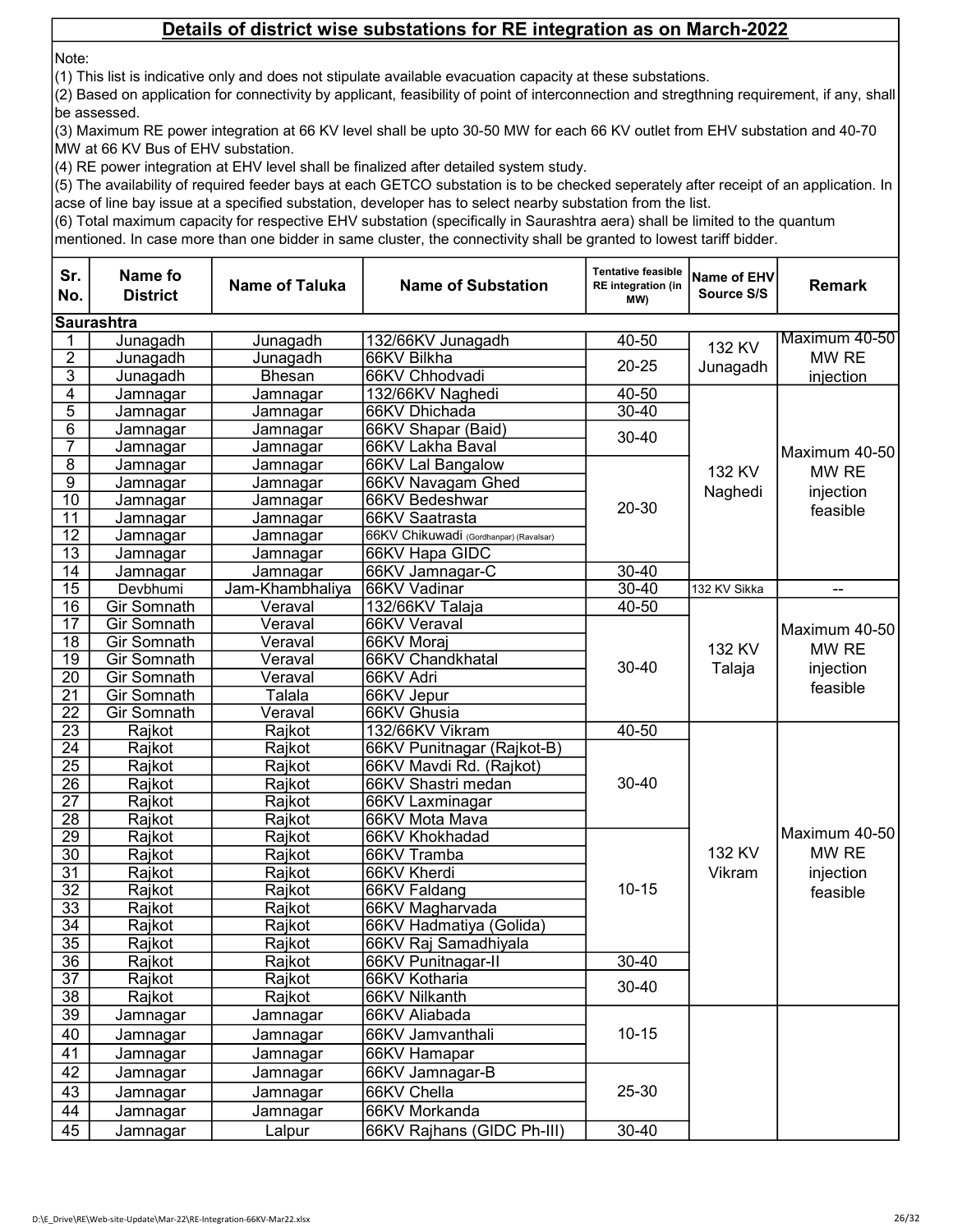Note:

(1) This list is indicative only and does not stipulate available evacuation capacity at these substations.

(2) Based on application for connectivity by applicant, feasibility of point of interconnection and stregthning requirement, if any, shall be assessed.

(3) Maximum RE power integration at 66 KV level shall be upto 30-50 MW for each 66 KV outlet from EHV substation and 40-70 MW at 66 KV Bus of EHV substation.

(4) RE power integration at EHV level shall be finalized after detailed system study.

(5) The availability of required feeder bays at each GETCO substation is to be checked seperately after receipt of an application. In acse of line bay issue at a specified substation, developer has to select nearby substation from the list.

(6) Total maximum capacity for respective EHV substation (specifically in Saurashtra aera) shall be limited to the quantum

| Sr.<br>No.      | <b>Name fo</b><br><b>District</b> | <b>Name of Taluka</b> | <b>Name of Substation</b>    | <b>Tentative feasible</b><br>RE integration (in<br>(MW | <b>Name of EHV</b><br>Source S/S | <b>Remark</b>                                     |
|-----------------|-----------------------------------|-----------------------|------------------------------|--------------------------------------------------------|----------------------------------|---------------------------------------------------|
|                 | <b>Saurashtra</b>                 |                       |                              |                                                        |                                  |                                                   |
| 46              | <b>Gir Somnath</b>                | Girgadhada            | 220/66KV Dhokadva            | 50-70                                                  |                                  |                                                   |
| 47              | <b>Gir Somnath</b>                | Una                   | 66 KV Dandi                  | 25-30                                                  |                                  |                                                   |
| 48              | <b>Gir Somnath</b>                | Girgadhada            | 66KV Rabarika                | $25 - 30$                                              |                                  | Maximum 50-70                                     |
| 49              | Gir Somnath                       | Girgadhada            | 66KV Luvari Moli             |                                                        | 220 KV                           | MW RE                                             |
| 50              | Gir Somnath                       | Girgadhada            | 66KV Bodidar                 | $10 - 15$                                              | Dhokadava                        | injection                                         |
| 51              | <b>Gir Somnath</b>                | Kodinar               | 66KV Adpokar/ Mitiyaz        |                                                        |                                  | feasible                                          |
| 52              | Gir Somnath                       | Girgadhada            | 66KV Zud Vadli (Khapat)      | 30-35                                                  |                                  |                                                   |
| 53              | Gir Somnath                       | Una                   | 66KV Vajadi                  | $20 - 25$                                              |                                  |                                                   |
| 54              | Rajkot                            | Kotda-sangdi          | 220/66KV Kangasiyali         | 50-70                                                  |                                  |                                                   |
| 55              | Rajkot                            | Kotda-sangdi          | 66KV Shapar                  |                                                        |                                  | Maximum 50-<br>100 MW RE<br>injection<br>feasible |
| $\overline{56}$ | Rajkot                            | Kotda-sangdi          | 66KV Siddheshwar (Shapar-II) | 50-70                                                  | 220 KV<br>Kangashiya             |                                                   |
| $\overline{57}$ | Rajkot                            | Kotda-sangdi          | 66KV Hirni                   |                                                        |                                  |                                                   |
| 58              | Rajkot                            | Rajkot                | 66KV Vavdi                   | 30-35                                                  |                                  |                                                   |
| 59              | Rajkot                            | Rajkot                | 66KV Kothariya (Solvant)     |                                                        | Iı                               |                                                   |
| 60              | Rajkot                            | Rajkot                | 66KV Khambha                 | 40-50                                                  |                                  |                                                   |
| 61              | Rajkot                            | Lodhika               | 66KV Ravki                   |                                                        |                                  |                                                   |
| 62              | Junagadh                          | Vanthali              | 220/132/66KV Shapur          | 50-70                                                  |                                  |                                                   |
| 63              | Junagadh                          | <b>Bhesan</b>         | 66KV Mendpara                |                                                        | 220 KV                           |                                                   |
| 64              | Junagadh                          | Junagadh City         | 66KV Junagadh (GIDC)         |                                                        |                                  |                                                   |
| 65              | Junagadh                          | Junagadh City         | 66KV Zanzarda (JU. City)     | $20 - 25$                                              |                                  |                                                   |
| 66              | Junagadh                          | Junagadh              | 66KV Choki                   |                                                        |                                  |                                                   |
| 67              | Junagadh                          | Junagadh              | 66KV Majevadi                |                                                        |                                  |                                                   |
| 68              | Junagadh                          | Mendarda              | 66KV Arniyana                |                                                        |                                  | Maximum 50-70                                     |
| 69              | Junagadh                          | Vanthali              | 66KV Mahobatpur (Navagam)    | $15 - 20$                                              |                                  | MW RE                                             |
| 70              | Junagadh                          | Mendarda              | 66KV Khimpadar               |                                                        | Shapur                           | injection                                         |
| $\overline{71}$ | Junagadh                          | Vanthali              | 66KV Vadala                  |                                                        |                                  | feasible                                          |
| 72              | Junagadh                          | Manavadar             | 66KV Katakpara               | 30-40                                                  |                                  |                                                   |
| 73              | Junagadh                          | Keshod                | 66KV Raningpara              | 30-40                                                  |                                  |                                                   |
| $\overline{74}$ | Junagadh                          | Vanthali              | 66KV Shapur                  | 25-30                                                  |                                  |                                                   |
| 75              | Junagadh                          | Vanthali              | 66KV Kanza                   |                                                        |                                  |                                                   |
| 76              | Junagadh                          | Vanthali              | 66KV Agatrai                 | $20 - 25$                                              |                                  |                                                   |
| 77              | Junagadh                          | Vanthali              | 66KV Bamanasa                |                                                        |                                  |                                                   |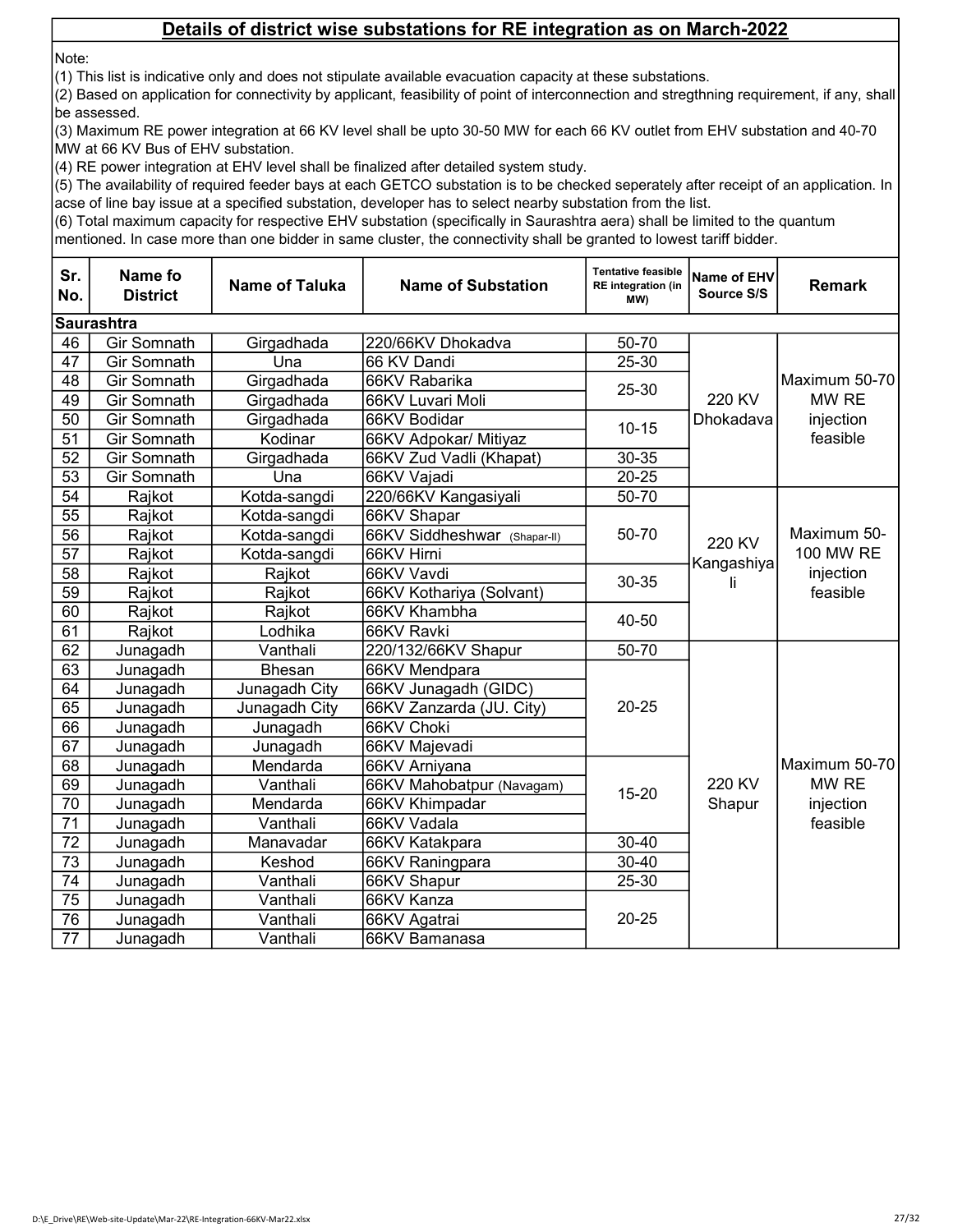Note:

(1) This list is indicative only and does not stipulate available evacuation capacity at these substations.

(2) Based on application for connectivity by applicant, feasibility of point of interconnection and stregthning requirement, if any, shall be assessed.

(3) Maximum RE power integration at 66 KV level shall be upto 30-50 MW for each 66 KV outlet from EHV substation and 40-70 MW at 66 KV Bus of EHV substation.

(4) RE power integration at EHV level shall be finalized after detailed system study.

(5) The availability of required feeder bays at each GETCO substation is to be checked seperately after receipt of an application. In acse of line bay issue at a specified substation, developer has to select nearby substation from the list.

(6) Total maximum capacity for respective EHV substation (specifically in Saurashtra aera) shall be limited to the quantum

| Sr.<br>No.       | Name fo<br><b>District</b> | <b>Name of Taluka</b> | <b>Name of Substation</b>                           | <b>Tentative feasible</b><br>RE integration (in<br>MW) | Name of EHV<br>Source S/S | <b>Remark</b>                                   |  |  |
|------------------|----------------------------|-----------------------|-----------------------------------------------------|--------------------------------------------------------|---------------------------|-------------------------------------------------|--|--|
|                  | <b>Saurashtra</b>          |                       |                                                     |                                                        |                           |                                                 |  |  |
| 78               | Rajkot                     | Rajkot                | 220/66KV Nyara                                      | 50-70                                                  |                           |                                                 |  |  |
| 79               | Rajkot                     | Paddhari              | 66KV Padadhril                                      |                                                        |                           | Maximum 50-<br><b>100 MW RE</b>                 |  |  |
| 80               | Rajkot                     | Paddhari              | 66KV Sarapdad                                       |                                                        |                           |                                                 |  |  |
| 81               | Rajkot                     | Paddhari              | 66KV Targhadi                                       | 25-30                                                  | 220 KV                    |                                                 |  |  |
| 82               | Rajkot                     | Paddhari              | 66KV Mota Khijadia                                  |                                                        |                           |                                                 |  |  |
| 83               | Rajkot                     | Paddhari              | 66KV Nyara                                          |                                                        | Nyara                     | injection                                       |  |  |
| 84               | Rajkot                     | Rajkot                | 66KV Ghanteshwar (Rajkot-D)                         |                                                        |                           | feasible                                        |  |  |
| 85               | Rajkot                     | Rajkot city           | 66KV University Rd.                                 | 50-70                                                  |                           |                                                 |  |  |
| 86               | Rajkot                     | Rajkot                | 66KV Raiyadher                                      |                                                        |                           |                                                 |  |  |
| 87               | Junagadh                   | Keshod                | 220/66KV Keshod                                     | 50-70                                                  |                           |                                                 |  |  |
| $\overline{88}$  | Junagadh                   | Keshod                | 66KV Keshod                                         | 30-35                                                  |                           |                                                 |  |  |
| 89               | Junagadh                   | Keshod                | 66KV Movana                                         |                                                        |                           |                                                 |  |  |
| 90               | Junagadh                   | Mendarda              | 66KV Patrama (Khalipipli)                           |                                                        |                           |                                                 |  |  |
| 91               | Junagadh                   | Keshod                | 66KV Sondarada                                      | $10 - 15$                                              |                           | Maximum 50-70<br>MW RE<br>injection<br>feasible |  |  |
| 92               | Junagadh                   | Keshod                | 66KV Ajab                                           |                                                        |                           |                                                 |  |  |
| 93               | Junagadh                   | Keshod                | 66KV Koylana                                        |                                                        | 220 KV<br>Keshod          |                                                 |  |  |
| 94               | Junagadh                   | Maliya Hatina         | 66KV Vadala (Dharampur)                             | $10 - 15$                                              |                           |                                                 |  |  |
| 95               | Junagadh                   | Maliya Hatina         | 66KV Amrapar                                        |                                                        |                           |                                                 |  |  |
| 96               | Junagadh                   | Keshod                | 66 KV Bhat Simroli                                  |                                                        |                           |                                                 |  |  |
| $\overline{97}$  | Junagadh                   | Keshod                | 66 KV Moti Ghasri                                   |                                                        |                           |                                                 |  |  |
| $\overline{98}$  | Junagadh                   | Mangrol               | 66KV Chandvana                                      | $20 - 25$                                              |                           |                                                 |  |  |
| 99               | Junagadh                   | Mangrol               | 66KV Shil                                           |                                                        |                           |                                                 |  |  |
| 100              | Junagadh                   | Mangrol               | 66 KV Mangrol                                       |                                                        |                           |                                                 |  |  |
| 101              | Junagadh                   | Keshod                | 66 KV Khirsara                                      | 30-35                                                  |                           |                                                 |  |  |
| 102              | Junagadh                   | Keshod                | 66 KV Ishara                                        |                                                        |                           |                                                 |  |  |
| 103              | Junagadh                   | Maliya Hatina         | 66KV Malia (Hatina)                                 |                                                        |                           |                                                 |  |  |
| 104              | Junagadh                   | Maliya Hatina         | 66 KV Kadaya                                        |                                                        |                           |                                                 |  |  |
| 105              | Junagadh                   | Maliya Hatina         | 66KV Bhanduri                                       | $5 - 10$                                               |                           |                                                 |  |  |
| 106              | Junagadh                   | Maliya Hatina         | 66KV Chorwad (Gadu)                                 |                                                        |                           |                                                 |  |  |
| 107              | Junagadh                   | Maliya Hatina         | 66KV Laduli                                         |                                                        |                           |                                                 |  |  |
| 108              | Junagadh                   | Maliya Hatina         | 66KV Chuldi                                         |                                                        |                           |                                                 |  |  |
| 109              | Junagadh                   | Maliya Hatina         | 66KV Mendarda                                       | $15 - 20$                                              |                           |                                                 |  |  |
| 110              | Junagadh                   | Maliya Hatina         | 66KV Nani Khodiyar                                  |                                                        |                           |                                                 |  |  |
| $\overline{111}$ | Junagadh                   | Mangrol               | 66KV Chotli Vidi                                    | 30-35                                                  |                           |                                                 |  |  |
| 112              | Junagadh                   | Maliya Hatina         | 66KV Budhecha                                       |                                                        |                           |                                                 |  |  |
| $\overline{113}$ | Rajkot                     | Dhoraji               | 66 KV Moti Parabdi (Toraniya)                       | $25 - 30$                                              |                           |                                                 |  |  |
| 114              | Rajkot                     | Jetpur                | 66KV Jetpur-A                                       | $20 - 25$                                              |                           |                                                 |  |  |
| 115              | Rajkot                     | Jetpur                | 66KV Panch Pipla (Kerali)                           |                                                        |                           |                                                 |  |  |
| 116              | Rajkot                     | Jetpur                | 66KV Dhoraji Bypass                                 | $20 - 25$                                              |                           | Maximum 50-70                                   |  |  |
| 117              | Rajkot                     | Jetpur                | 66KV Mandlikpur                                     |                                                        | 400 KV                    | MW RE                                           |  |  |
| 118              | Rajkot                     | Jetpur                | 66KV Jetalsar                                       | $10 - 15$                                              | Jetpur                    | injection                                       |  |  |
| 119              | Rajkot                     | Jetpur                | 66KV Arab Timbadi                                   |                                                        |                           | feasible                                        |  |  |
| 120              | Rajkot                     | Jetpur                | <b>66KV Devki Galol</b>                             |                                                        |                           |                                                 |  |  |
| 121<br>122       | Junagadh                   | <b>Bhesan</b>         | 66KV Khambhaliya (Mandva)<br>66KV Hanuman Khijadiya | $8 - 10$                                               |                           |                                                 |  |  |
| 123              | Amreli                     | Kunka-vav             | 66KV Jetpur-B                                       |                                                        |                           |                                                 |  |  |
|                  | Rajkot                     | Jetpur                |                                                     |                                                        |                           |                                                 |  |  |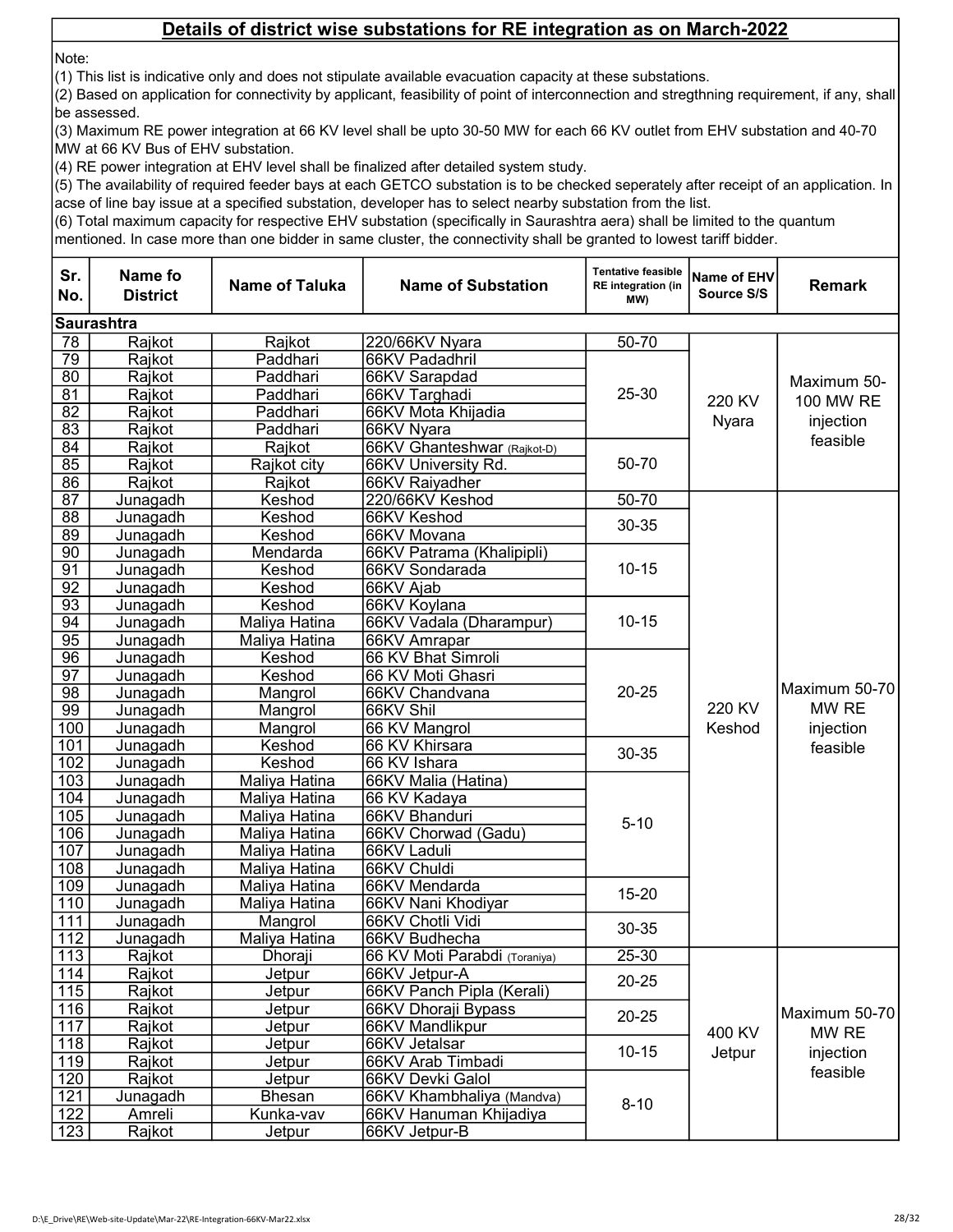Note:

(1) This list is indicative only and does not stipulate available evacuation capacity at these substations.

(2) Based on application for connectivity by applicant, feasibility of point of interconnection and stregthning requirement, if any, shall be assessed.

(3) Maximum RE power integration at 66 KV level shall be upto 30-50 MW for each 66 KV outlet from EHV substation and 40-70 MW at 66 KV Bus of EHV substation.

(4) RE power integration at EHV level shall be finalized after detailed system study.

(5) The availability of required feeder bays at each GETCO substation is to be checked seperately after receipt of an application. In acse of line bay issue at a specified substation, developer has to select nearby substation from the list.

(6) Total maximum capacity for respective EHV substation (specifically in Saurashtra aera) shall be limited to the quantum

| Sr.<br>No.       | Name fo<br><b>District</b> | <b>Name of Taluka</b> | <b>Name of Substation</b>       | <b>Tentative feasible</b><br>RE integration (in<br>MW) | Name of EHV<br>Source S/S | <b>Remark</b>                  |
|------------------|----------------------------|-----------------------|---------------------------------|--------------------------------------------------------|---------------------------|--------------------------------|
|                  | <b>Saurashtra</b>          |                       |                                 |                                                        |                           |                                |
| 124              | <b>Gir Somnath</b>         | Kodinar               | 220/66KV Timbdi                 | 50-70                                                  |                           |                                |
| 125              | Gir Somnath                | Sutrapada             | 66KV Moradiya                   | $30 - 40$                                              |                           |                                |
| 126              | Gir Somnath                | Kodinar               | 66KV Sindhaj                    | $10 - 15$                                              |                           |                                |
| 127              | Gir Somnath                | Kodinar               | 66KV Aranej                     |                                                        |                           |                                |
| 128              | Gir Somnath                | Sutrapada             | 66KV Lodhwa (Singsar)           |                                                        |                           |                                |
| 129              | Gir Somnath                | Sutrapada             | 66 KV Gorakhmadi                |                                                        |                           |                                |
| 130              | Gir Somnath                | Veraval               | 66KV Navadra (Sundarpara)       | 30-40                                                  |                           |                                |
| 131              | Gir Somnath                | Sutrapada             | 66KV Prashnavada                |                                                        |                           |                                |
| 132              | Gir Somnath                | Sutrapada             | 66KV Kanjotar(Barda)            |                                                        |                           |                                |
| 133              | Gir Somnath                | Sutrapada             | 66KV Singasar                   | $30 - 40$                                              |                           |                                |
| 134              | Gir Somnath                | Sutrapada             | 66KV Sutrapada                  |                                                        |                           |                                |
| 135              | Gir Somnath                | Veraval               | 66KV Veraval (GIDC)             | 50-70                                                  |                           | Maximum 50-70                  |
| 136              | Gir Somnath                | Veraval               | 66KV Bhalka(GIS)                |                                                        | 220 KV<br>Timbdi          | MW RE<br>injection<br>feasible |
| 137              | Gir Somnath                | Veraval               | 66KV Prabhas Patan              |                                                        |                           |                                |
| 138              | Gir Somnath                | Kodinar               | 66 KV Kodinar                   | $30 - 40$                                              |                           |                                |
| 139              | Gir Somnath                | Kodinar               | 66 KV Devli                     |                                                        |                           |                                |
| 140              | <b>Gir Somnath</b>         | Kodinar               | 66 KV Jantrakhadi               | $20 - 25$                                              |                           |                                |
| 141              | <b>Gir Somnath</b>         | Kodinar               | 66 KV Advi                      |                                                        |                           |                                |
| 142              | Gir Somnath                | Veraval               | 66KV Bhetali                    | $20 - 25$                                              |                           |                                |
| 143              | <b>Gir Somnath</b>         | Talala                | 66KV Amblash                    |                                                        |                           |                                |
| 144              | Gir Somnath                | Talala                | 66KV Raydi                      | $30 - 40$                                              |                           |                                |
| 145              | <b>Gir Somnath</b>         | Talala                | 66KV Ankolwadi                  |                                                        |                           |                                |
| 146              | Gir Somnath                | Talala                | 66KV Dhava                      | $15 - 20$                                              |                           |                                |
| $\overline{147}$ | Gir Somnath                | Talala                | 66KV Jasadhar                   |                                                        |                           |                                |
| 148              | Gir Somnath                | Sutrapada             | 66KV Pranchi                    |                                                        |                           |                                |
| 149              | Gir Somnath                | Kodinar               | 66KV Ghantwad                   | 30-40                                                  |                           |                                |
| 150              | Gir Somnath                | Kodinar<br>Bhavnagar  | 66KV Alidar                     |                                                        |                           |                                |
| 151              | Bhavanagar                 | <b>Bhavnagar</b>      | 220/66KV Vartej                 | 50-70                                                  |                           |                                |
| 152<br>153       | Bhavanagar                 | Bhavnagar             | 66KV Bandar Road                | 30-40                                                  |                           |                                |
| 154              | Bhavanagar                 | Bhavnagar             | 66Kv Sardarnagar<br>66KV Sidsar |                                                        |                           |                                |
| 155              | Bhavanagar<br>Bhavanagar   | Ghogha                | 66KV Mamsa-2                    |                                                        |                           |                                |
| 156              | Bhavanagar                 | <b>Bhavnagar</b>      | 66KV Bhumbhali                  | $10 - 15$                                              |                           |                                |
| 157              | Bhavanagar                 | Bhavnagar             | 66KV Bhadi                      |                                                        |                           |                                |
| 158              | Bhavanagar                 | Ghogha                | 66KV Nathugadh                  |                                                        |                           |                                |
| 159              | Bhavanagar                 | Bhavnagar             | 66KV Bhavnagar                  |                                                        |                           | Maximum 50-70                  |
| 160              | Bhavanagar                 | <b>Bhavnagar</b>      | 66KV Valketgate                 |                                                        | 220 KV                    | MW RE                          |
| 161              | Bhavanagar                 | Bhavnagar             | 66KV Vartej-II (Chitra)         | 30-40                                                  | Vartej                    | injection                      |
| 162              | Bhavanagar                 | Bhavnagar             | 66KV Nari Road                  |                                                        |                           | feasible                       |
| 163              | Bhavanagar                 | <b>Bhavnagar</b>      | 66KV Desainagar                 | $30 - 35$                                              |                           |                                |
| 164              | Bhavanagar                 | Ghogha                | 66KV Kharakdi (Samdhiyara)      |                                                        |                           |                                |
| 165              | Bhavanagar                 | <b>Shihor</b>         | 66KV Sar                        | $20 - 25$                                              |                           |                                |
| 166              | Bhavanagar                 | Bhavnagar             | 66KV Navagam (Kardej)           |                                                        |                           |                                |
| 167              | Bhavanagar                 | <b>Shihor</b>         | 66KV Shihor                     | $30 - 40$                                              |                           |                                |
| 168              | Bhavanagar                 | <b>Shihor</b>         | 66KV Sihor-2                    |                                                        |                           |                                |
| 169              | Bhavanagar                 | <b>Shihor</b>         | 66KV Nesda                      |                                                        |                           |                                |
| 170              | Bhavanagar                 | Shihor                | 66KV Ghanghali                  | $15 - 20$                                              |                           |                                |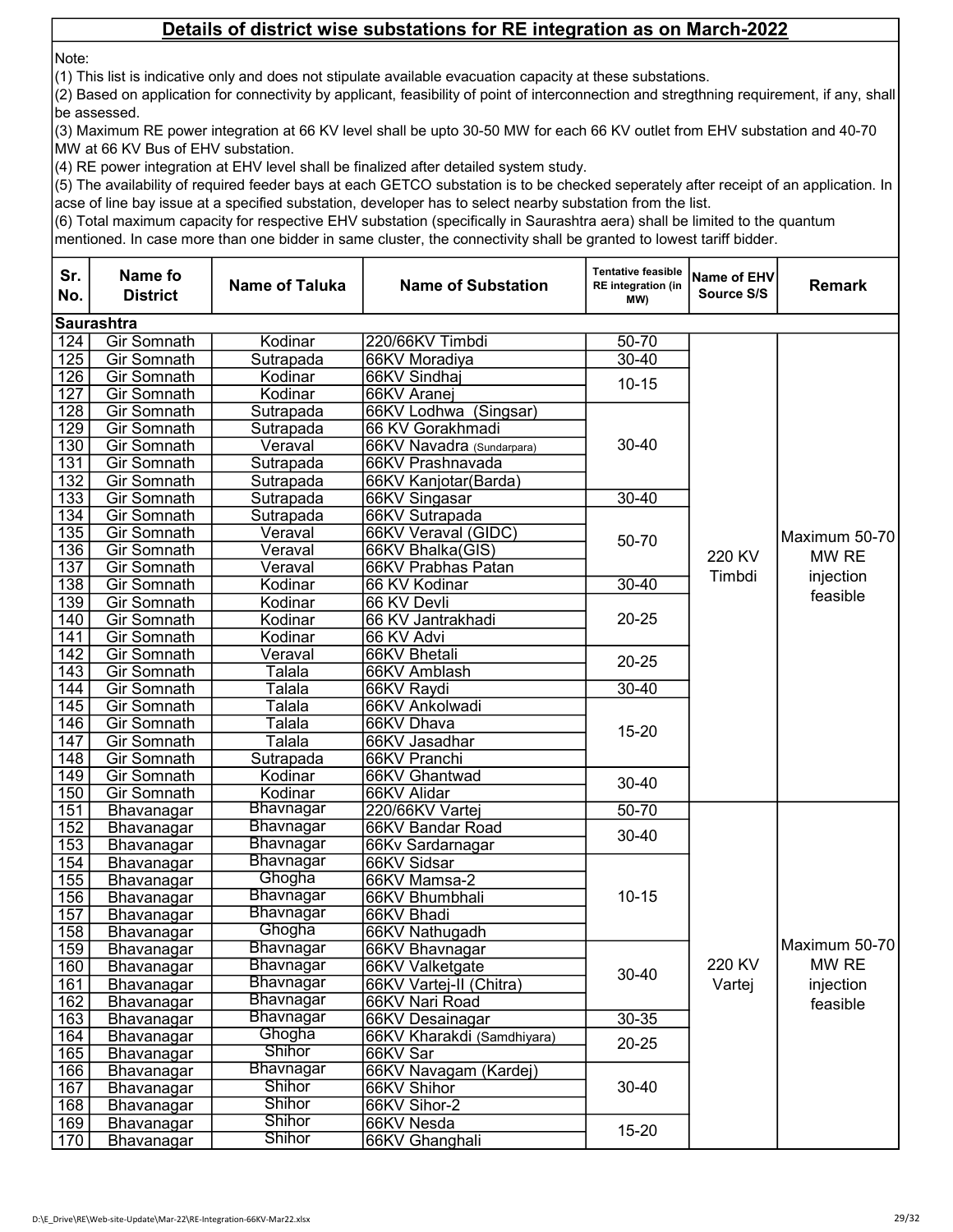Note:

(1) This list is indicative only and does not stipulate available evacuation capacity at these substations.

(2) Based on application for connectivity by applicant, feasibility of point of interconnection and stregthning requirement, if any, shall be assessed.

(3) Maximum RE power integration at 66 KV level shall be upto 30-50 MW for each 66 KV outlet from EHV substation and 40-70 MW at 66 KV Bus of EHV substation.

(4) RE power integration at EHV level shall be finalized after detailed system study.

(5) The availability of required feeder bays at each GETCO substation is to be checked seperately after receipt of an application. In acse of line bay issue at a specified substation, developer has to select nearby substation from the list.

(6) Total maximum capacity for respective EHV substation (specifically in Saurashtra aera) shall be limited to the quantum

| Sr.<br>No.       | Name fo<br><b>District</b> | <b>Name of Taluka</b> | <b>Name of Substation</b>             | <b>Tentative feasible</b><br><b>RE</b> integration (in<br>MW) | <b>Name of EHV</b><br>Source S/S | <b>Remark</b>         |
|------------------|----------------------------|-----------------------|---------------------------------------|---------------------------------------------------------------|----------------------------------|-----------------------|
|                  | <b>Saurashtra</b>          |                       |                                       |                                                               |                                  |                       |
| 171              | Junagadh                   | Visavadar             | 220/66KV Visavadar                    | 50-70                                                         |                                  |                       |
| $\overline{172}$ | Junagadh                   | Visavadar             | 66KV Dhebar                           |                                                               |                                  |                       |
| $\overline{173}$ | Junagadh                   | Visavadar             | 66KV Bhalgam                          | 15-40                                                         |                                  |                       |
| 174              | Junagadh                   | Visavadar             | 66KV Navihaliyad                      |                                                               |                                  |                       |
| 175              | Junagadh                   | <b>Bhesan</b>         | 66KV Junidhari Gundali (TadkaPipliya) |                                                               |                                  |                       |
| 176              | Junagadh                   | <b>Bhesan</b>         | 66KV Chuda                            |                                                               |                                  |                       |
| 177              | Junagadh                   | <b>Bhesan</b>         | 66KV Morvada                          |                                                               |                                  |                       |
| 178              | Junagadh                   | Bhesan                | 66KV Chanaka                          | 15-50                                                         |                                  |                       |
| 179              | Junagadh                   | <b>Bhesan</b>         | 66KV Ishwariya                        |                                                               |                                  |                       |
| 180              | Junagadh                   | <b>Bhesan</b>         | 66KV Bhesan                           |                                                               |                                  |                       |
| 181              | Junagadh                   | <b>Bhesan</b>         | 66kV Barvala (Bhesan)                 |                                                               |                                  | Maximum 50-70         |
| 182              | Junagadh                   | Visavadar             | 66KV Mota Kotda                       |                                                               | 220 KV                           | MW RE                 |
| 183              | Junagadh                   | Visavadar             | 66KV Ratang (Magharadi)               |                                                               | Visavadar                        |                       |
| 184              | Junagadh                   | Mendarda              | 66KV Itali                            | $15 - 20$                                                     |                                  | injection<br>feasible |
| 185              | Junagadh                   | Visavadar             | 66KV Baradia                          |                                                               |                                  |                       |
| 186              | Junagadh                   | Visavadar             | 66KV Khambhaliya (Ozat)               | $30 - 40$                                                     |                                  |                       |
| 187              | Junagadh                   | Visavadar             | 66KV Govindpara (Jetalvad)            |                                                               |                                  |                       |
| 188              | Junagadh                   | Visavadar             | 66KV Vekariya                         | $30 - 40$                                                     |                                  |                       |
| 189              | Amreli                     | Dhari                 | 66KV Malsika                          |                                                               |                                  |                       |
| 190              | Amreli                     | Bagasara              | 66KV Kagdadi                          |                                                               |                                  |                       |
| 191              | Amreli                     | Dhari                 | 66KV Bhader                           |                                                               |                                  |                       |
| 192              | Junagadh                   | Visavadar             | 66KV Moti Monpari                     | $20 - 25$                                                     |                                  |                       |
| 193              | Junagadh                   | Visavadar             | 66KV Sarsai (Vadli)                   |                                                               |                                  |                       |
| 194              | Junagadh                   | Visavadar             | 66KV Kankchiyala                      | $20 - 50$                                                     |                                  |                       |
| $\overline{195}$ | Junagadh                   | Visavadar             | 66KV Bhutdi                           |                                                               |                                  |                       |
| 196              | Rajkot                     | Rajkot                | 400/220/66KV Hadala                   | 50-70                                                         |                                  | Maximum 50-70         |
| 197              | Rajkot                     | Rajkot                | 66KV Navagam (Rajkot - F)             | $30 - 40$                                                     | 400 KV                           | MW RE                 |
| 198              | Rajkot                     | Rajkot                | 66KV Vijaynagar (Hadala)              | 30-35                                                         | Hadala                           | injection             |
| 199              | Rajkot                     | Rajkot                | 66KV Aji Dahisarda                    | 30-40                                                         |                                  | feasible              |
| 200              | Rajkot                     | Rajkot                | 66KV Popatpara                        | $30 - 40$                                                     |                                  |                       |
| 201              | Morbi                      | Morbi                 | 220/66KV Morbi                        | 50-70                                                         |                                  |                       |
| 202              | Morbi                      | Morbi                 | 66KV Jodhpar(Nadi)                    | 30-35                                                         |                                  |                       |
| 203              | Morbi                      | Morbi                 | 66KV Morbi A                          |                                                               |                                  |                       |
| 204              | Morbi                      | Morbi                 | 66KV Vaghpar                          | 40-50                                                         |                                  |                       |
| $\overline{205}$ | Morbi                      | Morbi                 | 66KV Khirai                           |                                                               |                                  |                       |
| 206              | Morbi                      | Morbi                 | 66KV Lakhdhirpur                      |                                                               |                                  |                       |
| 207              | Morbi                      | Morbi                 | 66KV Mahendranagar                    | $20 - 25$                                                     |                                  | Maximum 50-70         |
| 208              | Morbi                      | Morbi                 | 66KV Ghuntu                           |                                                               | 220 KV                           | MW RE                 |
| $\overline{209}$ | Morbi                      | Morbi                 | 66KV Bharatnagar                      | $40 - 50$                                                     | Morbi                            | injection             |
| 210              | Morbi                      | Morbi                 | 66KV Unchimandal                      | 40-50                                                         |                                  | feasible              |
| 211              | Morbi                      | Morbi                 | 66KV Ghuntu-II                        |                                                               |                                  |                       |
| 212              | Morbi                      | Morbi                 | 66KV Rangpar(2)                       |                                                               |                                  |                       |
| 213              | Morbi                      | Morbi                 | 66KV Rangpar                          |                                                               | 50-70                            |                       |
| 214              | Morbi                      | Morbi                 | 66KV Bela                             |                                                               |                                  |                       |
| $\overline{215}$ | Morbi                      | Morbi                 | 66KV Amreli road                      |                                                               |                                  |                       |
| 216              | Morbi                      | Morbi                 | 66KV Vajepar                          | $30 - 40$                                                     |                                  |                       |
| $\overline{217}$ | Morbi                      | Morbi                 | 66KV Morbi B                          |                                                               |                                  |                       |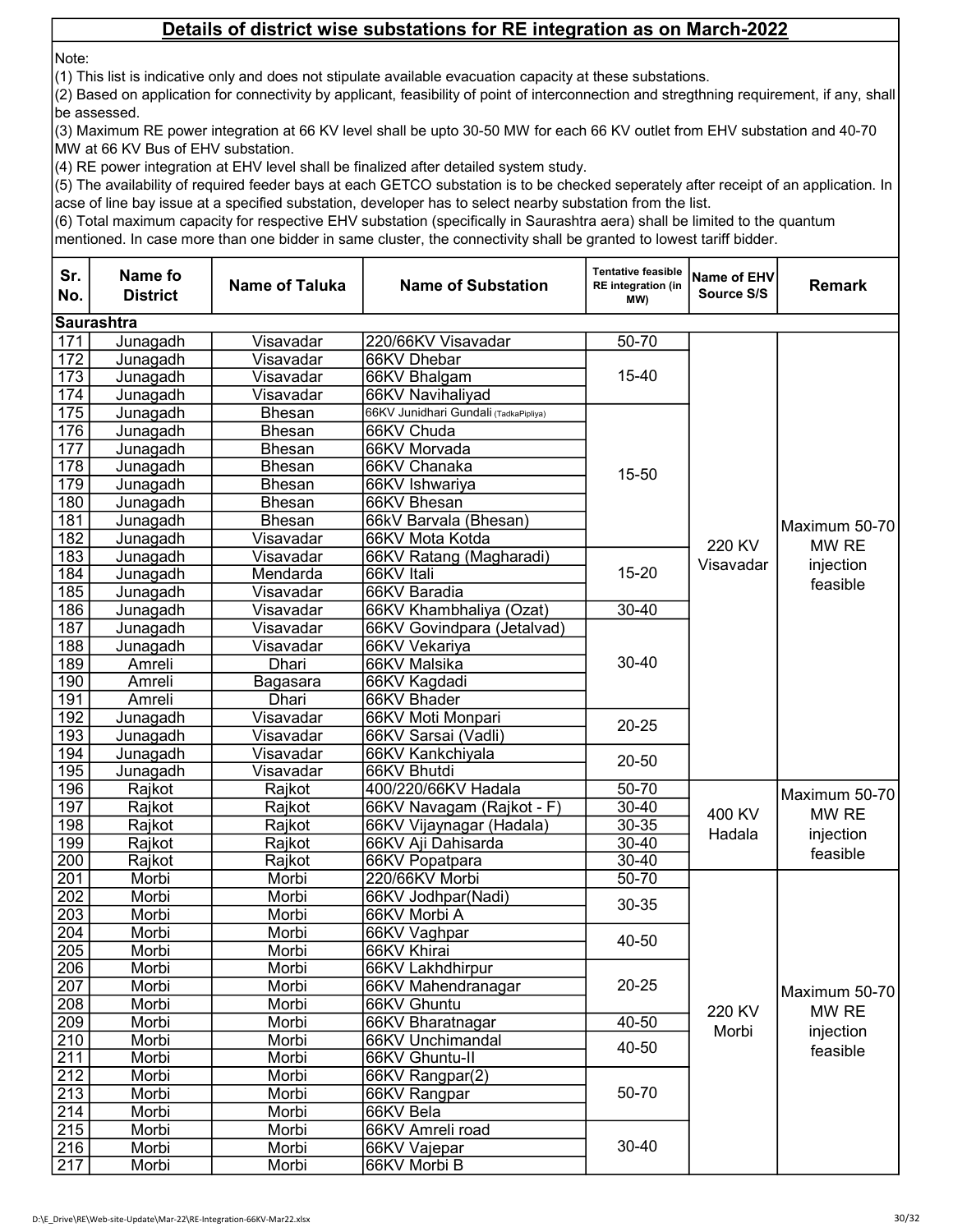Note:

(1) This list is indicative only and does not stipulate available evacuation capacity at these substations.

(2) Based on application for connectivity by applicant, feasibility of point of interconnection and stregthning requirement, if any, shall be assessed.

(3) Maximum RE power integration at 66 KV level shall be upto 30-50 MW for each 66 KV outlet from EHV substation and 40-70 MW at 66 KV Bus of EHV substation.

(4) RE power integration at EHV level shall be finalized after detailed system study.

(5) The availability of required feeder bays at each GETCO substation is to be checked seperately after receipt of an application. In acse of line bay issue at a specified substation, developer has to select nearby substation from the list.

(6) Total maximum capacity for respective EHV substation (specifically in Saurashtra aera) shall be limited to the quantum

| Sr.<br>No.       | <b>Name fo</b><br><b>District</b> | <b>Name of Taluka</b> | <b>Name of Substation</b>    | <b>Tentative feasible</b><br><b>RE</b> integration (in<br>(MW | Name of EHV<br><b>Source S/S</b> | <b>Remark</b>                                   |
|------------------|-----------------------------------|-----------------------|------------------------------|---------------------------------------------------------------|----------------------------------|-------------------------------------------------|
|                  | <b>Saurashtra</b>                 |                       |                              |                                                               |                                  |                                                 |
| 218              | Morbi                             | Morbi                 | 220/66KV Lalpar              | 50-70                                                         |                                  |                                                 |
| $\overline{219}$ | Morbi                             | Morbi                 | 66KV Kalikanagar             |                                                               |                                  |                                                 |
| 220              | Morbi                             | Morbi                 | 66KV Trajpar                 | 50-70                                                         |                                  | Maximum 50-70                                   |
| $\overline{221}$ | Morbi                             | Morbi                 | 66KV Shobheshwar             |                                                               | 220 KV                           | MW RE                                           |
| 222              | Morbi                             | Morbi                 | 66KV Lilapar                 | 40-50                                                         | Lalpar                           | injection                                       |
| 223              | Morbi                             | Morbi                 | 66KV Ravapar                 |                                                               |                                  | feasible                                        |
| 224              | Morbi                             | Morbi                 | 66KV Old Rafaleshwar         | 30-35                                                         |                                  |                                                 |
| 225              | Morbi                             | Morbi                 | 66KV Jambudiya               | 40-50                                                         |                                  |                                                 |
| 226              | Morbi                             | Wankaner              | 220/66KV Wankaner            | 50-70                                                         | 220 KV                           | Maximum 50-70                                   |
| 227              | Morbi                             | Wankaner              | 66KV Dhuva                   | 25-30                                                         |                                  | MW RE                                           |
| 228              | Morbi                             | Wankaner              | 66KV Makansar(Dhuva 2)       |                                                               | Wankaner                         | injection                                       |
| 229              | Morbi                             | Wankaner              | 132/66KV Vaghasiya           | 50-70                                                         | 132 KV                           |                                                 |
| 230              | Morbi                             | Wankaner              | 66KV Bhojapara               | 30-40                                                         |                                  |                                                 |
| 231              | Morbi                             | Wankaner              | 66KV Lakhaddhar(2)           | 50-70                                                         | Vaghasiya                        |                                                 |
| 232              | Morbi                             | Wankaner              | 220/66KV Sartanpar           | 50-70                                                         |                                  | Maximum 50-70<br>MW RE<br>injection<br>feasible |
| 233              | Morbi                             | Wankaner              | 66KV Lakaddhar               | $20 - 25$                                                     |                                  |                                                 |
| 234              | Morbi                             | Wankaner              | 66KV Sartanpar               | 50-70                                                         |                                  |                                                 |
| 235              | Morbi                             | Morbi                 | 66KV Paneli                  |                                                               | 220 KV                           |                                                 |
| 236              | Morbi                             | Wankaner              | 66KV Ratavirda(2)            | $30 - 40$                                                     | Sartanpar                        |                                                 |
| 237              | Morbi                             | Wankaner              | 66KV Ratavirda               |                                                               |                                  |                                                 |
| 238              | Morbi                             | Wankaner              | 66KV Matel(2)                |                                                               |                                  |                                                 |
| 239              | Morbi                             | Morbi                 | 66KV Rafadeshwar             | 40-50                                                         |                                  |                                                 |
| 240              | Morbi                             | Halvad                | 400/220/66KV Mansar (Halvad) | 50-70                                                         | 400 KV                           | Maximum 50-70                                   |
| 241              | Morbi                             | Halvad                | 66KV Halvad(3)               | 40-50                                                         | Mansar                           | MW RE                                           |
| 242              | Morbi                             | Halvad                | 220/66KV Chardava            | 50-70                                                         | 220 KV                           | waximum 50-70<br>MW RE injection                |
| 243              | Morbi                             | Morbi                 | 66KV Nichi Mandal            | 40-50                                                         | Charadava                        | feasible                                        |
| 244              | Morbi                             | Halvad                | 220/66KV Halvad              | 50-70                                                         |                                  |                                                 |
| 245              | Surendranagar                     | Dhrangadhra           | 66KV Ratanpar                | 25-30                                                         |                                  |                                                 |
| 246              | Morbi                             | Halvad                | 66KV Dhavana                 |                                                               |                                  |                                                 |
| 247              | Surendranagar                     | Dhrangadhra           | 66KV Gurukul                 | 25-30                                                         |                                  | Maximum 50-70                                   |
| 248              | Surendranagar                     | Dhrangadhra           | 66KV Soldi                   |                                                               | 220 KV<br>Halvad                 | MW RE                                           |
| 249              | Morbi                             | Halvad                | 66KV Bhalgamda               | $30 - 40$                                                     |                                  |                                                 |
| 250              | Morbi                             | Halvad                | 66KV Malaniyad               | $30 - 40$                                                     |                                  | injection                                       |
| 251              | Morbi                             | Halvad                | 66KV Ghanshyamgadh           | 25-30                                                         |                                  | feasible                                        |
| 252              | Morbi                             | Halvad                | 66KV Ranekpar                | 25-30                                                         |                                  |                                                 |
| 253              | Morbi                             | Halvad                | 66KV Halwad                  | 25-30                                                         |                                  |                                                 |
| 254              | Morbi                             | Halvad                | 66KV Halvad-2(GIDC)          |                                                               |                                  |                                                 |